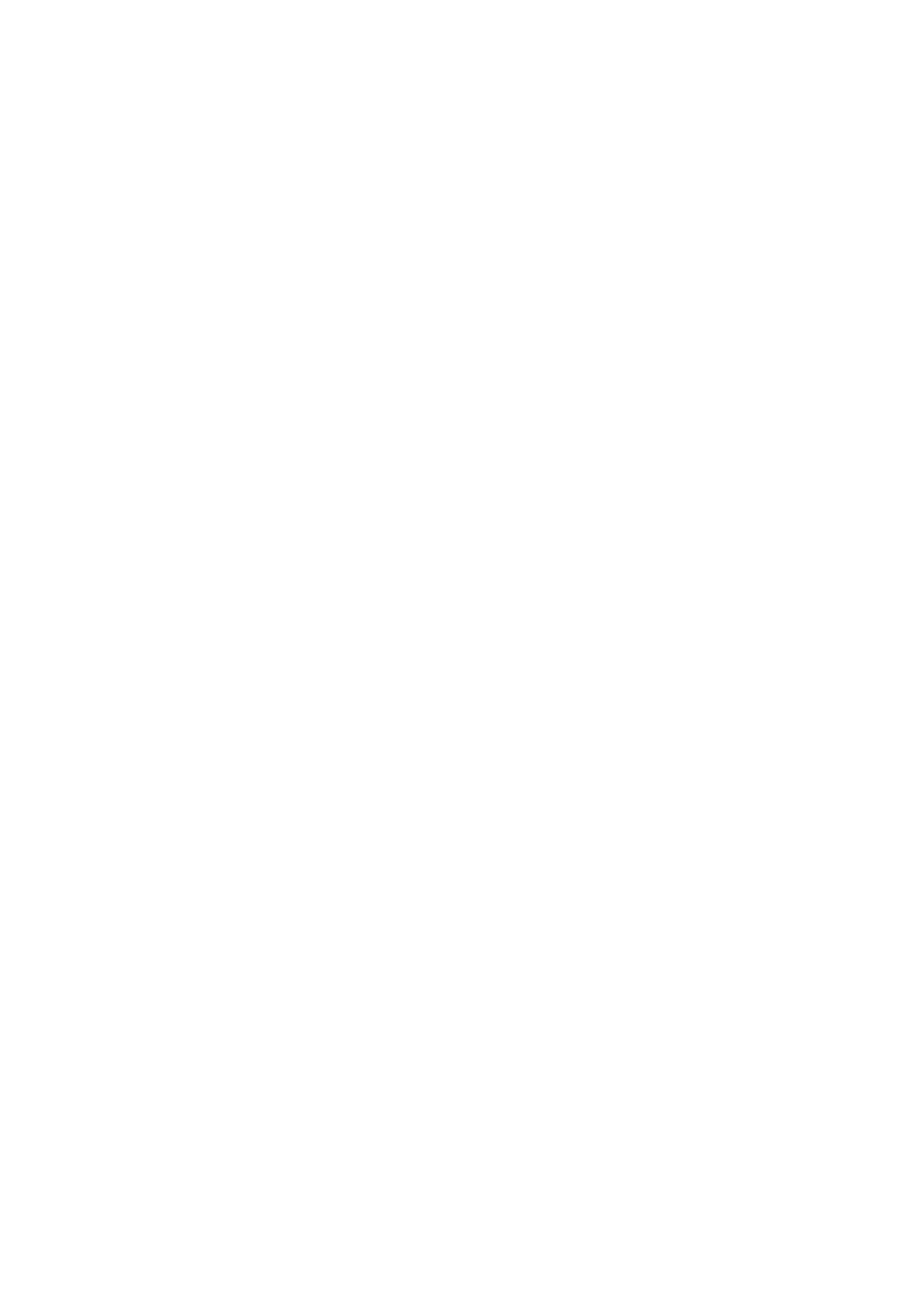# **WORKING PAPER SERIES**

**Changes in Inflation Dynamics under Inflation Targeting? Evidence from Central European Countries** 

> Jaromír Baxa Miroslav Plašil Bořek Vašíček

> > 4/2012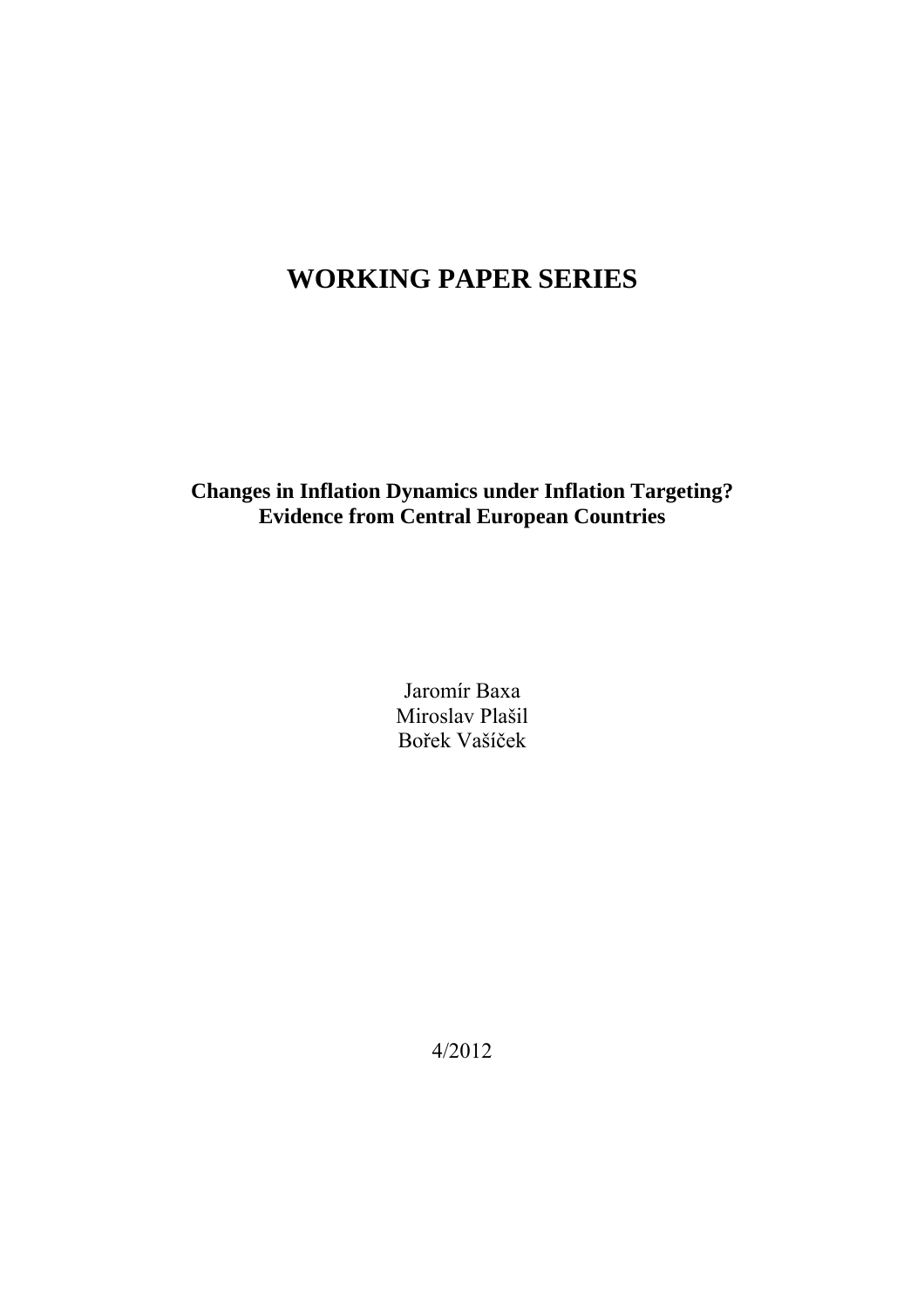#### **CNB WORKING PAPER SERIES**

The Working Paper Series of the Czech National Bank (CNB) is intended to disseminate the results of the CNB's research projects as well as the other research activities of both the staff of the CNB and collaborating outside contributors, including invited speakers. The Series aims to present original research contributions relevant to central banks. It is refereed internationally. The referee process is managed by the CNB Research Department. The working papers are circulated to stimulate discussion. The views expressed are those of the authors and do not necessarily reflect the official views of the CNB.

Distributed by the Czech National Bank. Available at http://www.cnb.cz.

Reviewed by: Jarko Fidrmuc (Zeppelin University) Fabio Rumler (Oesterreichische Nationalbank) Jan Filáček (Czech National Bank)

Project Coordinator: Jan Babecký

© Czech National Bank, May 2012 Jaromír Baxa, Miroslav Plašil, Bořek Vašíček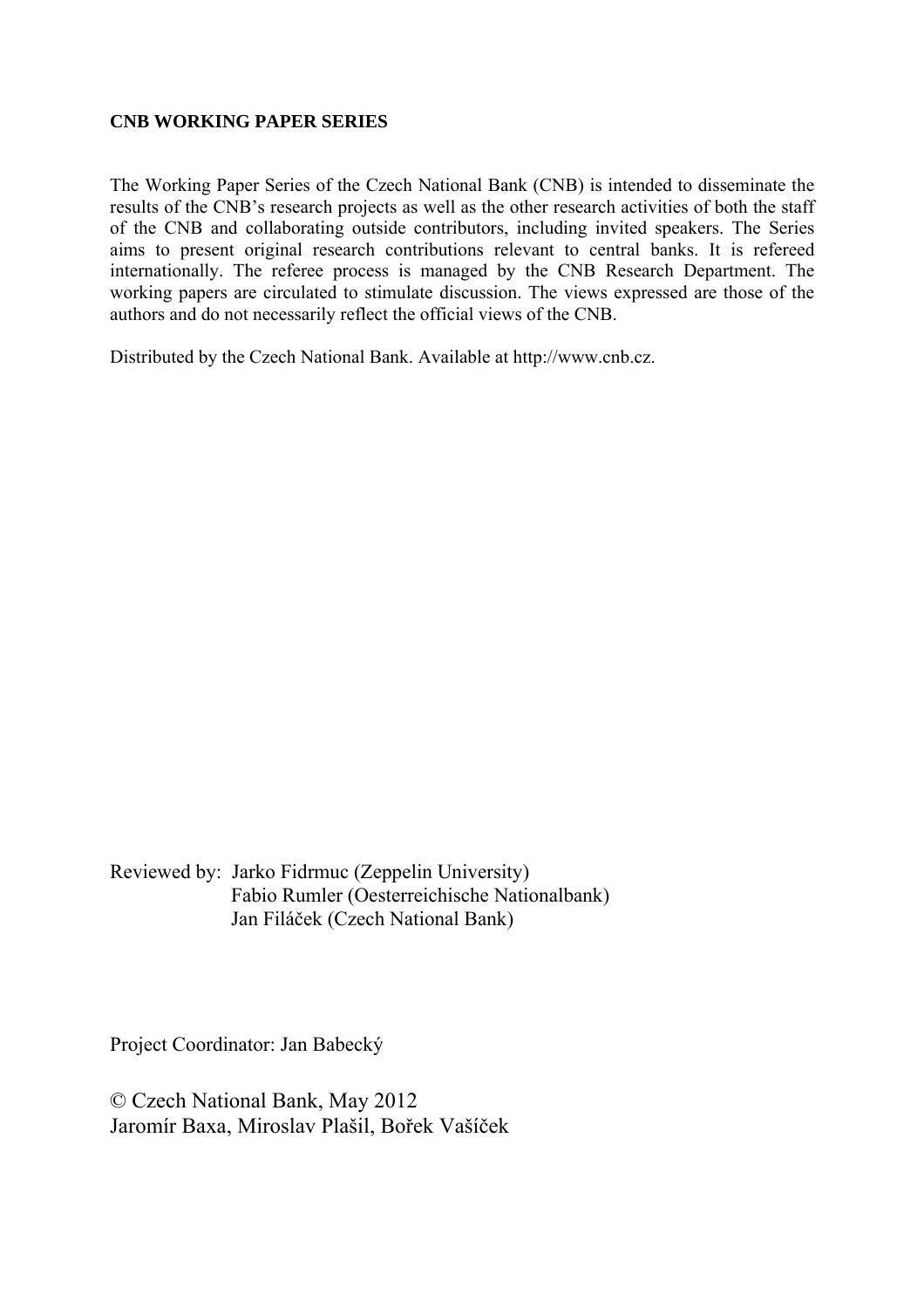# Changes in Inflation Dynamics under Inflation Targeting? Evidence from Central European Countries

Jaromír Baxa, Miroslav Plašil, Bořek Vašíček \*

#### Abstract

The purpose of this paper is to provide a novel look at the evolution of inflation dynamics in selected Central European (CE) countries. We use the lens of the New Keynesian Phillips Curve (NKPC) nested within a time-varying framework. Exploiting a time-varying regression model with stochastic volatility estimated using Bayesian techniques, we analyze both the closed and open-economy version of the NKPC. The results point to significant differences between the inflation processes in three CE countries. While inflation persistence has almost disappeared in the Czech Republic, it remains rather high in Hungary and Poland. In addition, the volatility of inflation shocks decreased quickly a few years after the adoption of inflation targeting in the Czech Republic and Poland, whereas it remains quite stable in Hungary even after ten years' experience of inflation targeting. Our results thus suggest that the degree of anchoring of inflation expectations varies across CE coutries. In addition, we found some evidence that the 'structural' parameters of the NKPC are somewhat related to the macroeconomic environment.

**JEL Codes:** C11, C22, E31, E52. Keywords: Bayesian model averaging, Central European countries, inflation dynamics, New Keynesian Phillips curve, time-varying parameter model.

<sup>∗</sup> Jarom´ır Baxa: Institute of Economic Studies, Charles University, Prague and Institute of Information Theory and Automation, Academy of Sciences of the Czech Republic (jaromir.baxa@gmail.com) Miroslav Plašil: Czech National Bank and University of Economics, Prague (miroslav.plasil@cnb.cz) Bořek Vašíček: Czech National Bank (borek.vasicek@cnb.cz)

This work was supported by Czech National Bank Research Project No. B7/11. The opinions and views expressed in this paper are only those of the authors and do not necessarily reflect the position and views of the Czech National Bank or any other institution with which the authors are associated. We thank Katarína Danišková, Jarko Fidrmuc, Jan Filáček, Michal Franta, and Fabio Rumler for their helpful comments. The paper also benefited from comments made at CNB seminars.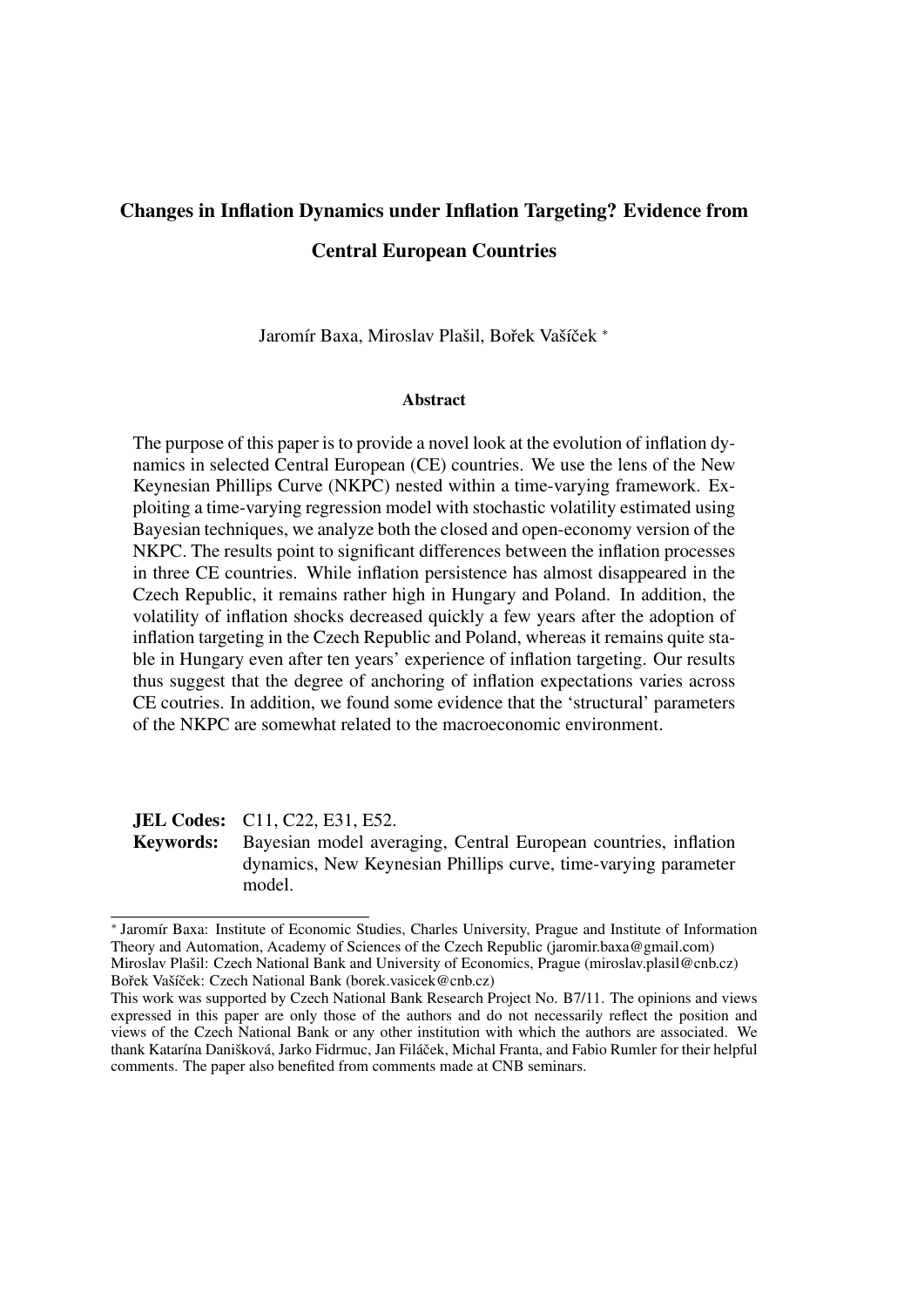# Nontechnical Summary

Understanding the nature of short-term inflation dynamics poses a major challenge for monetary policy. The traditional Phillips curve postulated that there is a stable tradeoff between inflation and economic activity. At the same time, it has almost become common wisdom that inflation is very persistent. Consequently, taming inflation was deemed to be costly in terms of output loss. However, a better understanding of the role of expectations has changed the perceptions of monetary policy conduct. Since inflation is believed to be affected not only by current and past monetary policy, but also by the commitment to future monetary policy actions, a credible monetary policy that anchors inflation expectations can achieve disinflation at no cost in terms of real output. This idea was formalized into the New Keynesian Phillips curve (NKPC), which appeared during the 1990s. Its main ingredient is a forward-looking inflation term tracking the effect of inflation expectations on the current value of inflation.

The NKPC was proposed as a structural model of inflation dynamics, in the sense that it is a result of an optimization process at the micro level and thus is invariant to policy changes. In practice, however, there are numerous reasons why the nature of the inflation process can evolve over time. Importantly, the implementation of a credible monetary policy framework can stabilize inflation and reduce its persistence and variability through anchored inflation expectations. Macroeconomic changes can in turn feed back to the microeconomic environment. The countries in Central Europe went through a unique episode where both macro and microeconomic factors might have played a role in triggering changes in inflation dynamics in the last two decades. Their economies underwent significant structural changes coupled with changes in monetary and exchange rate regimes.

This paper aims to provide evidence on inflation dynamics in some CE countries that have adopted inflation targeting (the Czech Republic, Hungary, and Poland) by means of the NKPC nested within a time-varying framework. To estimate a model with timevarying parameters we resort to Bayesian techniques. We track the overall inflation dynamics along with changes in 'structural' parameters such as price stickiness.

We find that the nature of the inflation process differs across the selected CE countries. Although the forward-looking component dominates the inflation dynamics in all three countries, which is a sign of (at least partially) anchored inflation expectations, inflation is considerably less persistent in the Czech Republic than in Hungary and Poland and the persistence has been constantly decreasing. In addition, the volatility of inflation shocks decreased quickly a few years after the adoption of inflation targeting in the Czech Republic and Poland, while it remains rather stable in Hungary even ten years after inflation targeting was adopted. These two results show that inflation expectations are well anchored in the Czech Republic while this is less true for Poland and Hungary.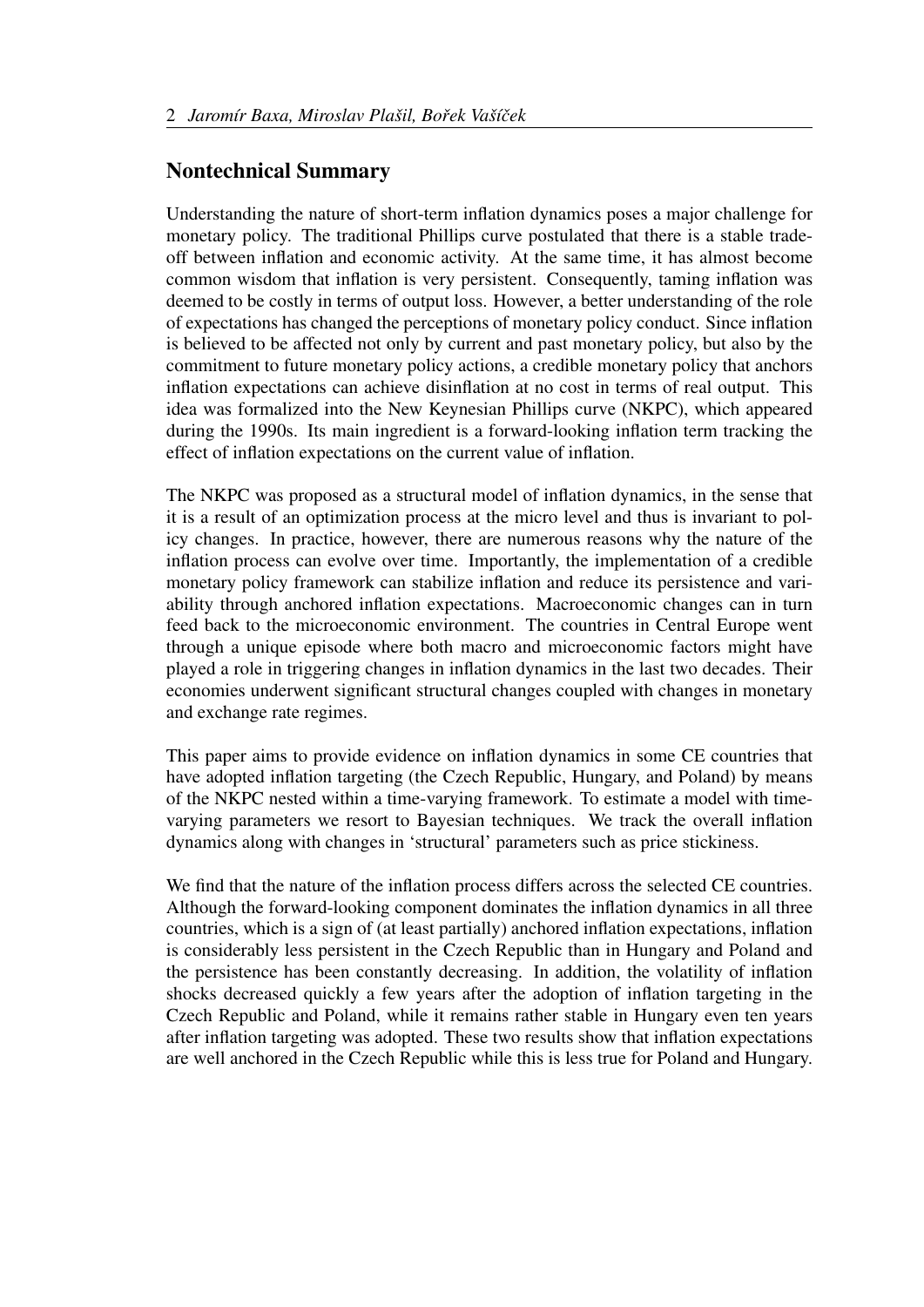We have found some evidence that 'structural' coefficients are not stable over time as is commonly believed. We show that the average time for which prices remain fixed is negatively correlated with both the level and the volatility of inflation. That is, if inflation is high and volatile, firms tend to change prices more frequently. The share of backward-looking price setters, who simply adjust their prices for observed inflation rather than in a forward-looking fashion, is changing smoothly, with a predominantly downward-sloping trend. It seems that this is being driven by long-term factors such as increasing competition, decreasing administered prices, and the learning capacity of price setters.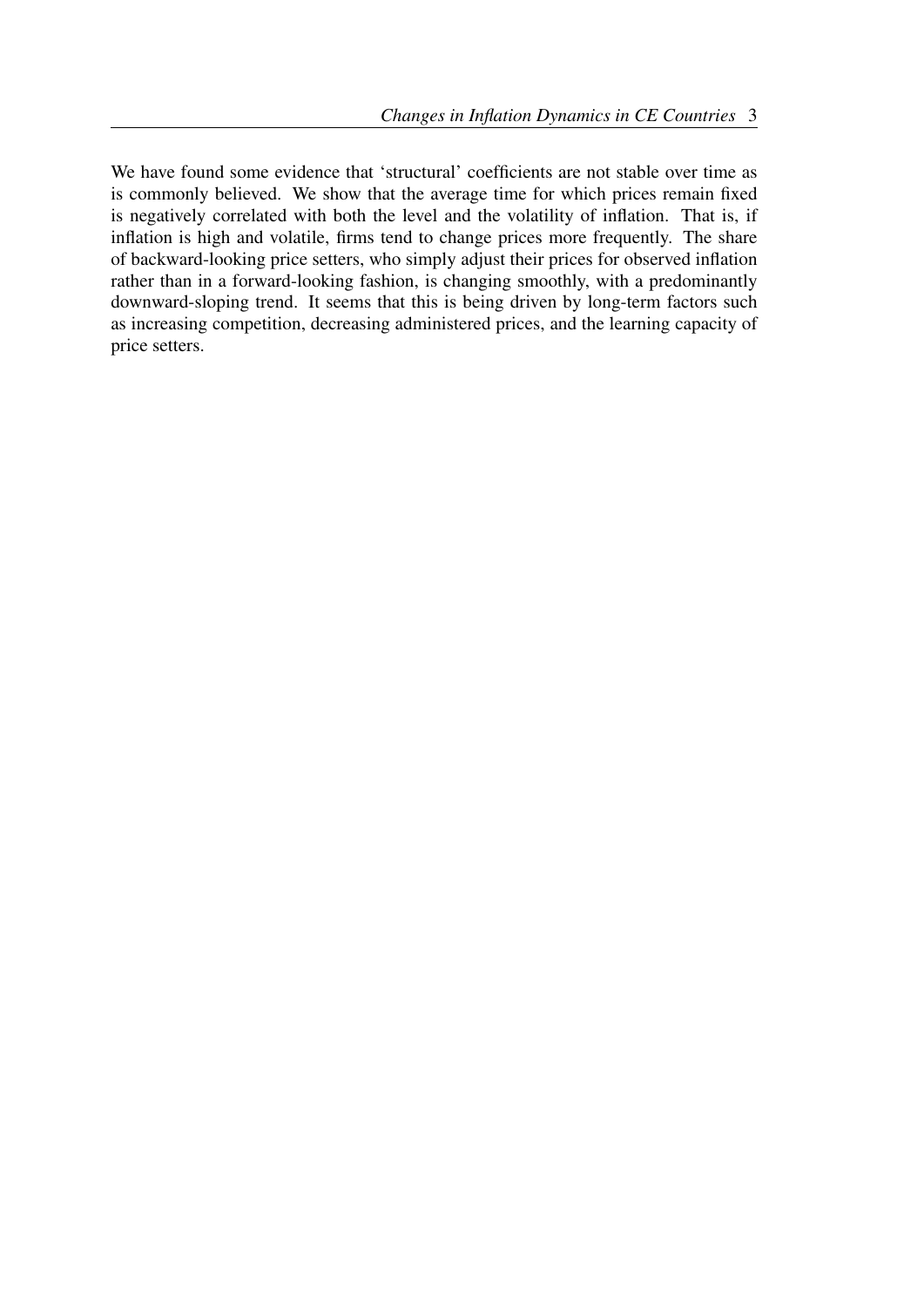# 1. Introduction

The New Keynesian Phillips curve (NKPC) has become a workhorse macroeconomic model for studying the relation between inflation and real economic activity, notably in the domain of optimal monetary policy conduct. In broader terms, the NKPC is a core element of New Keynesian DSGE models (Smets and Wouters, 2003). The NKPC is built around the concept of staggered price-setting (or wage-setting), motivated either by staggered contracts (Taylor, 1980; Rotemberg, 1982) or by a probabilistic approach (Calvo, 1983). The NKPC was proposed as a structural model of inflation dynamics (Galí and Gertler, 1999; Galí et al., 2001), in the sense that it is a result of an optimization process at the micro level and thus is invariant to policy changes. In practice, however, there are potentially numerous reasons why the nature of the inflation process can evolve across time, and related empirical evidence seems to confirm this claim.

In general terms, the (macro)economic structure is constantly changing, and when we look at past decades these changes have been quite substantial. There is a long history of empirical research on changes in the business cycle and inflation persistence. Kim and Nelson (2006) and McConnell and Perez-Quiros (2000) provided groundbreaking evidence for the US and Stock and Watson (2003, 2005) for other countries, which initiated a debate about the Great Moderation. Corvoisier and Mojon (2005) find that the mean inflation of OECD countries has been subject to two or three structural breaks since the 1960s. The decrease of inflation persistence has been attributed to a more aggressive monetary policy stance in the US (Davig and Doh, 2008) and to the implementation of credible monetary policy regimes such as inflation targeting elsewhere (Benati, 2008). The linkage between changes in inflation dynamics and monetary policy is further corroborated by evidence about structural changes in monetary policy itself (Baxa et al., 2010; Boivin, 2006; Kim and Nelson, 2006; Koop et al., 2009; Sims and Zha, 2006; Trecroci and Vassalli, 2010).

From the microeconomic point of view, there are various reasons why agents' behavior might evolve over time, which in turn induce changes in the key 'structural' parameters of the NKPC. Some of these changes may even be triggered by changes on the macroeconomic level. The most obvious case is firms' decisions on the frequency of price adjustment. Most microeconomic studies on price-setting find the level and variability of inflation to be one of the key determinants of the frequency of price changes (Klenow and Malin, 2010). Fernandez-Villaverde and Rubio-Ramirez (2008) show within the DSGE framework that movements of pricing parameters are indeed correlated with inflation.

The countries in Central Europe went through a unique episode where both macro and microeconomic factors might have played a role in triggering changes in inflation dynamics in the last two decades. Their economies underwent significant structural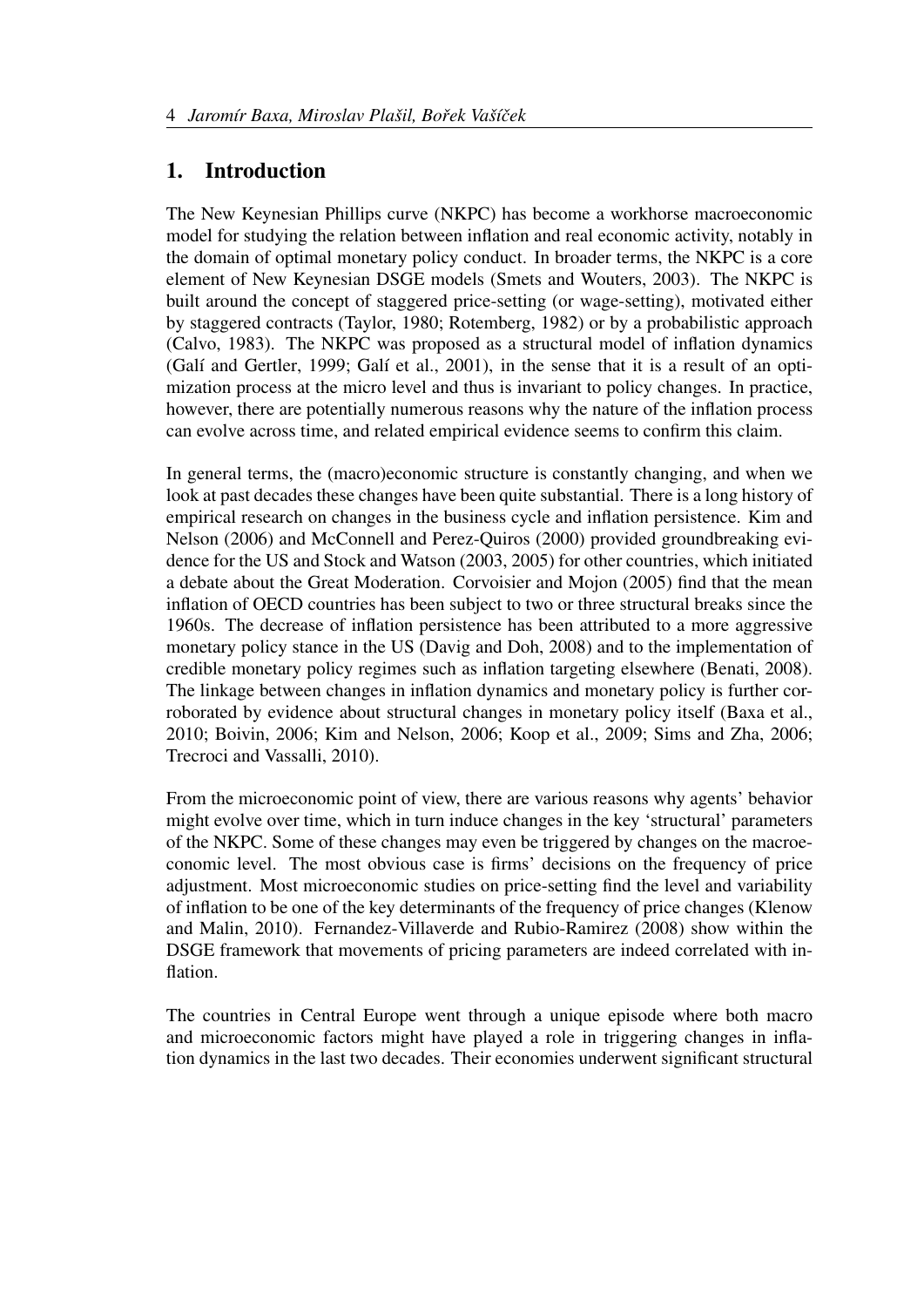changes coupled with changes in monetary and exchange rate regimes. It is likely that these factors also implied significant changes at the microeconomic level. In particular, the level of inflation and monetary policy credibility could have induced changes in the price-setting behavior of individual firms. While there is some micro evidence (Babetskii et al., 2007; Konieczny and Skrzypacz, 2005; Coricelli and Horváth, 2010), changes in the nature of the overall inflation process are practically undocumented.

The purpose of this paper is to fill this gap and provide evidence on inflation dynamics in CE countries (the Czech Republic, Hungary, and Poland) through the lens of the NKPC nested within a time-varying framework. First, we estimate a standard hybrid version of the NKPC (Galí and Gertler, 1999) and track the overall inflation dynamics along with changes in 'structural' parameters such as price stickiness. Second, to study the impact of external drivers on inflation we estimate an open-economy version of the NKPC in the spirit of Galí and Monacelli (2005). We slightly depart from their original (purely forward-looking) model and consider a hybrid version of the NKPC, just as in the case of the closed-economy form. In our two-step procedure closely related to Kim (2006) we estimate a time-varying regression model with stochastic volatility using Bayesian techniques. In addition, we use Bayesian model averaging in order to tackle the issue of instrument selection, as it has been shown to be very relevant in forward-looking models in many previous papers.

Our results can be summarized as follows. First, we find that the nature of the inflation process differs across the selected CE countries. Despite the fact that the forwardlooking component dominates the inflation dynamics in all three countries, inflation is considerably less persistent in the Czech Republic than in Hungary and Poland. Second, the changes in the inflation process over time are also rather heterogeneous. Inflation persistence as tracked by the coefficient on the backward-looking term has decreased substantially in the Czech Republic. This has been accompanied by a corresponding increase in the forward-looking term. Additionally, the volatility of inflation shocks decreased quickly a few years after the adoption of inflation targeting in both the Czech Republic and Poland, suggesting that inflation targeting and other policy changes influenced the inflation dynamics in these two countries. By contrast, the nature of the inflation process in Hungary does not seem to have changed much over the last 15 years. Third, the estimated coefficients of the domestic driving variable were often statistically insignificant. This feature may be linked to potentially important supply shocks during the transition, which cannot be fully captured by the original NKPC model. The relative importance of foreign inflation factors, tracked by the terms of trade, is relatively negligible as well, suggesting that the foreign factors might already be well reflected in inflation expectations themselves. Fourth, we find some evidence that both the level and the volatility of inflation are negatively correlated with the average time for which prices remain fixed. Therefore, it seems that the price-setting behavior of economic agents is somewhat related to the macroeconomic environment rather than being fully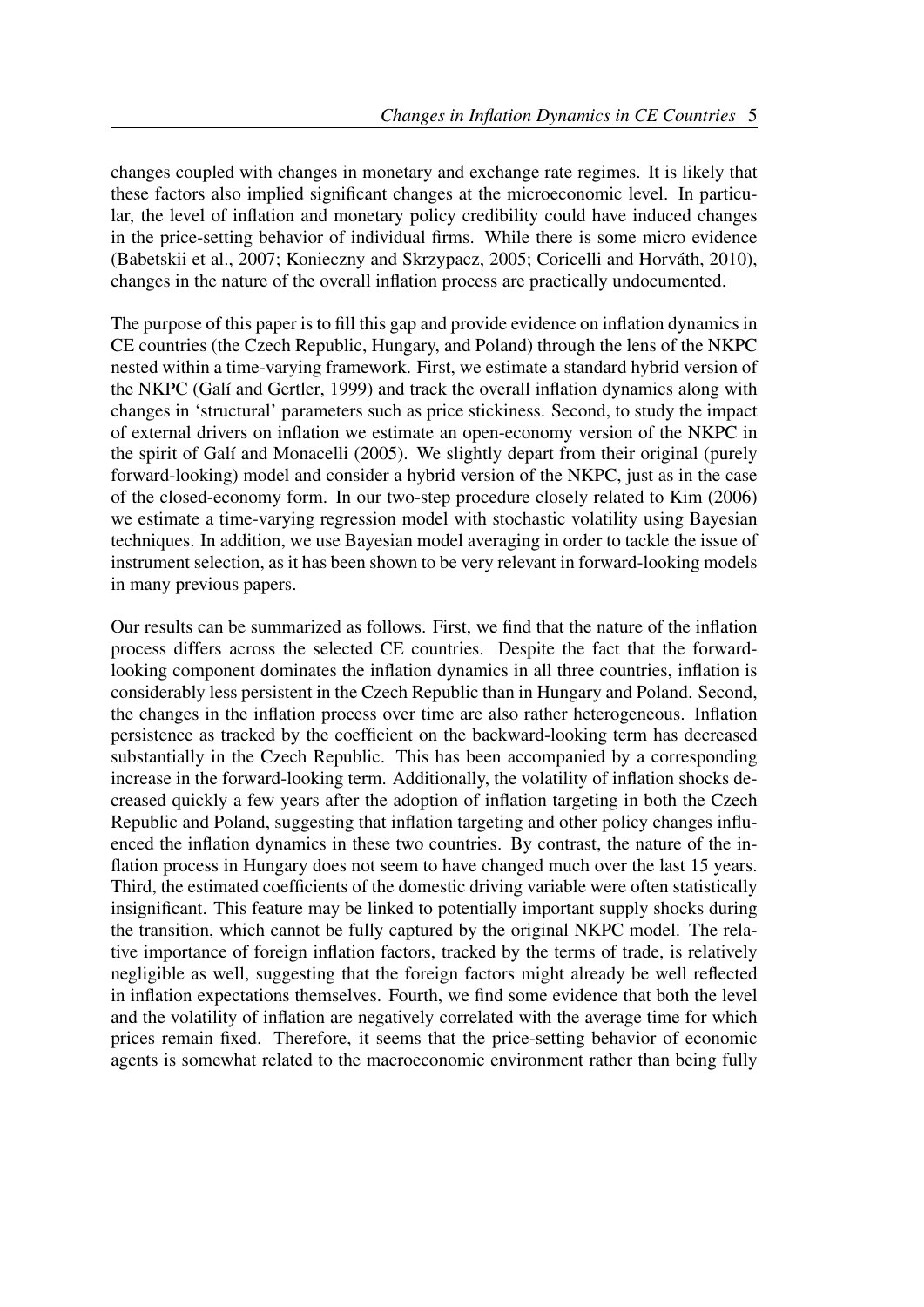invariant to it as the benchmark NKPC assumes. Our findings have some noteworthy policy implications. Previous research suggested that the implementation of a credible monetary policy regime contributed to a decrease of inflation persistence in the most developed countries. Although all three CE countries officially adopted inflation targeting a decade ago, inflation persistence has not changed considerably in Poland and Hungary and remains at high levels when compared to the Czech Republic or developed countries. This could be related to the fact that inflation targets in these countries are less credible and economic agents chiefly take into account observed inflation levels rather than the inflation target.

The paper is organized as follows. In section 2, we review relevant literature, focusing particularly on empirical aspects of NKPC estimation. Section 3 presents our empirical framework and data. All the results and their interpretation appear in section 4. The final section concludes and suggests some avenues for future research.

# 2. Related Literature

From the empirical perspective, the NKPC owes its growing popularity to the seminal papers of Galí and Gertler (1999) (GG hereafter) and Galí, Gertler, and López-Salido (2001, GGL). GG introduced estimation by GMM techniques and proposed a 'hybrid' modification of the original forward-looking model. This modification encompasses an effort to provide some structural justification for inflation persistence that the 'pure' version of the NKPC was unable to capture.

Despite the theoretical appeal of the NKPC, consecutive studies have produced rather conflicting empirical evidence with results varying across economies, data sets, and – most notably – estimation methods. The econometric approach of GG was heavily criticized by a few later authors (e.g. Rudd and Whelan, 2005; Mavroeidis, 2005), mainly on the grounds of the questionable behavior of the GMM estimator in the NKPC context. The common criticisms include sensitivity to the choice of instrument set, weak identification, and small sample bias. To overcome the potential pitfalls related to the GMM estimator, Ireland (2001) and Lindé (2005) advocate a system approach using the full information maximum likelihood method as it provides more efficient parameter estimates than limited information (i.e., 'single-equation') methods such as the GMM. In their response to Lindé and other critiques Galí et al. (2005) claim (with reference to Cochrane, 2001) that the issue of which estimation approach is preferable is completely open since there are no theorems or Monte Carlo simulations that suggest that one outperforms the other. In addition, they show that when the NKPC is correctly specified one obtains fairly robust results across estimation methods.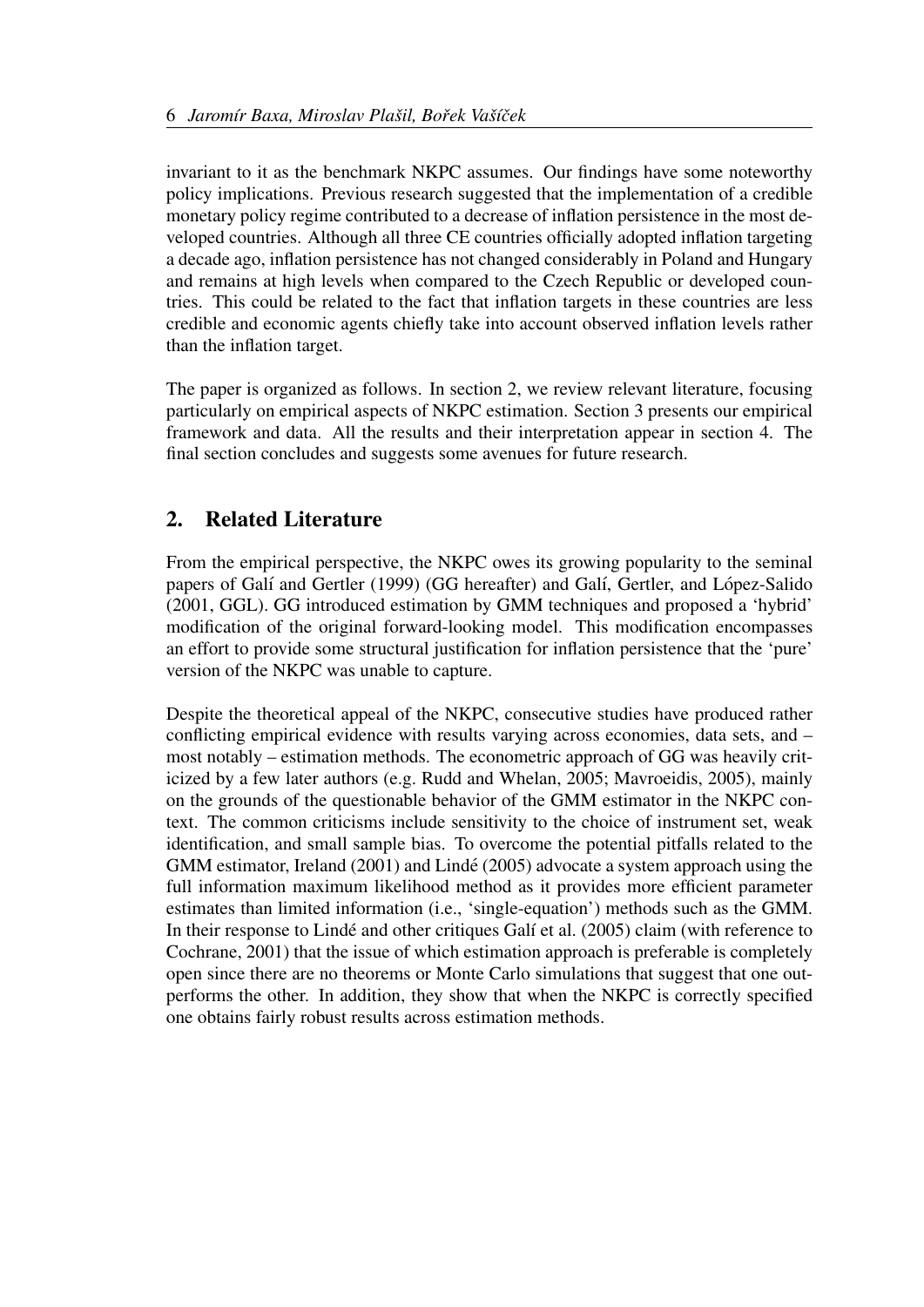The stock of econometric techniques has progressively expanded. Some authors use Bayesian techniques (e.g. Smets and Wouters, 2003) or the minimum distance approach (Sbordone, 2005; Christiano et al., 2005). Kleibergen and Mavroeidis (2009) proposed robust versions of the GMM estimator. Other papers stick to the VAR framework and assess the validity of the NKPC by testing the set of restrictions (in the spirit of Campbell and Shiller, 1987). Fanelli (2008) analyzes the idea that forward-looking agents calculate their expectations within a VAR-like setting (with inflation and forcing variables), which allows one to deal with the issue of the feedback effect from inflation to the forcing variables. This paper rejects the validity of the NKPC for the euro area. Carriero (2008) obtains similar negative evidence with the US data, suggesting, however, that this result may indicate failure of the rational expectations hypothesis rather than NKPC-consistent forward-looking behavior. The relevance of rational expectations is further tested by Nunes (2010), who estimates the NKPC for the US economy considering firms represented by rational expectations as well as firms represented by survey expectations. He finds that although survey expectations can be a determinant of inflation dynamics, rational expectations seem to be predominant. Dees et al. (2009) use global VAR to solve the weak instrument problem. In particular, they construct valid instruments using weighted averages of the global variables. Harvey (2011) points to the problem that the NKPC cannot appropriately account for nonstationarity, which is usually dealt with in an ad-hoc fashion such as by the application of detrended variables. Instead, he proposes a model where lagged inflation in the NKPC is replaced by an unobserved random walk component. Kontonikas (2010) generalizes the NKPC using the ARDL bound approach (Pesaran et al., 2001), which is suitable for variables with any order of integration. He finds with US data starting in the 1960s that higher marginal costs increase inflation.

Leaving aside the question of estimation, there are two other strands of literature that seek to improve the model's fit. The first strand tries to find a good proxy for the marginal cost or another appropriate inflation-forcing variable (notably for open economies), while the latter studies the effects of changes in the economic system and monetary policy on inflation dynamics.

In the empirical literature, firms' marginal costs are proxied by the labor income share (LIS) – a measure based on Cobb-Douglas production technology. While the measure may be applicable for the US and other major countries, some modifications need to be made for small open economies. In general terms, there is some intuition that open trade and capital flows weaken the effect of domestic real activity on inflation (Razin and Yuen, 2002; Razin and Loungani, 2005). Galí and Monacelli (2005) derive a small open economy version of the NKPC for CPI inflation, which includes (the difference in) the terms of trade as an additional forcing variable (above the marginal cost). While this model assumes complete exchange-rate pass-through, Monacelli (2005) relaxes this assumption. Mihailov et al. (2011a) provide the first empirical evidence based on this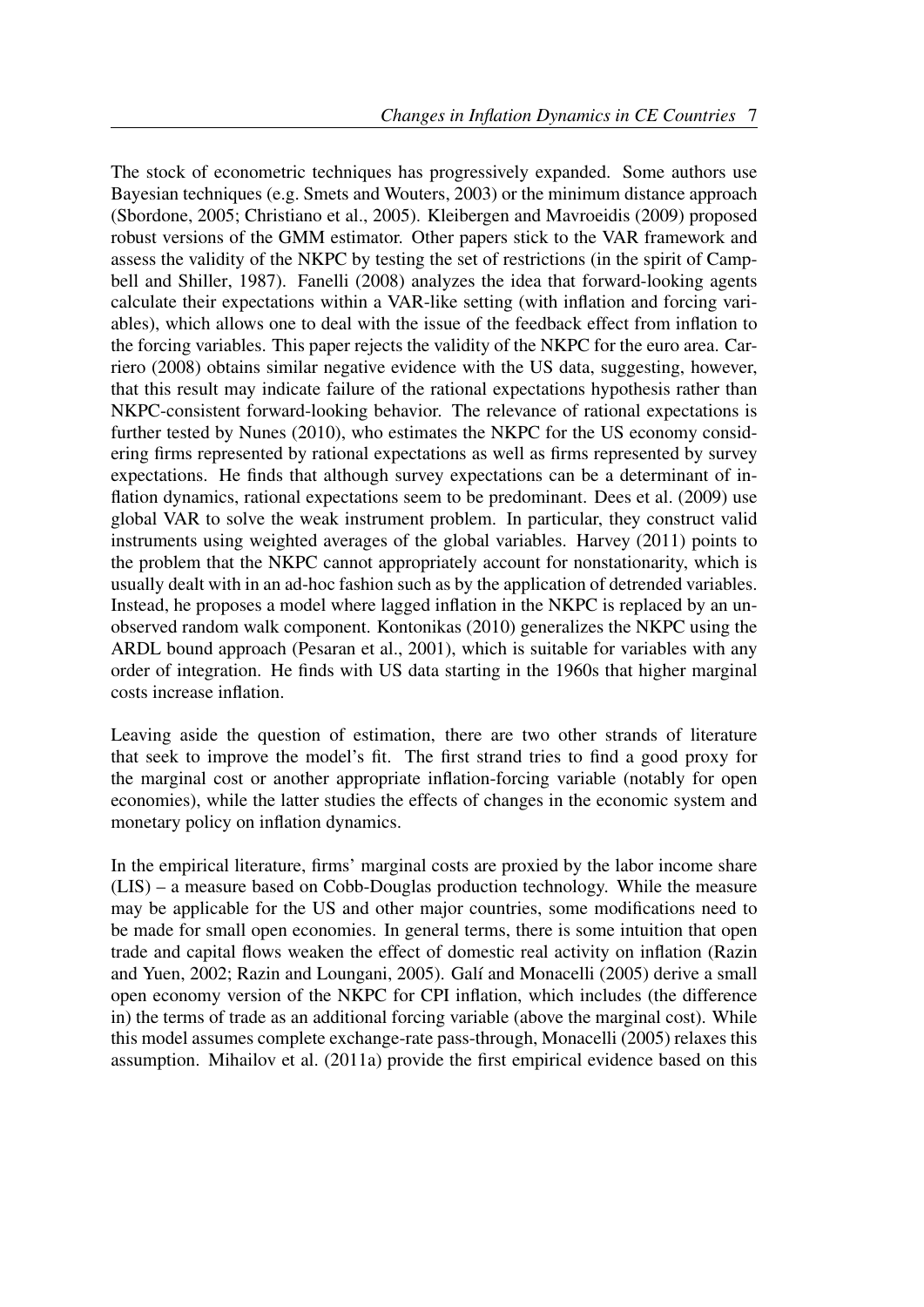model. Batini et al. (2005) propose an open-economy NKPC where the marginal cost is affected by import prices and external competition, confirming that this model fits the UK data well. Rumler (2007) extends the marginal cost to include the cost of intermediate inputs (both domestic and imported) and finds some plausible evidence for the euro area countries. Regardless of the proposed corrections of the marginal cost to account for external effects, some authors (e.g. Rudd and Whelan, 2007) cast severe doubts on the appropriateness of the LIS measure itself, claiming that the LIS is in fact intrinsically countercyclical in nature. Consequently, Mazumder (2010) proposed a new measure that corrects the LIS by relaxing overly restrictive assumptions such as free adjustment of labor input at a fixed wage rate. This measure of the marginal cost turns out to be procyclical. Mazumder (2011) claims that the cyclicality of the selected marginal cost proxy is crucial for the sign of the corresponding coefficient in the NKPC. Paradoxically, however, if the marginal cost is procyclical, as is commonly believed, its coefficient in the NKPC has a counter-intuitive negative sign.

A few recent studies more closely related to our research fall into the second strand of literature. They consider the effects of changes in the economic system and monetary policy and explore how these changes are propagated into changes in the parameters of the NKPC. In general terms, these studies allow the nature of inflation dynamics to change over time. Most of the evidence is available for the US. Hall et al. (2009) use a timevarying model, which arguably corrects for the specification bias (due to incorrect functional forms, omitted variables, and measurement errors) inherent to fixed-coefficient estimation. They conclude that the lagged inflation term in the 'hybrid' version turns out to be insignificant. In a similar vein, Cogley and Sbordone (2008) claim that inflation persistence in the NKPC arises due to variation in the long-run trend component of inflation, which can be attributed to monetary policy shifts. Once log-linearization around the time-varying inflation trend is taken (in their two-step VAR estimation), the 'pure' forward-looking NKPC explains the US inflation dynamics fairly well. Zhang and Kim (2008) find with inflation survey data (and recursive GMM estimation) that forward-looking behavior played a smaller role during the high and volatile inflation regime before 1981 than in the period of moderate inflation afterwards. Kang et al. (2009) employ an unobserved component model for inflation with Markov switching parameters, confirming the claim that inflation persistence does indeed change across policy regimes. They find a break around the collapse of Bretton Woods in the early 1970s and another around 1981 with the Volcker disinflation. Cogley et al. (2010) obtain similar results using VAR with drifting coefficients and stochastic volatility (unlike most other studies they analyze the inflation gap, measured as the difference between inflation and its trend). On the contrary, Stock and Watson (2007) argue, on the basis of an unobserved component model with stochastic volatility, that the US inflation persistence has not changed for decades. D'Agostino et al. (2011) provide evidence that explicit modeling of structural changes in inflation dynamics (within a time-varying VAR framework) can improve the accuracy of inflation forecasts.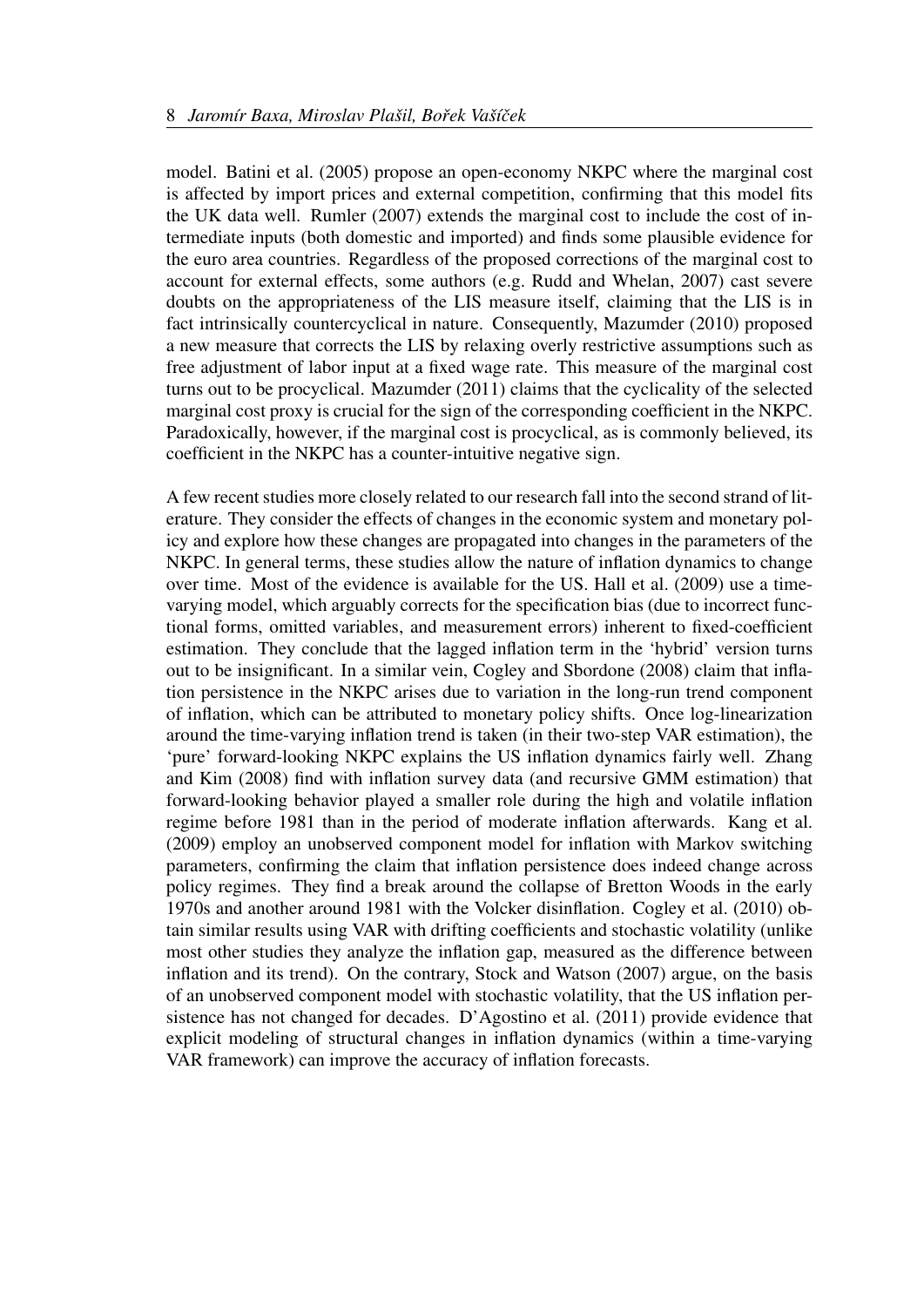The evidence on changes in inflation dynamics in other economies, especially within the NKPC framework, is less abundant. There are numerous studies initiated by the ESCB Inflation Persistence Network<sup>1</sup>, but they mainly use micro data and do not explicitly test the NKPC. There are only a few papers tracking the issue of overall inflation dynamics. Benati (2008) uses data for several developed inflation-targeting countries (Canada, New Zealand, Sweden, Switzerland, and the UK) and the euro area and concludes that inflation persistence decreased almost to zero once credible monetary regimes had been implemented and, therefore, that inflation persistence is not structural. Hondroyiannis et al. (2009) apply a specific time-varying framework to data for France, Germany, Italy, and the UK, concluding consistently with previous evidence for the US (Hall et al., 2009) that the backward-looking parameter of the time-varying NKPC is almost negligible. Tillmann (2009) explores how the explanatory power of the forward-looking NKPC in the euro area evolves across time (using the present-value formulation of the model in a rolling-window regression). He finds that the explanatory power of the model varies substantially across the underlying monetary regimes, influenced by events such as the ERM crisis, the Maastricht treaty, and the launch of EMU. Koop and Onorante (2011) use dynamic model averaging (Raftery et al., 2010) to study the relationship between inflation and inflation expectations in the euro area. They find strong support for forward-looking behavior, interestingly mainly since the start of the recent financial crisis.

Research focused on inflation dynamics and NKPC estimation in CE countries has been gradually expanding. However, the issue of possible structural changes, which seems to be highly relevant in this case, has not been explicitly tackled yet. The time-invariant estimates provide rather ambiguous evidence on the fit of the NKPC. Arlt et al. (2005) reject the validity of the pure NKPC for the Czech economy using cointegration-based tests. Franta et al. (2007) conclude that inflation in three CE countries is more persistent than in the EMU and that the NKPC proposed in GG is not consistent with the data for any of the countries analyzed. Plašil  $(2011)$  estimates the NKPC for the Czech Republic by making use of advances in the area of optimal instrument selection, time series factor analysis, and the GMM bootstrap. He finds some support for the hybrid NKPC. Vašíček (2011) estimates a hybrid NKPC augmented for open economies for four CE countries. He confirms higher persistence of inflation in CE countries and finds that the common measures of the marginal cost perform worse than the output gap and that external rather than internal factors seem to drive inflation. Mihailov et al.  $(2011b)$  test a small economy NKPC proposed in Galí and Monacelli  $(2005)$  using data from twelve new EU member states. Although they find rather mixed evidence on the importance of external factors, the fit of this model is better for the NMSs than for the developed OECD economies (Mihailov et al., 2011a). Basarac et al. (2011) estimate the NKPC for a panel of nine new EU countries and obtain a measure of expected

<sup>1</sup> http://www.ecb.int/home/html/researcher ipn.en.html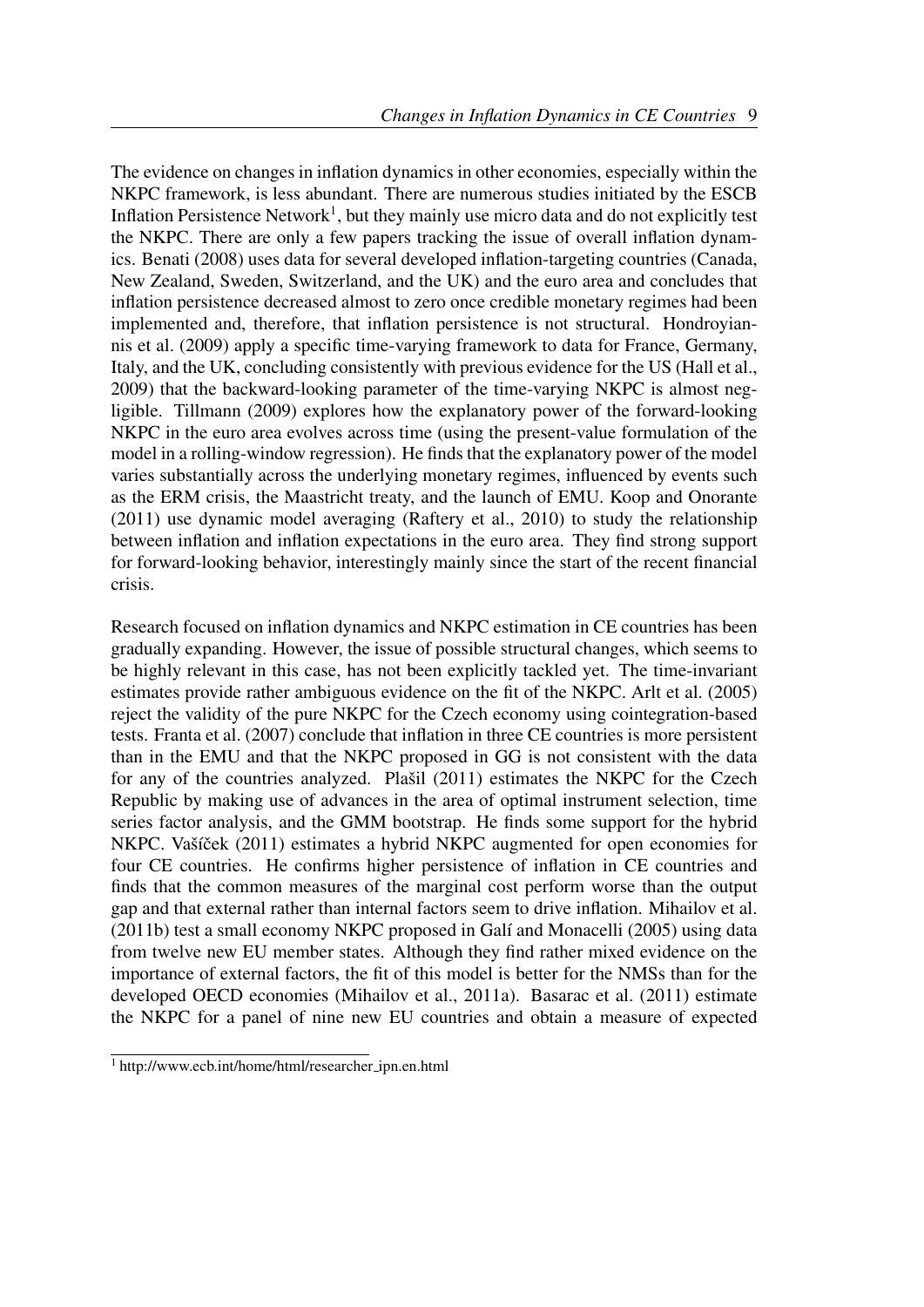inflation directly from consumer surveys using a probability method. They confirm that inflation in these countries is very persistent. Hondroyiannis et al. (2008) provide some evidence for a group of seven new EU member states based on a time-varying model. Rather surprisingly, they find that the inflation persistence in these countries is practically nonexistent (and therefore similar to the euro area), which contradicts practically all the country-specific, though time-invariant, evidence. Moreover, their panel estimation for a heterogeneous group of seven new members does not seem to be appropriate given that the economic structures and monetary policy frameworks of these countries are very different.

#### 3. Model and Estimation Strategy

#### 3.1 Closed and Open-economy Hybrid NKPC

In our empirical analysis we start with the seminal hybrid NKPC model laid out in GG:

$$
\pi_t = \gamma_f E_t \pi_{t+1} + \gamma_b \pi_{t-1} + \lambda s_t + \varepsilon_t, \tag{3.1}
$$

where  $\pi_t$  denotes inflation,  $E_t \pi_{t+1}$  represents inflation expectations conditional on the information up to time  $t$ ,  $s_t$  is a proxy for the marginal cost (as a deviation from the steady-state), and  $\varepsilon_t$  is an exogenous inflation shock, such that  $E_{t-1}\varepsilon_t = 0$ . Unlike GG, we assume that parameters  $\gamma_f$ ,  $\gamma_b$ , and  $\lambda$  are potentially time-varying, i.e., they may evolve over time because of the dynamic economic conditions in the converging economies under study. The reduced-form parameters are non-linear functions of three structural parameters: a subjective discount factor,  $\beta$ , the probability that prices remain fixed,  $\theta$ , and a fraction of backward-looking price setters,  $\omega$ .

$$
\lambda \equiv (1 - \omega)(1 - \theta)(1 - \beta \theta)\phi^{-1}
$$
  
\n
$$
\gamma_f \equiv \beta \theta \phi^{-1}
$$
  
\n
$$
\gamma_b \equiv \omega \phi^{-1}
$$
  
\n
$$
\phi \equiv \theta + \omega(1 - \theta(1 - \beta))
$$

The structural parameters may provide a closer view of the nature of the structural changes that have been affecting the economies in question. Specifically, one might be interested in finding out whether the fraction of backward-looking setters has decreased, for example, as a result of the inflation-targeting regime, or how the average time for which prices remain fixed  $(1/(1 - \theta))$  drifts over time.

Given that all the CE countries can be classified as small open economies, we also consider an NKPC model in the spirit of Galí and Monacelli (2005), which accounts for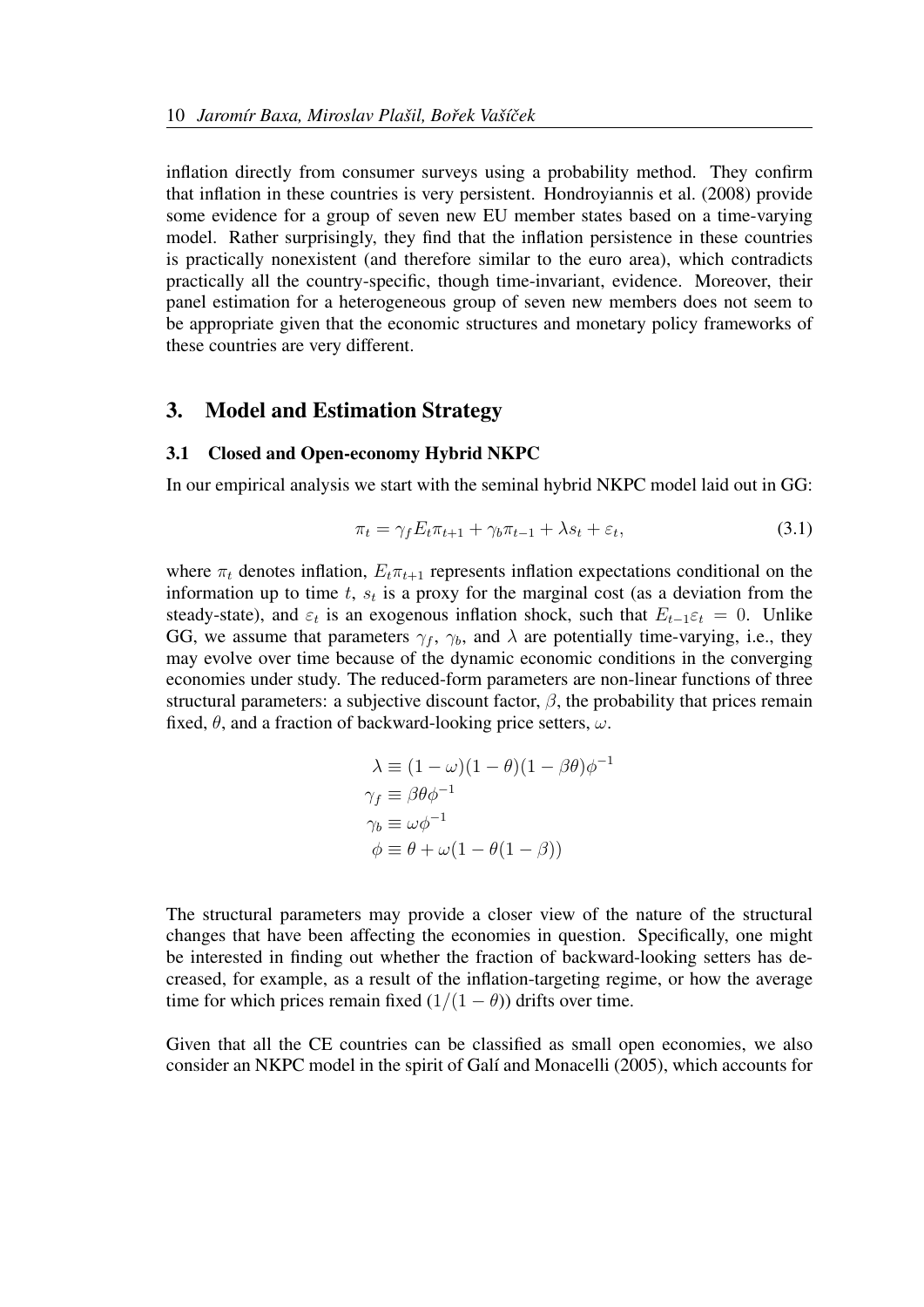the potential impact of external factors on inflation. Recently, Mihailov et al. (2011b) used the pure small-economy NKPC model of Galí and Monacelli (2005) and evaluated the relative importance of domestic and external drivers in the new member states. Our version can be viewed as an extension of their approach to the hybrid NKPC and timevarying framework. In line with the open-economy model, we now assume that  $CPI$ inflation can be expressed as:

$$
\pi_t = \pi_{H,t} + \alpha \Delta TT_t,\tag{3.2}
$$

where  $\pi_{H,t}$  is *domestic inflation*,  $\Delta TT_t$  denotes the current-to-past period change in the terms of trade,<sup>2</sup> and parameter  $\alpha$  measures the openness of the economy. Analogously to  $(3.1)$ , the dynamics of domestic inflation are given by:<sup>3</sup>

$$
\pi_{H,t} = \gamma_f E_t \pi_{H,t+1} + \gamma_b \pi_{H,t-1} + \lambda_\alpha s_t.
$$
\n(3.3)

Plugging (3.3) into (3.2) and making use of the fact that  $\pi_{H,t} = \pi_t - \alpha \Delta TT_t$ , we get:

$$
\pi_t = \gamma_f E_t(\pi_{t+1} - \alpha \Delta TT_{t+1}) + \gamma_b(\pi_{t-1} - \alpha \Delta TT_{t-1}) + \lambda_a s_t + \alpha \Delta TT_t.
$$

After some rearranging we obtain a hybrid open-economy NKPC model of the form:

$$
\pi_t = \gamma_f E_t \pi_{t+1} + \gamma_b \pi_{t-1} + \lambda_\alpha s_t + \alpha \{ \Delta TT_t - \gamma_f E_t \Delta TT_{t+1} - \gamma_b \Delta TT_{t-1} \}.
$$
 (3.4)

To motivate economic interpretation of the term in curly brackets in (3.4), it is useful first to consider the two extreme cases when either  $\gamma_f$  or  $\gamma_b$  is equal to one.<sup>4</sup> If  $\gamma_f = 1$ , the bracketed term becomes ( $\Delta TT_t - E_t \Delta TT_{t+1}$ ) and model (3.4) collapses into the pure open-economy model introduced by Mihailov et al. (2011b). Intuitively, as pointed out by Mihailov et al. (2011b), current demand for domestic goods in the pure NKPC would increase when  $\Delta TT_t > E_t \Delta TT_{t+1}$  because the relative price of domestic goods is lower

 $\overline{^{2}$  Galí and Monacelli (2005) use an inverse definition of the terms of trade, i.e., they define it as the import price index over the export price index

 $3$  We use identical symbols for the forward and backward-looking terms, although they are not necessarily equal to their closed-economy counterparts. We leave out the error term for expositional ease.

<sup>&</sup>lt;sup>4</sup> Although we do not impose the restriction  $\gamma_f + \gamma_b = 1$  a priori, the results usually show close-toconvexity properties.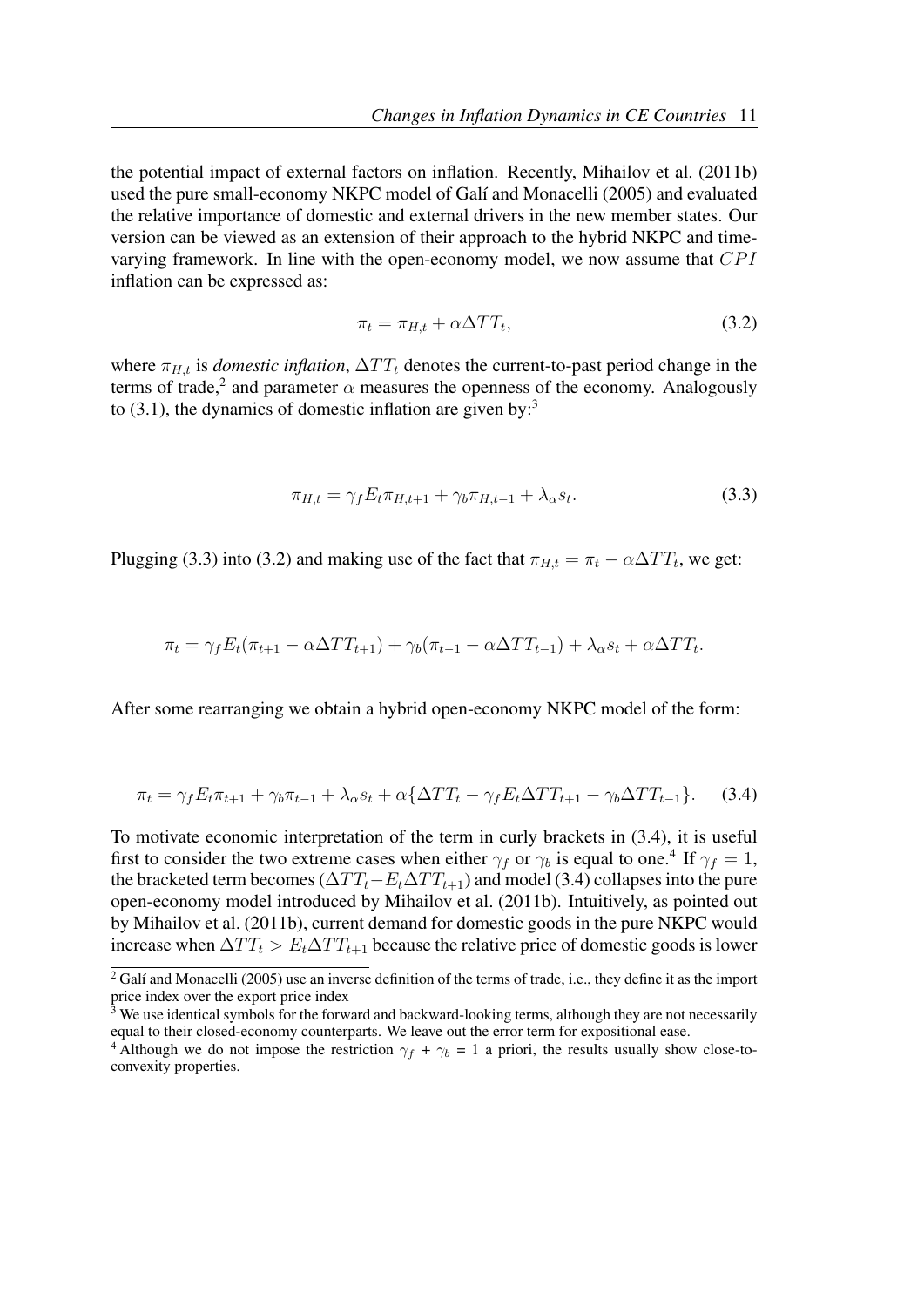than that anticipated in the future, and this increased demand causes upward pressure on current inflation. Conversely, when  $\Delta TT_t < E_t \Delta TT_{t+1}$ , current-period demand for domestic goods would fall, as agents expect their relative price to decline in the future, and this exerts downward pressure on current inflation.

In a fully backward-looking setting, as implied by  $\gamma_b = 1$ , the bracketed term shrinks to ( $\Delta TT_t - \Delta TT_{t-1}$ ). Again, the effect on inflation can be inferred by comparing the two terms in brackets, i.e., by investigating whether  $\Delta TT_t > \Delta TT_{t-1}$  or  $\Delta TT_t <$  $\Delta TT_{t-1}$  holds true. The crucial difference, however, is that backward-looking agents now anticipate the future path of the terms of trade with respect to the past value, since the lagged value is used as a simple way to make a forecast. Note that this implies, other things being equal, higher inflation inertia than in the closed-economy model, because the terms of trade now serve as another channel contributing to persistence.

When the universe is formed by both forward and backward-looking agents, one simply compares  $\Delta TT_t$  to the linear combination of  $E_t \Delta TT_{t+1}$  and  $\Delta TT_{t-1}$ , where coefficients  $\gamma_f$  and  $\gamma_b$  serve as multiplicative constants or weights. Hence, with a slight simplification, the linear<sup>5</sup> combination can be viewed as a weighted average of the next-to-current difference in the terms of trade anticipated by forward-looking and backward-looking agents. Since a difference in the terms of trade is nothing else than a change in the relative prices of imports (in terms of exports), it can, in a certain respect, be interpreted as a measure of import *inflation*. Thus, the hybrid open-economy NKPC consistently uses the same hybrid formation for inflation expectations no matter whether they are defined as a rise in the general level of goods and services prices or as the relative price of imports in terms of exports.

#### 3.2 Econometric Framework

Models (3.1) and (3.4) cannot be estimated directly due to fact that  $E_t \pi_{t+1}$  is, in essence, a latent quantity which must be proxied by some observable variable. Since inflation expectations taken from surveys cover only a very short time span, we proceed by making a common assumption that economic agents form their expectations rationally and replace  $E_t \pi_{t+1}$  by  $\pi_{t+1}$ . Note, however, that this leads to endogeneity bias, as future inflation is by construction correlated with the error term. To see this, let  $\vartheta_{t+1} \equiv \pi_{t+1} - E_t \pi_{t+1}$  be the unpredictable forecast error and rewrite  $(3.1)$  into the following form<sup>6</sup>:

 $<sup>5</sup>$  If one restricts the coefficients to sum to 1, it is also a convex combination with the straight interpretation</sup> of a weighted average.

<sup>&</sup>lt;sup>6</sup> For the sake of brevity, we only describe our estimation strategy for the basic NKPC model. The openeconomy version is estimated analogously. We make explicit reference to the open-economy model only if this is necessary to avoid confusion.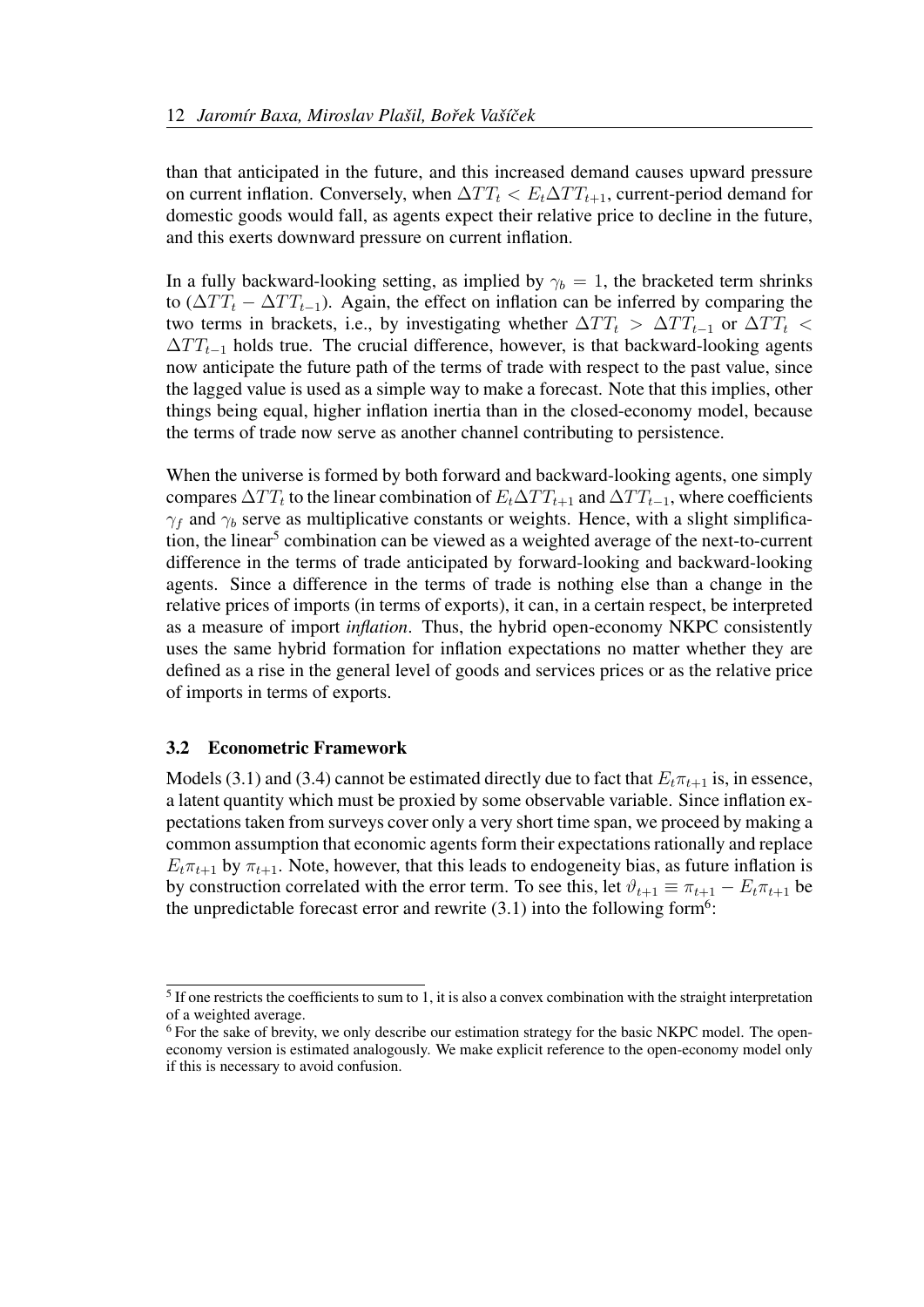$$
\pi_t = \gamma_f \pi_{t+1} + \gamma_b \pi_{t-1} + \lambda s_t + e_t, \qquad (e_t \equiv \varepsilon_t - \gamma_f \vartheta_{t+1}). \tag{3.5}
$$

To obtain time-invariant parameter estimates in model (3.5) one usually resorts to GMM techniques. Since a GMM methodology with time-varying coefficients has not yet been fully developed,<sup>7</sup> we broadly stick to the strategy proposed by Kim  $(2006)$ , who tackles the issue of endogeneity in linear models with dynamic coefficients following a random walk. In principle, Kim (2006) shows that it is possible to get consistent estimates of time-varying coefficients by employing a two-step procedure. In the first step, we run the OLS regression<sup>8</sup> of endogenous variables on a set of instruments that are uncorrelated with the error term in (3.5) and store the standardized residuals. In the second step, the standardized residuals are added as additional regressors into (3.5) and the whole system with time-varying coefficients can be cast into the state-space form and estimated with a few modifications using the Kalman Filter in a quite traditional fashion. Details on modifications in Kalman filter formulas are given in Kim (2006) and Kim (2008).

Despite the practical appeal of the two-step procedure, there are still some thorny issues to be answered in the NKPC context: *i*) economic theory does not postulate what instruments should be used in the first step, which leads to the common problem of instrument selection, *ii*) the standard estimation of linear state-space models using the Kalman filter assumes that Gaussian shocks to the target variable are constant over time. However, this is unlikely to hold for the inflation process (as argued, for example, in Koop and Korobilis, 2009), in particular for inflation in CE countries. Applying methods that ignore possible variation in the volatility of the error term may lead to serious bias of the estimated time-varying coefficients.

To address these issues we slightly modify the procedure of Kim (2006). More specifically, we use Bayesian model averaging (BMA) instead of traditional OLS in the first step and estimate a time-varying model with stochastic volatility in the second step. Bayesian model averaging (see Hoeting et al., 1999) is a relatively new method that was introduced to a wider audience in the mid-1990s. It provides a coherent framework to account for model uncertainty and instrument sensitivity. Unlike the 'traditional' approach to estimation of the NKPC, where a researcher typically selects instruments (and thus conditions her model) in a quite subjective manner, BMA effectively weights all

<sup>7</sup> See Partouche (2007) for a valuable breakthrough in this area.

<sup>&</sup>lt;sup>8</sup> Kim (2006) assumes that the relation between endogenous variables and instruments is time-invariant. Kim (2008) also considers other alternatives. Notably, one can also assume that the relation between endogenous variables and instruments is time-varying. For reasons that will become clear later we do not adopt this approach here.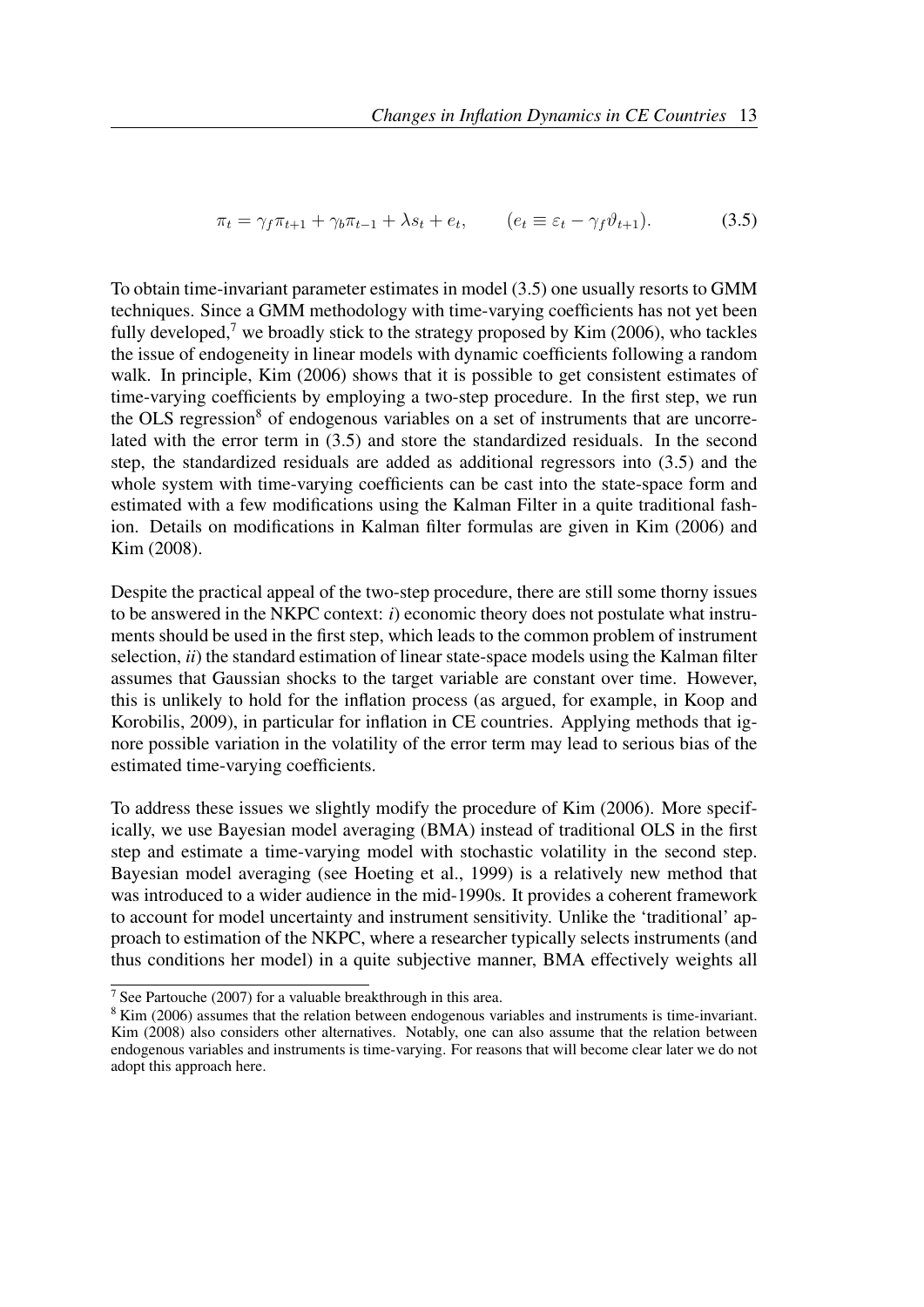the possible models based on the posterior model probability. Thus, the aim of model averaging is not to find the best model or to select the best possible set of instruments, but rather to use information from all models and average the outcome with respect to their 'reliability', induced by data and priors. To our knowledge the BMA approach is new in the NKPC literature, although similar ideas have already been tossed around in the context of rational expectations models (see Wright, 2003). Let Z be a  $T \times k$ matrix summarizing the information set available to economic agents. Under standard assumptions, the unrestricted model can be represented as:

$$
y_t = a + Z_t \delta + \epsilon_t \qquad \epsilon \sim N(0, \sigma^2), \tag{3.6}
$$

where  $y_t$  denotes the outcome variable (such as  $\pi_{t+1}$ ), a is an intercept, and  $\delta$  is a vector of parameters. Since economic theory leaves us rather agnostic about the 'true' model, the researcher may have some uncertainty over which instruments to include or exclude. All possible combinations of instruments form the model universe  $M =$  $[M_1, M_2, \ldots, M_K]$ , where  $K = 2^k$ . The BMA solution to the problem is to weight the outcomes of all the models by their posterior probability. The fitted value  $\hat{y}^{BMA}_{t}$  can be then expressed as:

$$
\hat{y}_t^{BMA} = \sum_{k=1}^{K} \hat{y}_{t,k} p(M_k | y, Z), \tag{3.7}
$$

where  $\hat{y}_{t,k}$  denotes a fitted value conditional on the model k, and weights  $p(M_k|y, Z)$ are the posterior model probabilities that arise from Bayes' theorem:

$$
p(M_k|y,Z) = \frac{p(y|M_k,Z)p(M_k)}{p(y|Z)} = \frac{p(y|M_k,Z)p(M_k)}{\sum_{s=1}^K p(y|M_s,Z)p(M_s)},
$$
(3.8)

where  $p(y|M_k, Z)$  denotes the marginal likelihood of the model,  $p(M_k)$  is the prior probability that  $M_k$  is the 'true' model, and the denominator represents integrated likelihood, which is constant over the model universe. The expressions for the marginal likelihood  $p(y|M_k, Z)$  depend on the problem at hand and vary across different kinds of models. In a linear regression setting, the marginal likelihood has a closed-form solution or can be obtained by approximation (depending on the nature of the priors on the coefficients).<sup>9</sup> Before running BMA, the researcher needs to specify the model universe

 $9$  BMA for linear models has been implemented in several statistical products. Here, we make use of the BAS package (Clyde et al., 2010), which is freely available in R.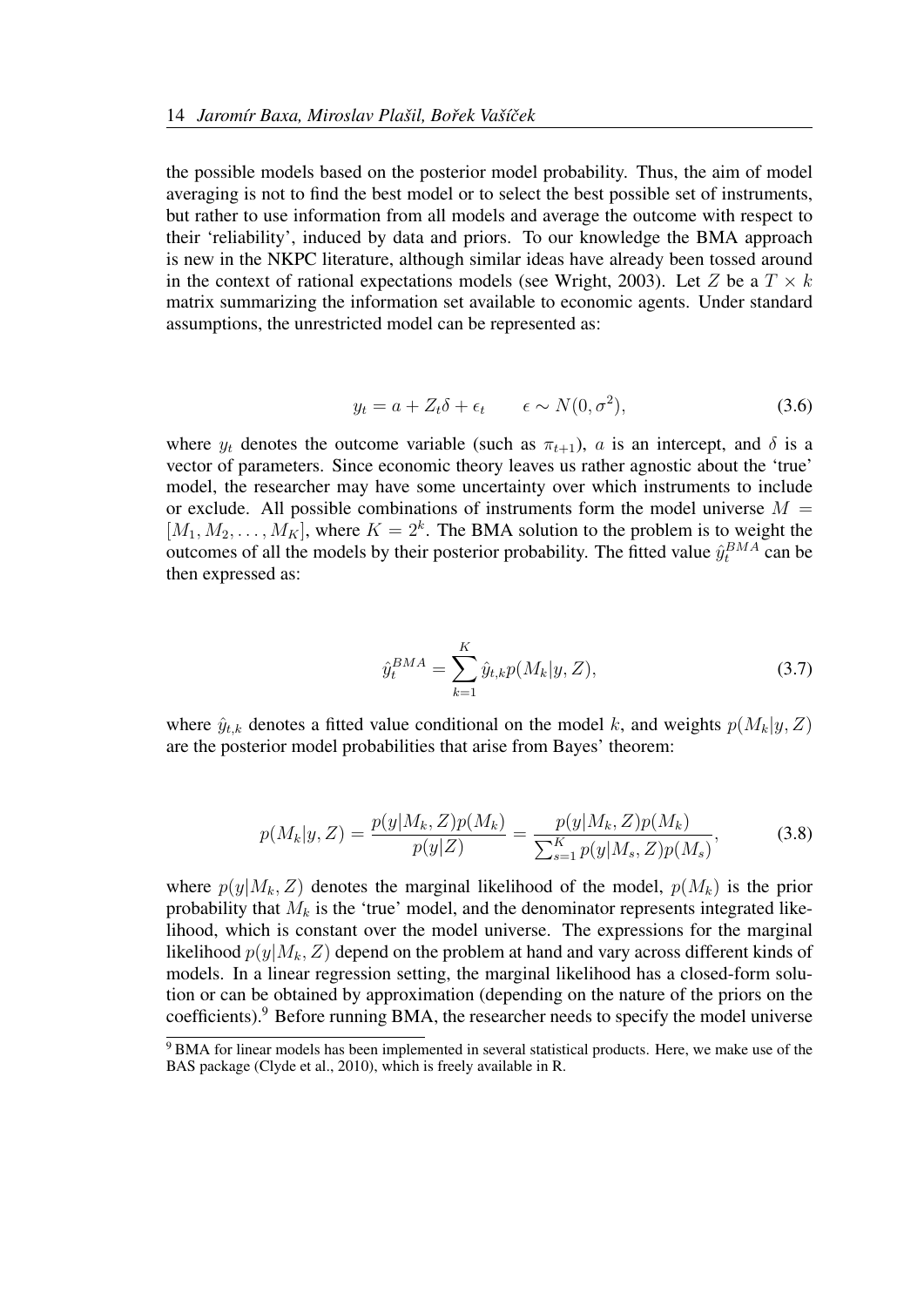(set of instruments), the model priors  $P(M_k)$ , and the parameter priors  $P(\varpi|M_k)$ , with  $\varpi \equiv (a, \delta', \sigma^2)'.$ 

In our setting,  $y_t$  represents the endogenous variables in  $(3.5)^{10}$  and the instrument set includes four lags of inflation, the output gap, the unit labor cost, long-term interest rates, the interest rate spread, unemployment, the nominal effective exchange rate, and the crude oil price. We aimed to include the most comprehensive set of instruments consistently with previous papers, subject to data availability. We use the hyper-g prior on the coefficients proposed by Liang et al. (2008) and run the Bayesian adaptive sampling algorithm (Clyde et al., 2010) to obtain the posterior probabilities over models.

Note that BMA assumes a time-invariant relation between the target variable and the set of instruments. In light of our considerations above, it may seem necessary (or reasonable) to account for the time-varying nature of the parameters rather than model uncertainty. Recent evidence, however, suggests that traditional time-varying parameter models perform rather poorly in inflation-forecasting exercises and are outperformed by procedures accounting for model uncertainty (see Koop and Korobilis, 2009).<sup>11</sup>

To finish the first step we get residuals  $\hat{v}_t = y_t - \hat{y}_t^{BMA}$ , estimate  $\Sigma_v$  by  $\hat{\Sigma}_v =$  $\sum_{t=1}^{T}$ 1  $\frac{1}{T}\hat{v}_t\hat{v}_t'$  $t'_t$ , and obtain the standardized residuals  $\hat{v}_t^* = \hat{\Sigma}_v^{-1/2} \hat{v}_t$ . These residuals are used as the auxiliary regressors in the second step and may be viewed as the endogeneity correction terms.

The hybrid NKPC (3.5) with added correction terms, time-varying coefficients, and stochastic volatility can be expressed as follows (see Nakajima, 2011, for general representations of time-varying regression and VAR models with stochastic volatility):

 $10$  As we have shown above, the endogeneity problem enters the model through the replacement of inflation expectations with the observable value of future inflation. The forcing variable (the unit labor cost or the output gap) is usually considered exogenous. However, we believe that endogeneity of the output gap cannot be rejected a priori. For this reason, we formally treat the output gap as endogenous in the first-step regression and test for the presence of endogeneity in the second step by inspecting the statistical significance of the coefficient on the endogeneity correction term. The terms of trade in all specifications are considered exogenous. All other variables are predetermined since they enter the equation with some lag.

 $11$  Recently, Raftery et al. (2010) proposed a new method called dynamic model averaging (DMA) that accounts for both model uncertainty and parameter evolution. Since forecasting exercises have shown that BMA and DMA perform comparably at short horizons, and given that DMA is still computationally unfeasible for larger instrument sets, we regard BMA as a reasonable option. Note that DMA requires full enumeration of all models, which is memory and time consuming for K greater than  $2^{20}$ .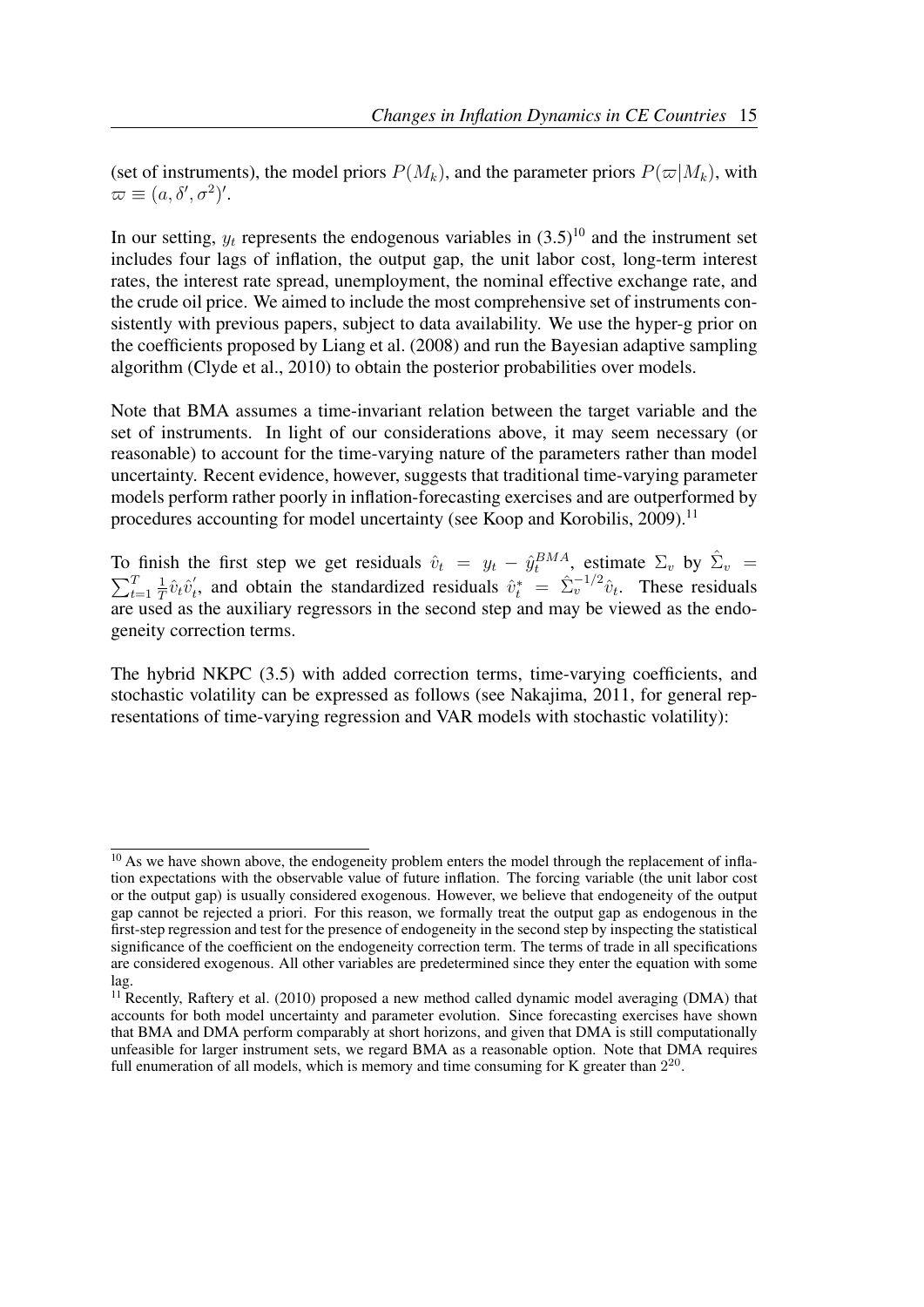$$
\pi_t = c_t' \kappa + x_t' \alpha_t + \psi_t, \qquad \psi_t \sim N(0, \sigma_t^2)
$$
\n(3.9)

$$
\alpha_{t+1} = \alpha_t + u_t, \qquad u_t \sim N(0, \Sigma) \tag{3.10}
$$

$$
\sigma_t^2 = \gamma \exp(h_t) \tag{3.11}
$$

$$
h_{t+1} = \rho h_t + \eta_t, \qquad \eta_t \sim N(0, \sigma_\eta^2), \qquad (3.12)
$$

where  $c_t \equiv (v_{t,\pi}^*, v_{t,gap}^*)'$  is a vector of the endogeneity correction terms,  $x_t \equiv$  $(\pi_{t+1}, \pi_{t-1}, s_t)'$  is a vector containing key model covariates,  $\kappa$  is a vector of constant parameters, and  $\alpha_t \equiv (\gamma_{f,t}, \gamma_{b,t}, \lambda_t)'$  represents a vector of time-varying coefficients.

The time-varying coefficients are constrained to follow a random walk, which allows for both permanent and transient shifts. Such a specification is designed to capture gradual changes and/or structural breaks in the coefficients. Disturbances in (3.9), denoted  $\psi_t$ , are normally distributed with the time-varying variance  $\sigma_t^2$ . The log-volatility,  $h_t =$  $\log(\sigma_t^2/\gamma)$ , is modeled as an AR(1) process.

The system of equations (3.9)-(3.12) forms a non-linear state space model with state variables  $\alpha_t$  and  $h_t$ . The presence of stochastic volatility (the source of non-linearity) makes traditional estimation difficult because the likelihood function is intractable. However, Bayesian inference is still possible and we can estimate the model efficiently using Markov chain Monte Carlo (MCMC) methods.<sup>12</sup> To obtain the results, we drew M = 55,000 samples from the posterior distribution and discarded the first 5,000 samples as a burn-in period. Below we report the results for the default (quite loose) coefficient priors implemented by Nakajima (2011) in his code. As a robustness check we also experimented with other parameter settings in the prior densities, but the results do not seem to be severely affected by the choice of prior. Nevertheless, the mixing properties of the Markov chain improved as the priors got tighter. To check for convergence, we computed inefficiency factors (Geweke, 1992), which measure how well the Markov chain mixes. In all the estimated models the inefficiency factors were usually quite low (well below 50). Occasionally, however, they reached values close to 200 for some coefficients (close to 100 for tighter priors). Nevertheless, this still implies that we get about M/200 = 250 uncorrelated samples, which is considered enough for posterior inference (see Nakajima, 2011).

As indicated above, one might also be interested in the structural parameters of the NKPC model. Note that their direct estimation leads to a system of equations which are highly non-linear in parameters. Since under quite mild conditions there exists one-toone mapping between the reduced-form coefficients and the structural parameters, we

 $\frac{12}{12}$  Nakajima (2011) shows how to sample from the posterior distribution of coefficients using a Gibbs sampler and provides all the necessary computational details. See Nakajima (2011) also for the reference to his Ox and Matlab codes, which were used for the estimation.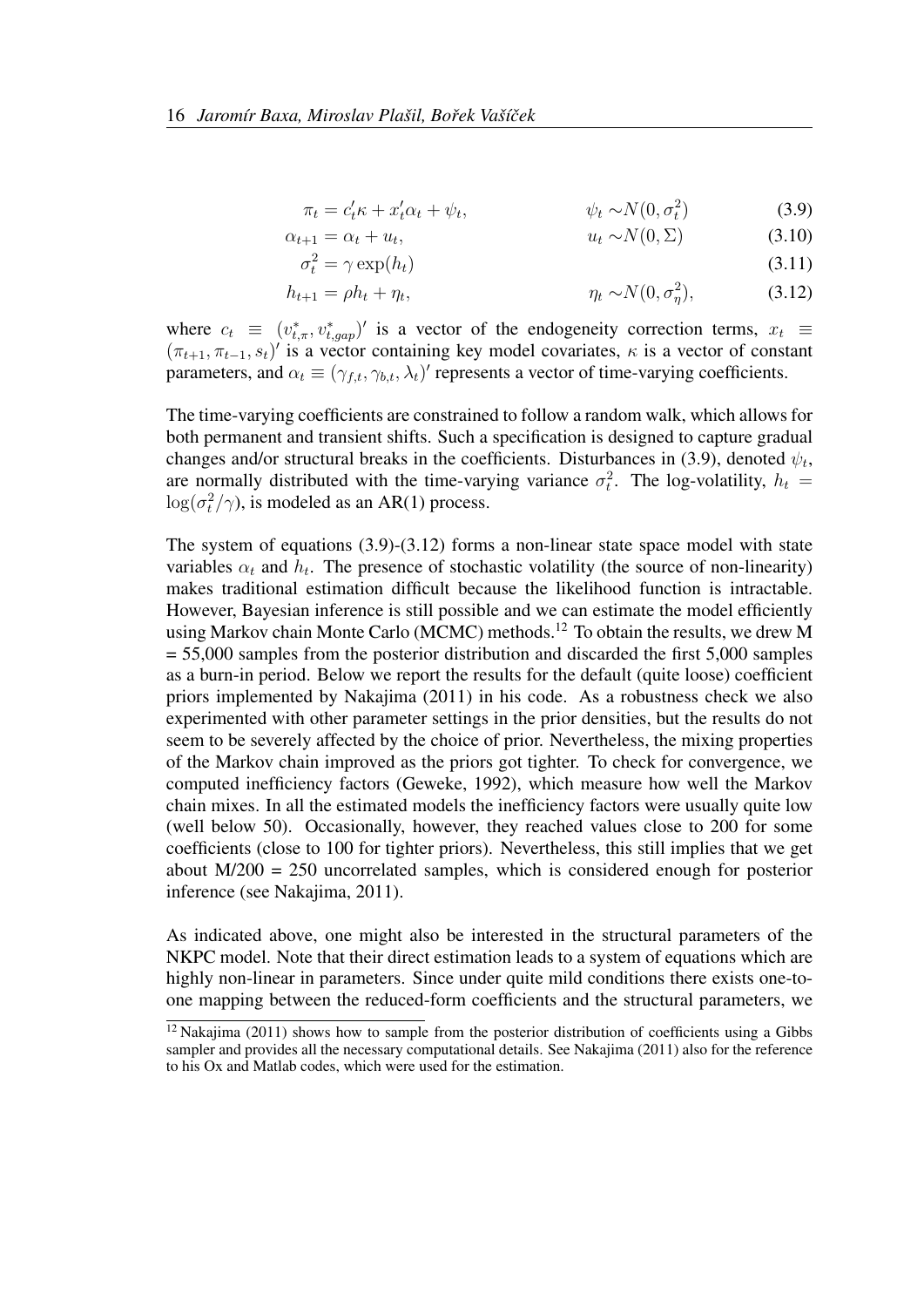avoid direct estimation of the structural parameters and instead use a non-linear solver to obtain their value from the estimated reduced-form coefficients.<sup>13</sup>

### 3.3 Data

Our dataset combines time series taken from several data sources (ECB, Eurostat, OECD, and IMF). They were all downloaded from the E(S)CB data warehouse, which integrates series collected by the key supranational data providers. We used seasonallyadjusted (SA) data or performed our own adjustment based on X12 ARIMA when SA series were not directly available and statistical tests detected seasonality. Due to the limited data availability induced by the transition from a command to a free-market economy we are forced to use a relatively short time span, running from 1995 Q1 (CZ) and 1996 Q1 in Hungary and Poland, respectively, to 2010 Q4. One also has to take into account lower data quality – especially at the beginning of the sample as the statistical services in CE countries still faced some difficulties in meeting newly adopted statistical standards. In this respect, the results should be interpreted with some caution. In line with Galí and Monacelli (2005) the inflation rate is measured as the annualized quarter-on-quarter (log) difference in the harmonized index of consumer prices. To proxy the marginal cost we stick to the output gap taken from the OECD Economic Outlook<sup>14</sup> rather than the commonly used unit labor cost (labor share of income). The latter measure performed rather poorly in the cross-correlation pre-analysis and in the pre-estimation exercise. The terms of trade series are calculated as the ratio of the import price index to the export price index as taken from the Eurostat database.

In addition to the lags of the variables described above, our instrument set includes (lags of) the unit labor cost, unemployment, the nominal effective exchange rate, the crude oil price, the long-term interest rate, and the interest rate spread. The spread is defined as the difference between 3M and overnight interbank interest rates.<sup>15</sup> As noted above, the number of four lags corresponds to that in most previous studies (see for example Galí et al., 2005). The results of the BMA procedure, which document the relative strengths of the individual instruments, are relegated to the Appendix. The R-square of the models with the highest posterior probability was around 0.8 for all three countries.

It is important to note that the inflation rate (especially for Hungary and Poland), along with some other variables, show a clear non-stationary pattern. Since it is not evident whether the non-stationarity is a result of the time-varying environment or is of an intrinsic nature, we rendered inflation stationary by shortening the estimation period to

<sup>&</sup>lt;sup>13</sup> We fixed the subjective factor  $\beta$  to 0.99.

<sup>&</sup>lt;sup>14</sup> It seems to correspond by and large to the output gap obtained by the HP filter.

<sup>&</sup>lt;sup>15</sup> We resort to this rather simplistic definition due to the limited availability of other interest rate data in the given period.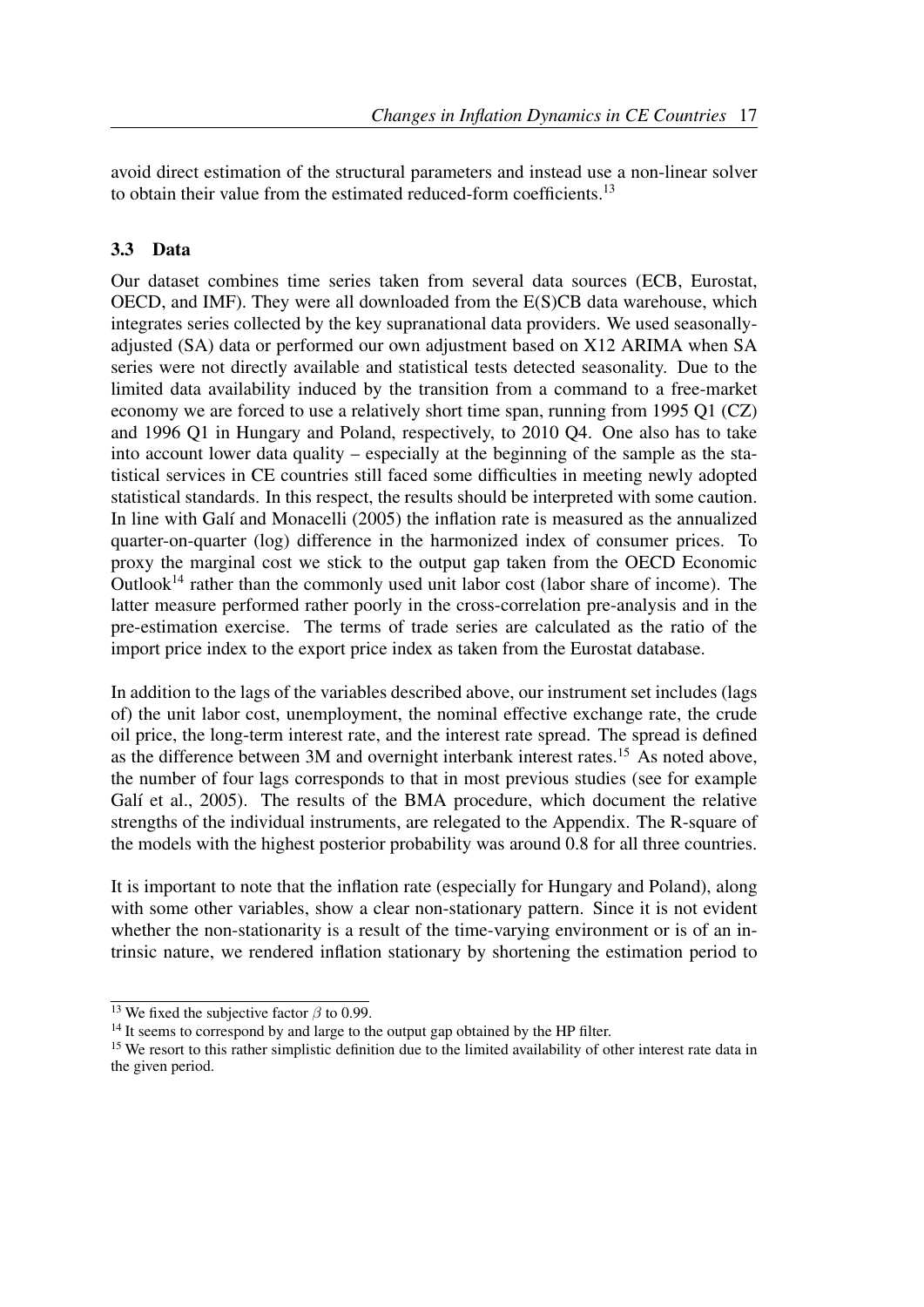1999 Q1–2010 Q4 and re-estimated models  $(3.1)$  and  $(3.4)$ .<sup>16</sup> Given that the overall results remained largely identical we report the outcomes for the longer time span only.

### 4. Results

#### 4.1 Benchmark NKPC (GG, 1999; GGL, 2001) with Time-varying Parameters

#### *Czech Republic*

Figure 1 presents the estimated time-varying reduced-form coefficients for the Czech Republic. In general terms we can observe that Czech inflation is mainly a forwardlooking process. While the coefficient  $\gamma_f$  oscillated between 0.6 and 0.7 between 1995 and 2005, we can observe a slight upward tendency since 2004, reaching the value of 0.8 recently. The increase is particularly pronounced since the onset of the global recession in 2008, which is consistent with recent evidence for the euro area (Koop and Onorante, 2011). On the other hand, the backward-looking term  $\gamma_b$  has decreased over time, from 0.3 to less than 0.2. Moreover, since 2003 the estimates of  $\gamma_b$  are insignificant, with the exception of the first quarter of 2008, when inflation jumped up due to the combined effect of increased food and energy prices and a hike in value added tax.<sup>17</sup> A possible explanation for the increase in the backward-looking parameter in response to the increase in VAT might be the following: an increase in VAT increases the volatility of inflation, which translates into higher uncertainty about the future path of inflation. Thus, as the formation of inflation expectations becomes more complicated, both firms and households pay higher attention to past inflation rather than to possibly biased forecasts. On the other hand, it seems that inflation expectations were firmly anchored and the effect of this shock was rather time limited.

Interestingly, we do not observe any peak or change in trend around 1998, when inflation targeting was adopted by the Czech National Bank. However, several years after, a clear decline in the value of  $\gamma_b$  appears. The decrease of inflation persistence started in the last quarter 2001, and by the beginning of 2003 the coefficient  $\gamma_b$  had dropped by 0.1. This decrease appeared after the inflation rate had slumped significantly below the inflation target from its previous values of between 4% and 6%. This disinflation appeared shortly after the Czech National Bank changed its approach to inflation target setting. In particular, the CNB decided to move from periodic setting of targets for the

<sup>&</sup>lt;sup>16</sup> Other variables were HP filtered, if necessary, to achieve stationarity.

<sup>&</sup>lt;sup>17</sup> The estimated impact of lagged inflation is in accordance with Babetskii et al. (2007), who estimated the inflation persistence on disaggregated data at roughly between 0.2 and 0.3 depending on the time range included in the sample. Their results for the aggregate CPI were slightly larger, but still below 0.5. From this perspective, it seems that either the results from the time-varying model do not suffer from aggregation bias, or the micro data on inflation persistence suggest that inflation persistence could have disappeared.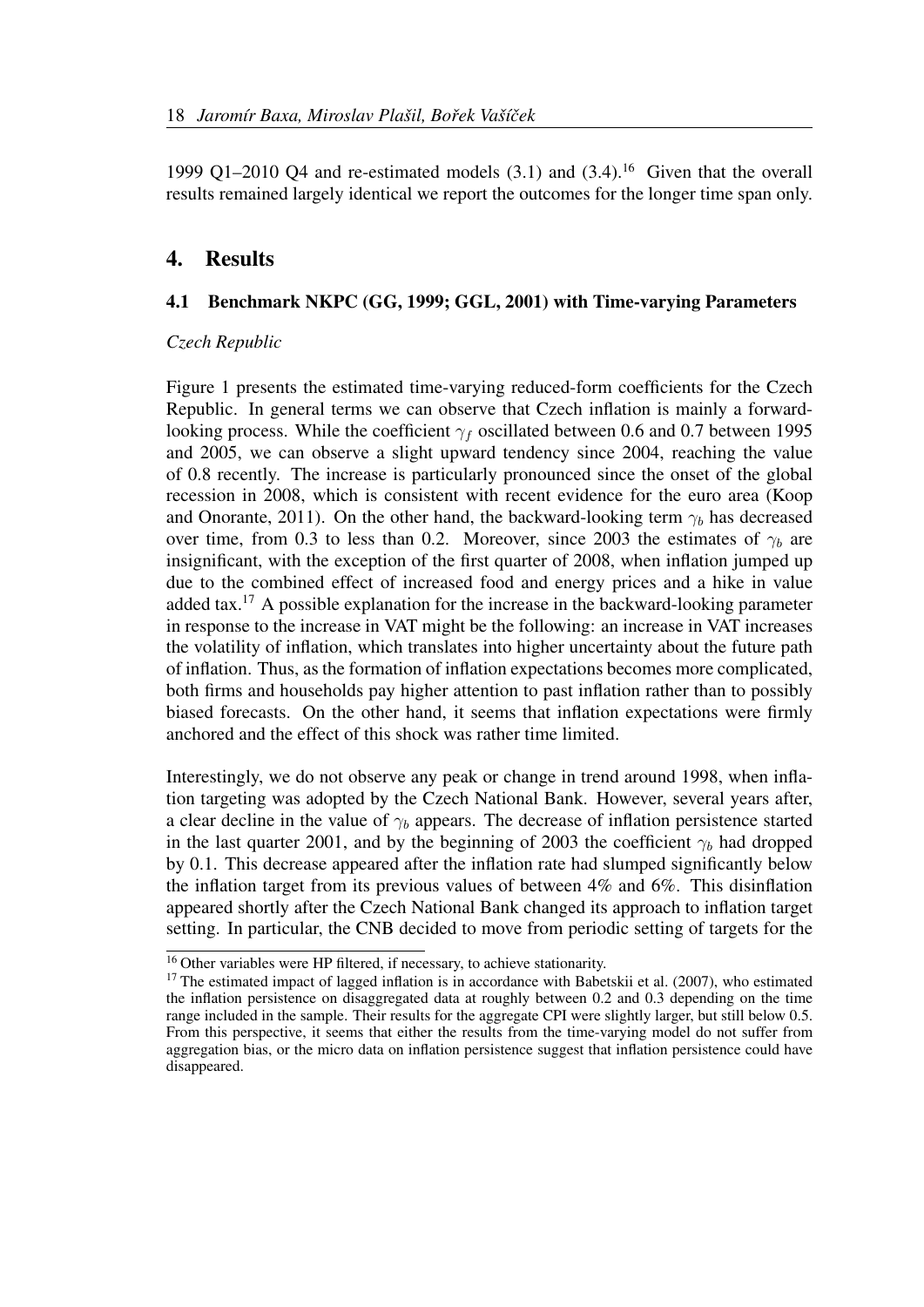end of the year in terms of the net inflation rate, to continuous targeting of headline inflation within a predefined target range. Initially, the target was continuously decreasing, from 3-5% to 2-4% between 2002 and 2005. However, since the inflation rate already often crawled below the inflation target, the effects on the inflation dynamics of the subsequent shift to point targets in 2005 and the change of the targeted inflation rate from 3% to 2% in 2009 were negligible.



*Figure 1: Czech Republic: Reduced-form Coefficients*

The coefficient  $\lambda$ , measuring the impact of real economic activity on the inflation rate, is insignificant up to 2001. This seems to suggest that the effects of the large disinflation in the early years of the transition dominated the effects of real economic activity. Since then, the coefficient has been positive and significant, with the exception of the very last quarters of the sample.

The last subplot shows the estimated volatility of inflation shocks. The first of the two conspicuous peaks in volatility may be associated with the depreciation of the Czech koruna following the currency crisis in mid-1997 as well as administrative changes in regulated prices. The second peak may be linked to an increase in import prices and value added tax in 2007/2008. Clearly, these policy shocks were short lived and do not seem to have affected the properties of the inflation dynamics.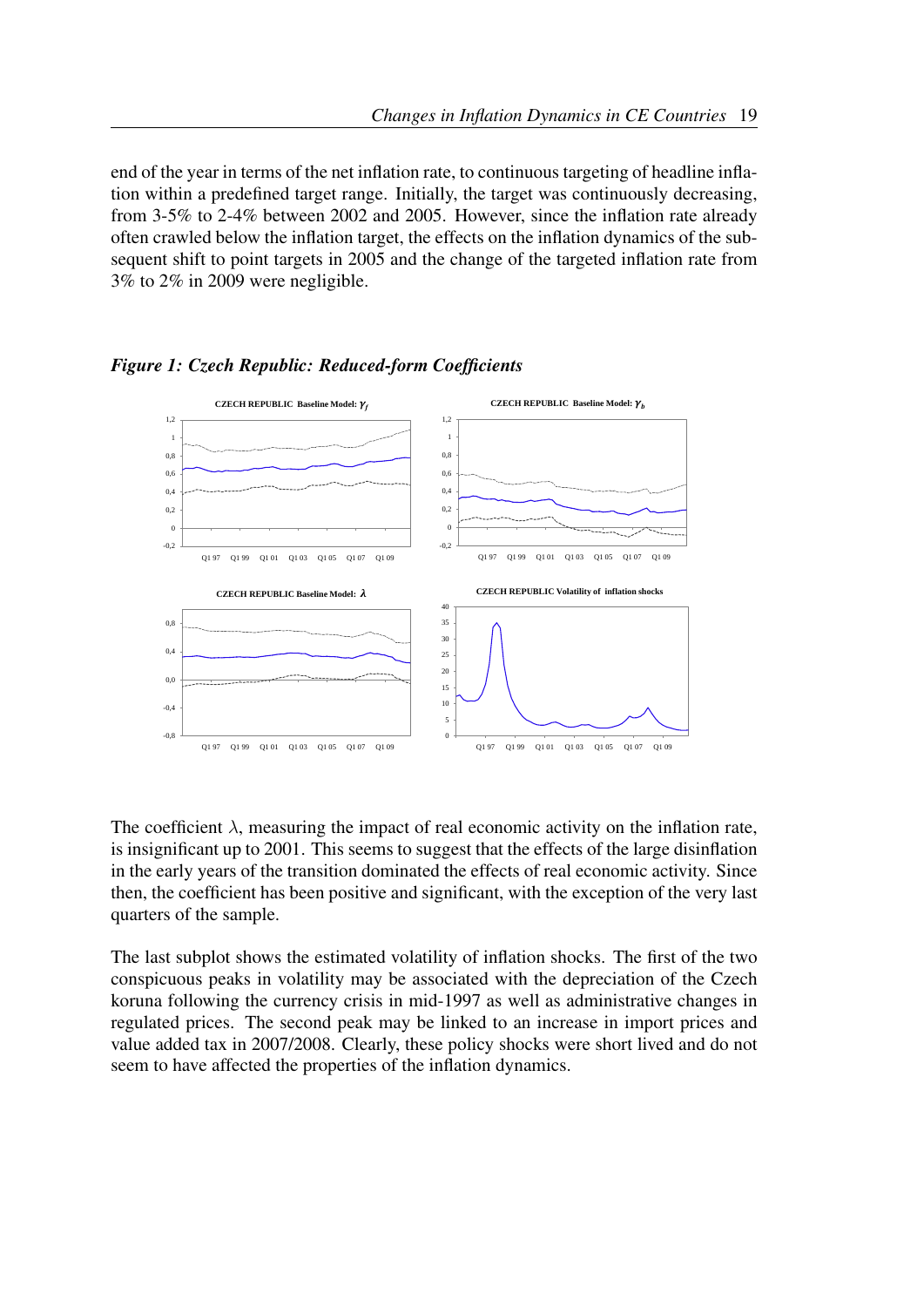To sum up, the evidence from the time-varying coefficients suggests that the characteristics of the inflation process in the Czech Republic have converged to those in developed countries. A predominantly forward-looking nature of the inflation process is commonly reported in recent studies on the US and large EU countries (Hondroyiannis et al., 2009; Cogley and Sbordone, 2008; Benati, 2008). These studies argue that inflation turns mainly forward-looking once the inflation rate has stabilized under a credible monetary policy regime. The timing of the gradual decrease in the backward-looking term suggests that it was jointly caused by a low inflation rate and a simultaneous switch to a more transparent inflation-targeting regime that anchored inflation expectations at low levels.

#### *Hungary*

The inflation dynamics in Hungary show a rather different picture to those in the Czech Republic. First, the forward-looking term  $\gamma_f$  is relatively stable over time, with only a slight decrease since 2007. The backward-looking term  $\gamma_b$  does not decrease and is significant over the whole time span. Hence, inflation persistence still seems to be an important phenomenon in Hungary. Our results with a significant forward-looking term correspond to Menyhert (2008), who provides the first evidence of a significant ´ forward-looking term in Hungary. However, it must also be noted that the coefficient  $\lambda$  is negative, though insignificant, on the entire sample, with weak evidence of an increase since 2007. This result either can be explained by poor reliability of the output gap estimate for Hungary, or may reflect the fact that the output gap is not a driving factor of inflation, as suggested by the NKPC model. In addition, we tested alternative domestic forcing variables such as the unit labor cost and the unemployment rate with very similar results.

The stability of the coefficients is somewhat surprising, as, at least formally, monetary policy in Hungary has changed significantly since 1996. Inflation targeting was adopted in  $2001^{18}$  and at the same time the crawling band was replaced by the 'shadow' ERM II regime of a fixed exchange rate with a fluctuation band of +/-15% around the central parity against the euro. However, despite the announcement of the shadow ERM II exchange rate regime, several pro-inflationary depreciation periods followed. The most significant one in terms of its effect on inflation occurred in 2004, when inflation increased from 3% to 7%. Nevertheless, the formal changes in monetary policy did not lead to lower inflation persistence and the volatility of inflation also remained high. This seems to be at odds with evidence for advanced countries (Benati, 2008) where implementation of inflation targeting led to the significant decrease in inflation persistence. Arguably, this might be partially attributed to role of the exchange rate in monetary

<sup>&</sup>lt;sup>18</sup> Inflation targets were announced at the end of the year for the following one until 2007. A policy based on a predefined medium-term target (set at 3%) was implemented in 2008.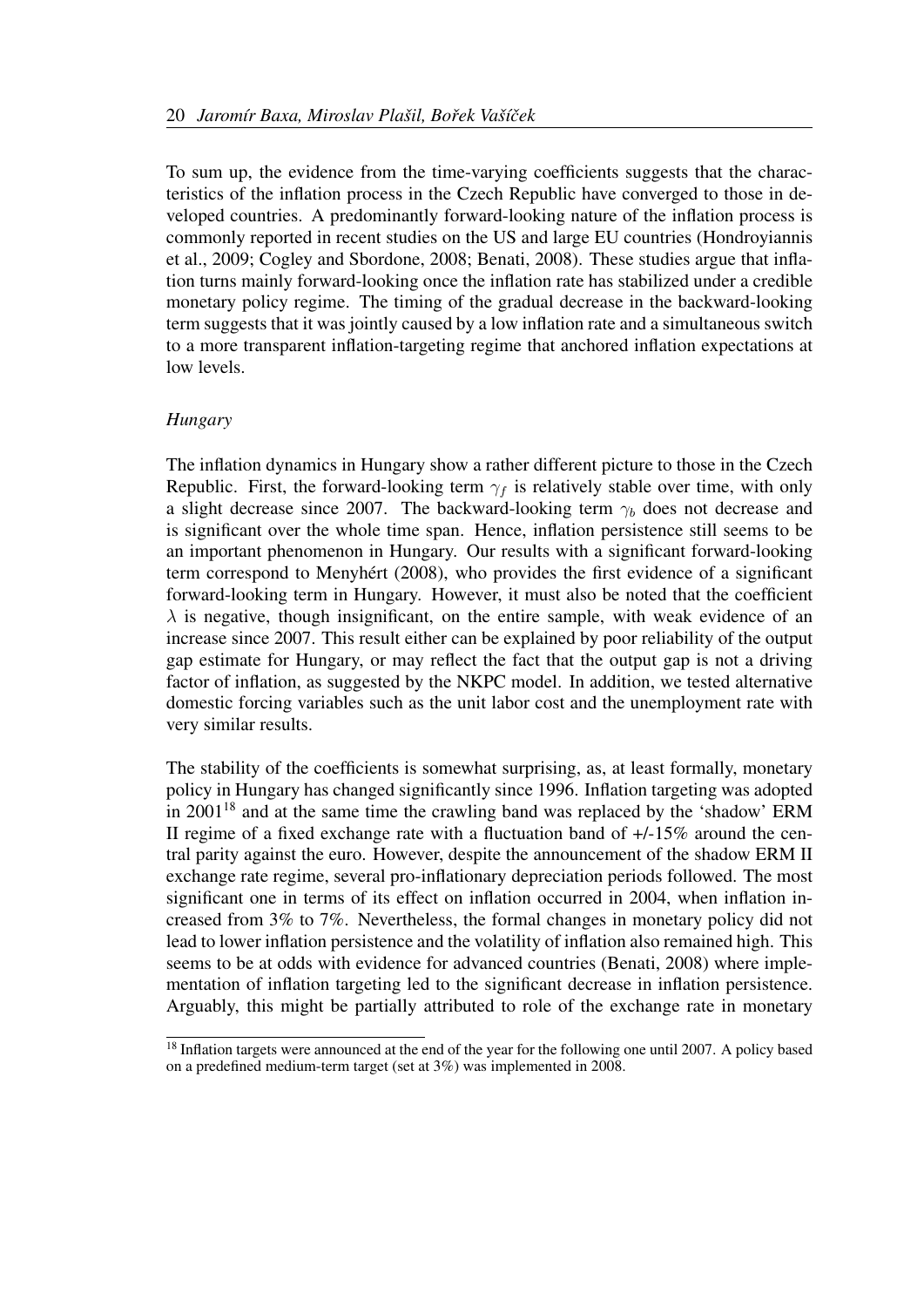

*Figure 2: Hungary: Reduced-form Coefficients*

policy transmission in Hungary (Vonnak, 2008). This is also supported by the fact that the exchange rate was identified as one of the most important factors of inflation expectations (see the Appendix). Hence, despite the adoption of inflation targeting and the diminishing effects of transition, we cannot identify any important changes either in the parameters of the NKPC or in the volatility of shocks.

#### *Poland*

Poland adopted explicit inflation targeting in 1999. Its inflation persistence had already decreased prior to this date, as indicated by the backward-looking term  $\gamma_b$ , which moved from values close to 0.5 to below 0.4. Between 2001 and 2009 the coefficient  $\gamma_b$  stayed below 0.4 with no tendency to move and the forward-looking term  $\gamma_f$  remained stable as well, with just small variations between 0.55 and 0.60. The overall dynamics of inflation were stable, with both the forward and backward-looking components playing a significant role. The observed stabilization of the driving factors of the inflation dynamics can be linked to stabilization of inflation expectations: Lyziak (2003) and Orlowski (2010) document that inflation expectations became anchored to the target path about two years after inflation targeting was adopted by the National Bank of Poland, that is, in 2001/2002. Correspondingly, our results suggest that the volatility of inflation shocks decreased sharply, and since 2001 inflation in Poland has been characterized by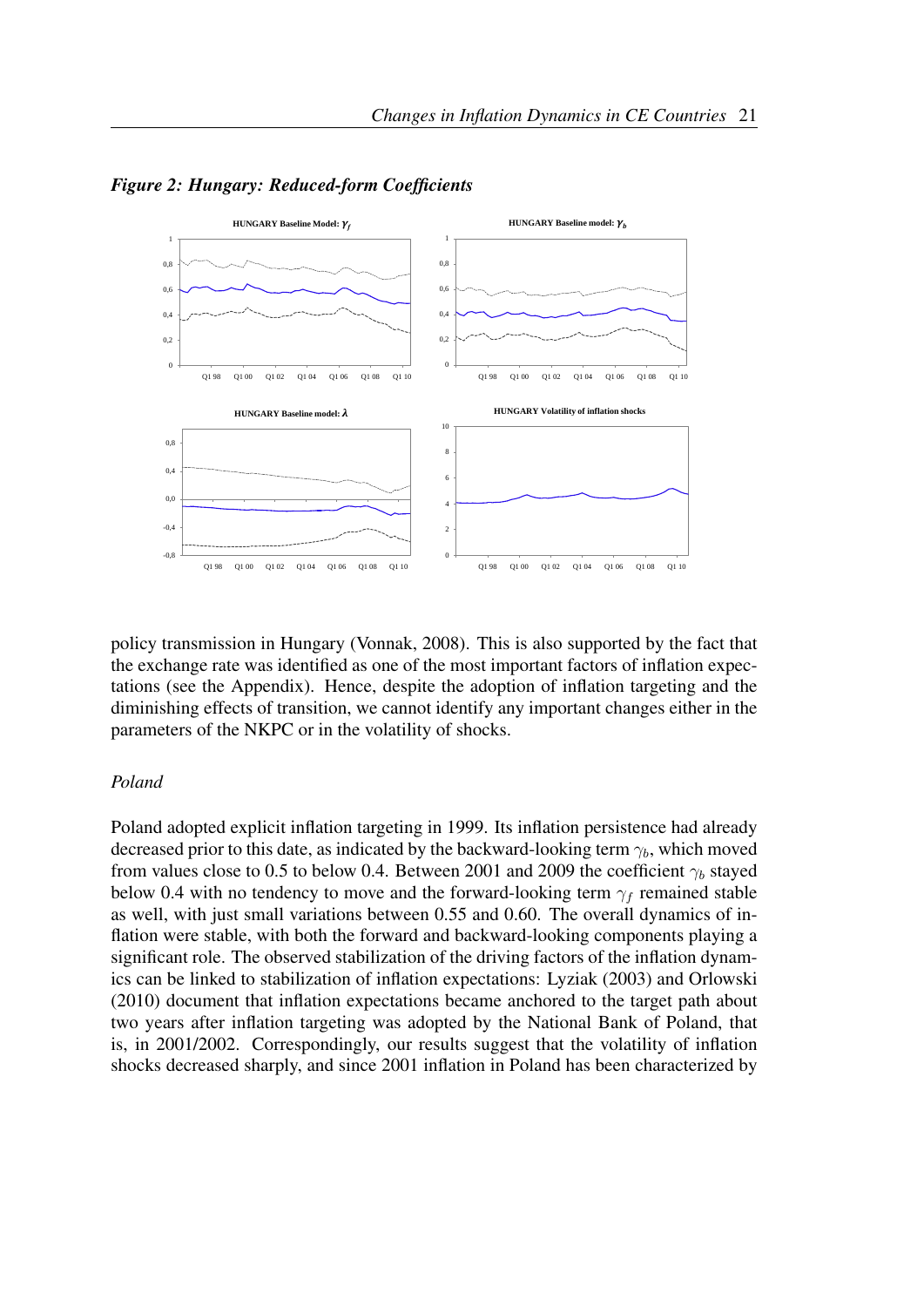a stable monetary policy regime, stable coefficients of the NKPC, and low volatility of inflation shocks. However, the estimate of  $\lambda$  is close to zero (never exceeds 0.1) and never significant. Hence, the dynamics of inflation, when the closed-economy specification of the NKPC is considered, are not driven by (the estimate of) the output gap. Again, this points to some problems with finding a good proxy for firms' marginal cost or, potentially, to empirical failure of the model.



*Figure 3: Poland: Reduced-form Coefficients*

#### *Overall Assessment of Results*

In general, we find evidence that the forward-looking inflation term is more important than the backward-looking one. This implies that inflation expectations play a substantial role and are (at least partially) anchored in the CE countries. Consequently, monetary policy might be able to affect future inflation by influencing inflation expectations as such, for example by making a credible commitment to future policy actions, so that the central banks do not need to rely on interest rate changes only.

When the time averages of the estimated time-varying coefficients are considered (Table 1), the coefficient for expected inflation  $\gamma_f$  is significant at two standard deviations<sup>19</sup> in all three countries. The backward-looking term is lower and significant at one standard

 $\frac{19}{19}$  The standard deviation is again calculated as the time average of its time-varying counterpart.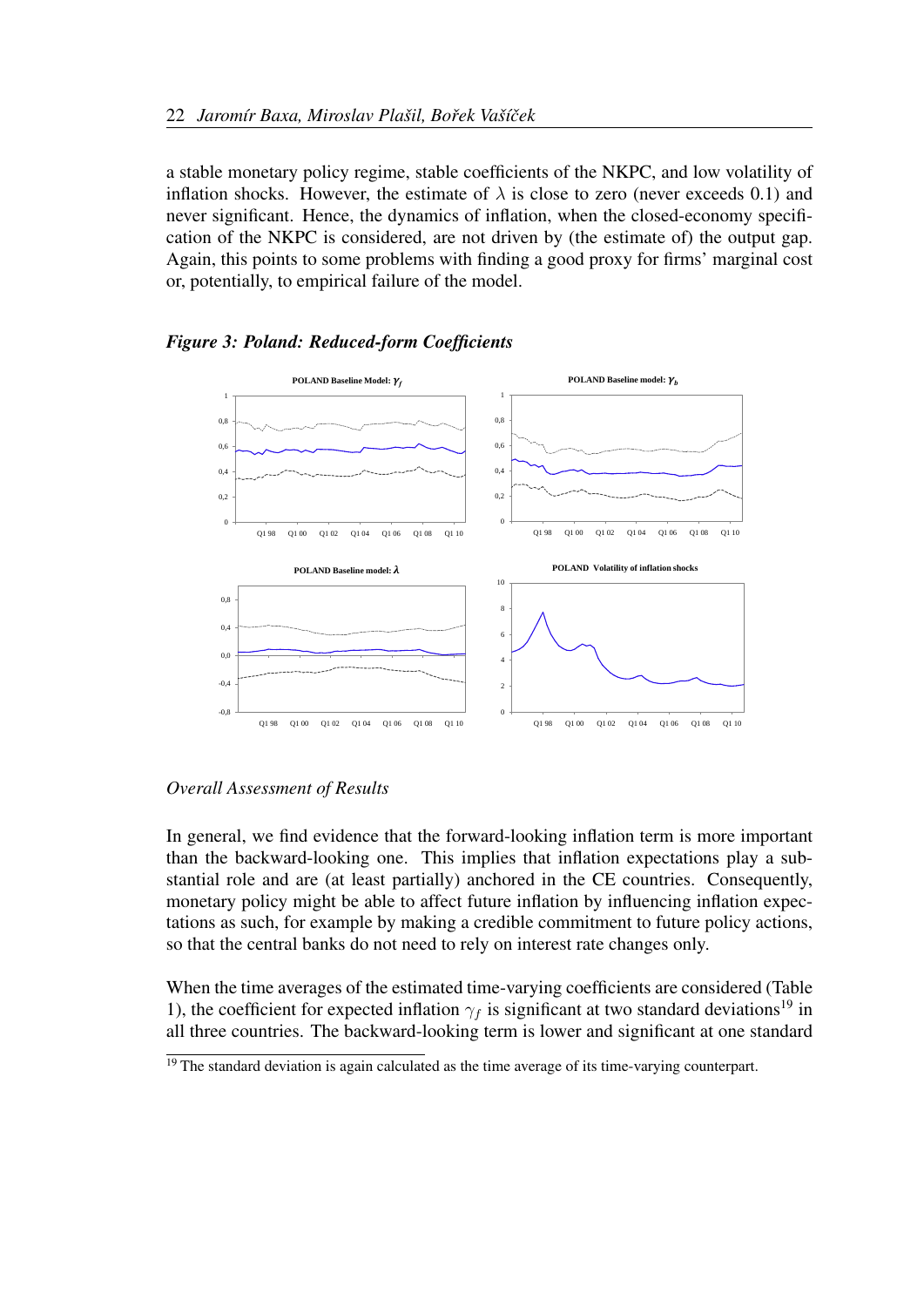deviation only. The coefficients  $\gamma_f$  and  $\gamma_b$  for Poland and Hungary are similar, with  $\gamma_f$ close to 0.55 and  $\gamma_b$  slightly over 0.4. The results for the Czech Republic are somewhat different, suggesting higher importance of inflation expectations for the overall inflation dynamics, with the time average of the estimated coefficient  $\gamma_f$  at 0.68. Correspondingly, the role of the backward-looking term is lower, as the associated coefficient  $\gamma_b$  is equal to 0.24. Hence, the Czech inflation persistence is roughly one half that in other countries.<sup>20</sup>

|            | <b>Czech Republic</b> | Poland | <b>Hungary</b> |
|------------|-----------------------|--------|----------------|
| $\gamma_f$ | 0.68                  | 0.57   | 0.58           |
|            | (0.23)                | (0.19) | (0.19)         |
| $\gamma_b$ | 0.24                  | 0.40   | 0.40           |
|            | (0.22)                | (0.18) | (0.18)         |
| λ          | 0.33                  | 0.06   | $-0.15$        |
|            | (0.33)                | (0.30) | (0.45)         |

*Table 1: Time Averages of Estimated Coefficients (Reduced-form NKPC)*

The impact of the output gap on inflation is rarely significant over the entire sample. In fact, only in the case of the Czech Republic is the estimated coefficient  $\lambda$  significant at one standard deviation. This result may have a number of explanations. First, the Phillips curve might flatten out at lower levels of inflation, as the relationship between output or unemployment and inflation is likely to be non-linear. This idea already appears in the original article by Phillips (1958) and has been acknowledged by a number of authors (an overview can be found in Stock and Watson, 2010). Second, the slope of the Phillips curve might depend on the size of the output gap: in normal times without recessions and with only mild output gaps, the relationship implied by the Phillips curve is small, but when larger recessions occur, the curve steepens (Stock and Watson, 2010). All the countries in our sample were characterized by relatively low volatility of growth rates, and although the output gap was negative in a number of periods, output growth remained positive or decreased by few percentage points below zero (with the exception of the current crisis). Third, and perhaps most importantly within the context of the CE countries represented in our sample, the low  $\lambda$  may be associated with factors specific to transition countries (such as the fading impact of changes in regulated prices) that cause shifts of the Phillips curve rather than movement along it. Since the volatility in the time-varying  $\lambda$  is relatively small and no systematic correlations with either inflation or the output gap appear, the hypothesis of shifts of the Phillips curve in response to supply shocks seems to be the most likely. However, the first-step BMA results suggest that

 $20$  Note that the time averages can be interpreted as being a result of a 2SLS model with stochastic volatility, where the first-step equation is replaced by a BMA model.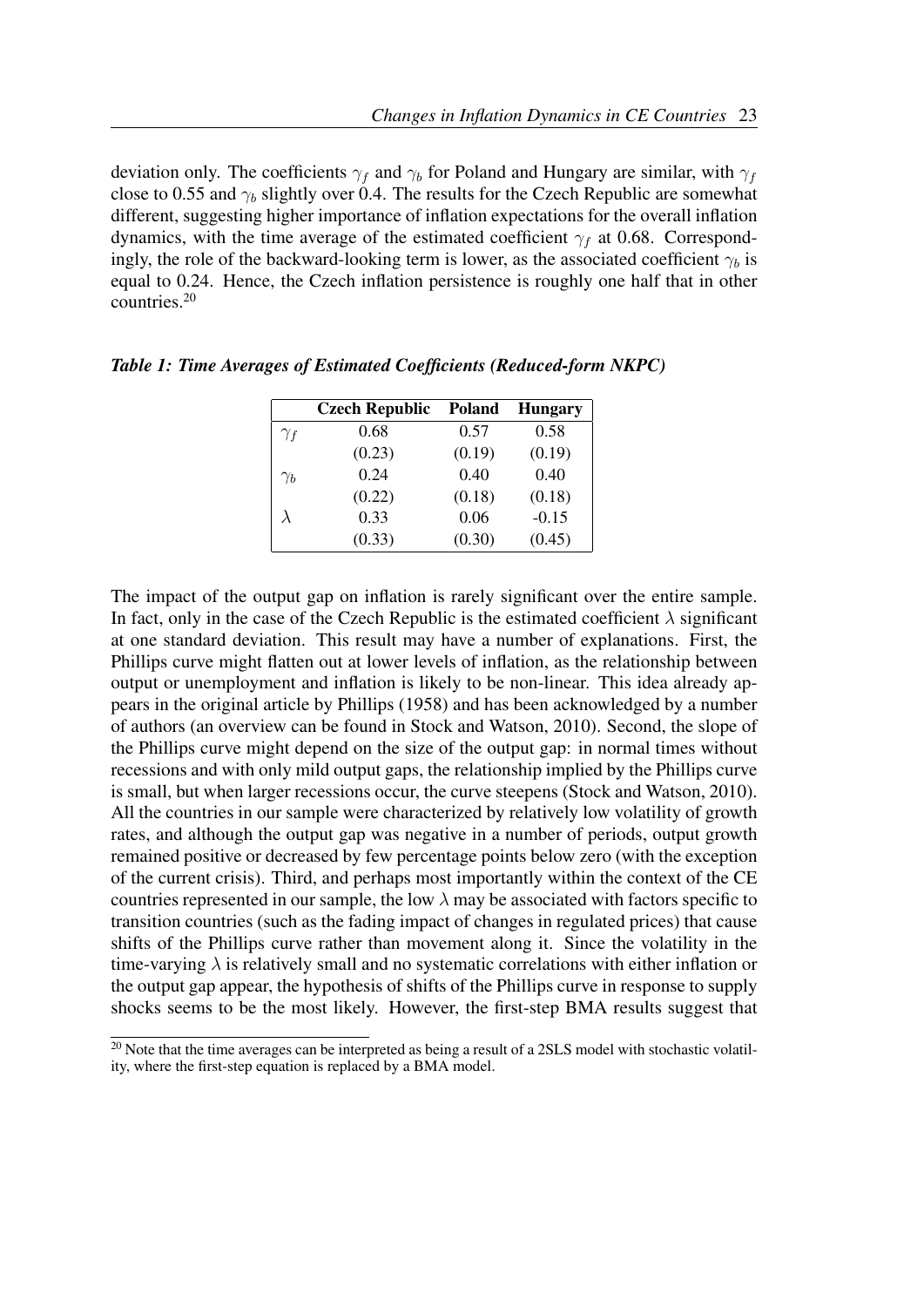real factors are often relevant for inflation forecasts (inflation expectations), though the relationship may be more complicated than the standard NKPC suggests.

Our time-average results are in line with existing studies that estimate the time-invariant NKPC (Arlt et al., 2005; Franta et al., 2007; Basarac et al., 2011; Danišková and Fidrmuc,  $2011$ ; Vašíček,  $2011$ ) and confirm the hybrid nature of the NKPC. However, when time-varying responses are allowed, the estimated inflation persistence is somewhat smaller.<sup>21</sup> It is arguable whether the omission of potential changes in the inflation process implies some upward bias in the backward-looking term; nevertheless, these results are in line with Hondroyiannis et al. (2009). In summary, we show that inflation dynamics differ substantially between the three CE countries and that imposing slope homogeneity in a panel of a rather heterogeneous group of CE countries might not be appropriate. Our findings also confirm the rather ambiguous evidence on the importance of domestic forcing variables. Mihailov et al.  $(2011a)$  and Vašíček  $(2011)$  provide some evidence that external factors may be more important as inflation forcing variables. In the following section, we extend this evidence to the time-varying framework.

#### 4.2 Open-economy NKPC with Time-varying Parameters

All three countries under study are small open economies highly integrated with international markets, in particular the euro area. The CE countries liberalized their foreign trade in the early 1990s and their integration has increased further since EU accession in 2004. As a result, a large proportion of domestic production is aimed at foreign markets and a major share of both intermediate and final products is imported. Therefore, domestic consumer inflation is probably affected (at least partially) by external factors. As advocated by Galí and Monacelli (2005) and subsequent authors, the terms of trade, which track relative changes in import and export prices, can thus be considered a second forcing variable for the inflation dynamics. From this perspective the model without terms of trade is likely to be misspecified.

The estimated coefficients of the time-varying open-economy NKPC are shown in Figures 4–6. A key observation is that the dynamics of the reduced-form coefficients remain almost untouched. Second, the coefficient  $\alpha$  has certain similarities in terms of dynamics to  $\lambda$ , even though it is usually insignificant.<sup>22</sup>

 $21$  Additionally, Vašíček (2011) reports estimates of the hybrid NKPC in all countries under study and finds that the forward-looking term dominates the inflation process but lagged inflation is still important. Also, his estimates of  $\lambda$  are close to zero for Poland, often negative for Hungary, and about 0.2 for the Czech Republic, but with high variation across different variables representing economic activity.

<sup>&</sup>lt;sup>22</sup> Given that the bracketed term in equation  $(3.4)$  is rather complicated, we checked the robustness of our results using the simple deviation of the terms of trade from the HP-filtered trend, but the results were qualitatively similar to those presented in Figures 4–6.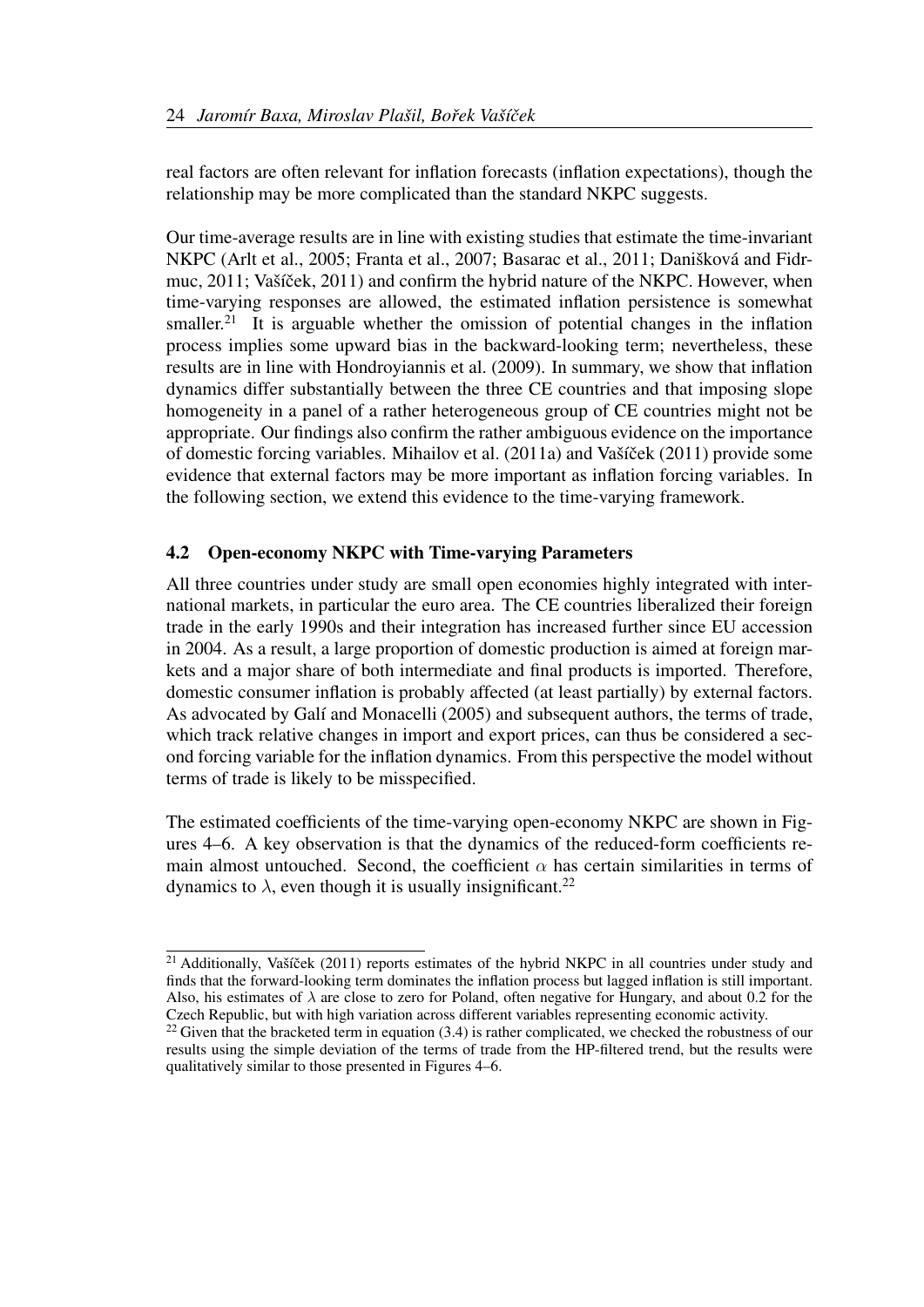

*Figure 4: Czech Republic, Open-economy NKPC Coefficients*



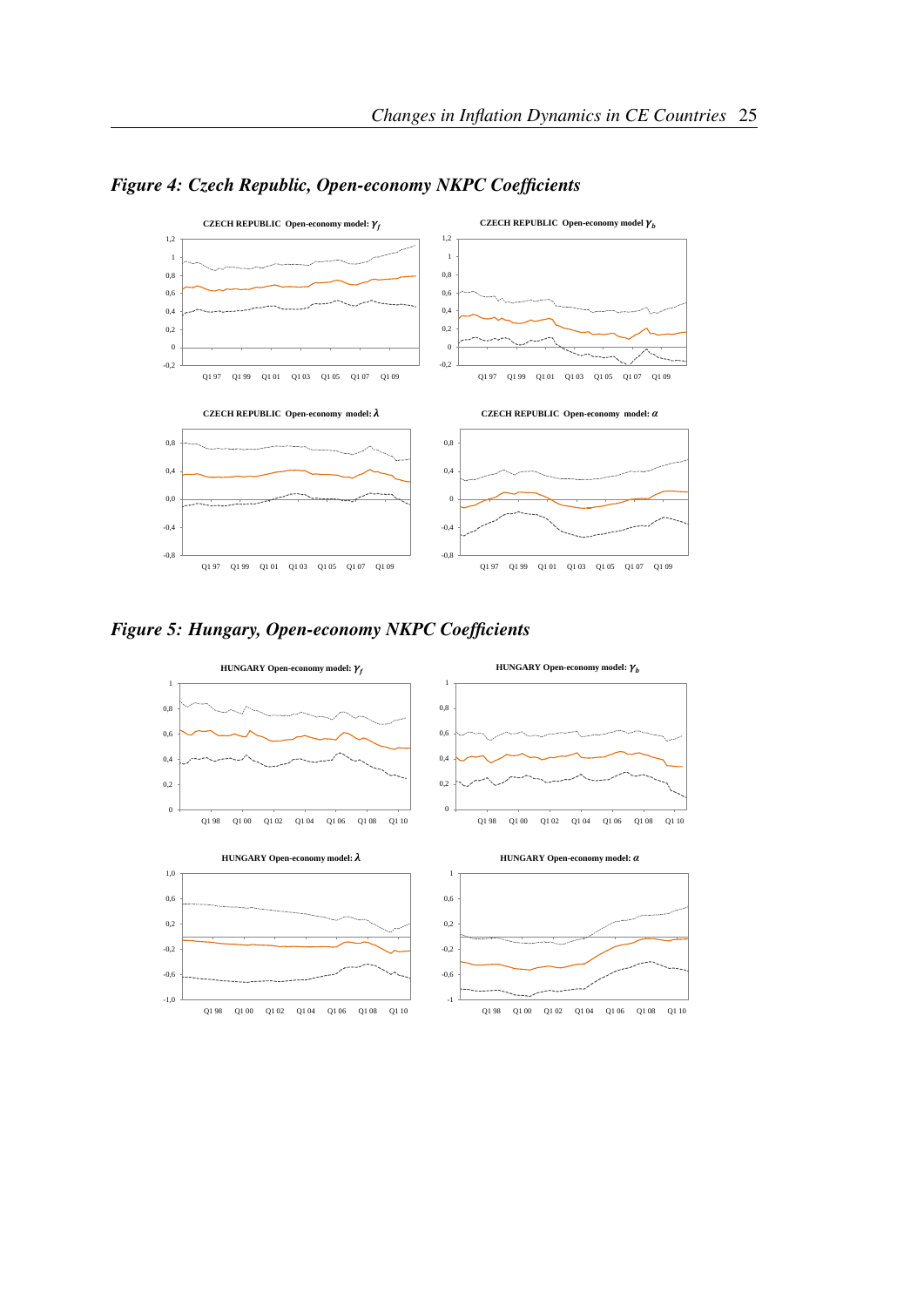

*Figure 6: Poland, Open-economy NKPC Coefficients*

The presented results suggest that the open-economy NKPC improved only marginally on the benchmark NKPC. The terms of trade seem to be a driving factor of inflation only in Poland, where the coefficient  $\alpha$  is significant in several periods following large depreciations (1997Q4–1998Q2, 2003Q4–2004Q3) and again at the onset of the late-2000s recession (2007Q1–2008Q2). In the Czech Republic the terms of trade are not significant and the information from foreign prices seems to be already well reflected in domestic inflation expectations themselves.

As far as Hungary is concerned, the results for the open-economy NKPC are puzzling in a similar manner as for the closed economy model. The estimated coefficient  $\alpha$  is negative and significant until 2003, despite the fact that negative values are not allowed by the theory. Note that these rather baffling results are in line with the findings of Mihailov et al. (2011b). Later on, the coefficient  $\alpha$  approaches zero and inflation is driven only by its expected and lagged values.

The overall insignificance of the additional term tracking external sources of inflation may seem rather counterintuitive for small open economies. An intuitive explanation is that the factors affecting the terms of trade are already reflected in inflation expectations. For instance, if domestic firms engage in foreign trade, their inflation expectations are influenced by the foreign price level as well as by the exchange rate.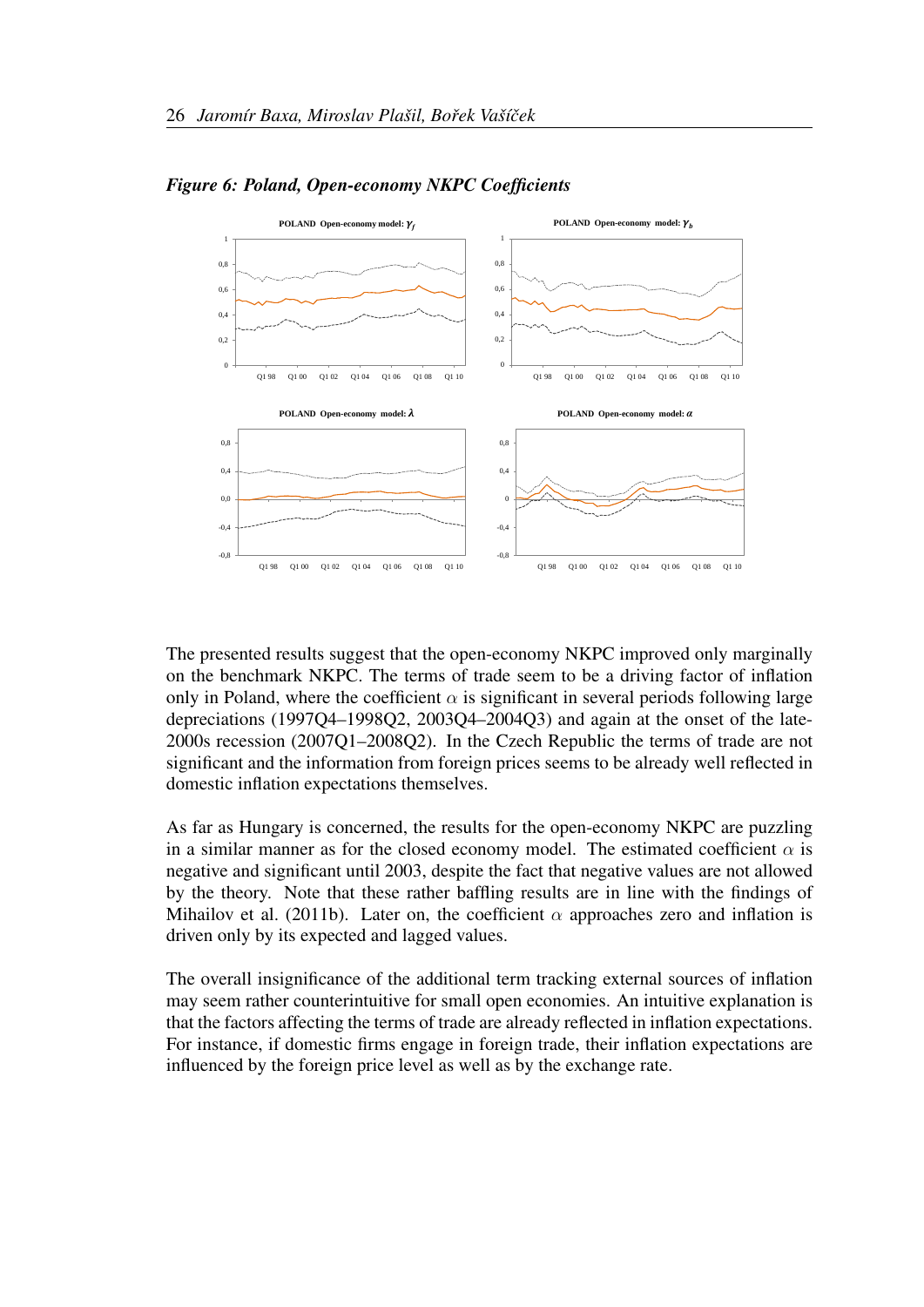#### 4.3 Are the NKPC Structural Coefficients Truly Structural in CE Countries?

There has been some controversy in the existing empirical work over the structural coefficients in the NKPC model. While they are typically reported in papers based on the time-invariant framework, time-varying studies usually do not go that far. Indeed, the idea that deep structural coefficients vary in time is rather controversial. However, as put forth above, there are numerous reasons why this may be the case in CE countries. Consequently, we use the estimates of the reduced-form coefficients to obtain a sequence of structural coefficients corresponding to the benchmark hybrid NKPC, namely, *i)* the share of backward-looking price setters  $\omega$  and  $ii$ ) the average time for which prices remain fixed as a function of  $\theta$ . As mentioned in subsection 3.2, the structural coefficients were derived under the assumption of a fixed  $\beta$  equal to 0.99.<sup>23</sup>

The results for the Czech Republic and Poland are reported in Figure 7. For Hungary, the reduced-form coefficient of the output gap  $\lambda$  is negative on the whole sample, which prevents us from obtaining structural parameters. It is also important to note, that since estimates of  $\lambda$  are often insignificant, one has to read the results with a great caution.



*Figure 7: Structural Parameters, Baseline Model*

<sup>23</sup> We do not estimate the structural coefficient from the open-economy NKPC because *i)* mapping between reduced-form and structural coefficients is more complicated in this case, *ii)* while the coefficient of the open-economy component is mostly insignificant, the other coefficients are largely similar to the benchmark case.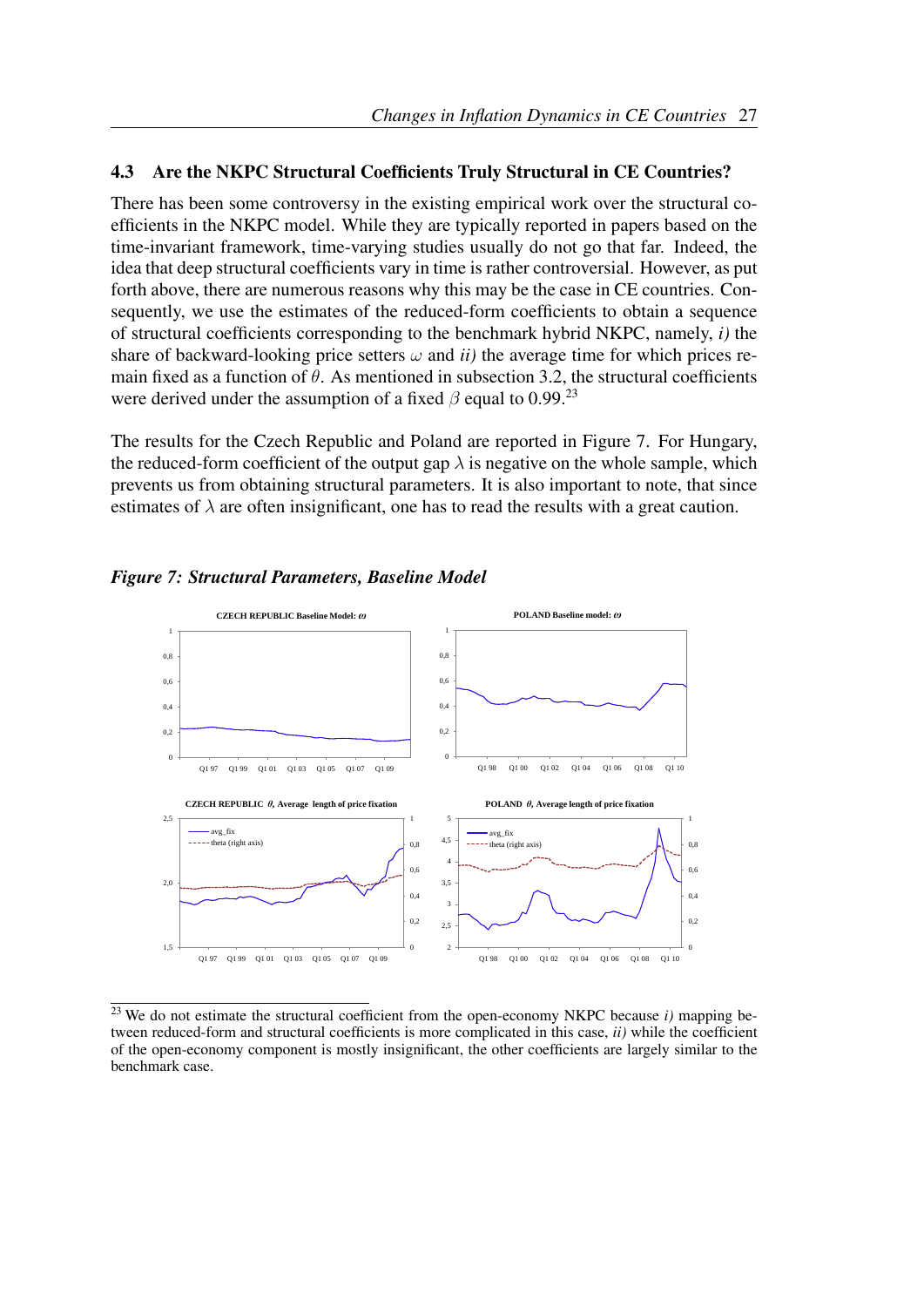The structural coefficients for the Czech NKPC are depicted in the left panel of Figure 7. Parameter  $\theta$  was stable until 2003 and has been slowly increasing since then. Correspondingly, the average length of price fixation co-moves. This result may be associated with decreased volatility of inflation, which in turn translates into longer periods when prices do not change. On average, the length of fixation was 1.94 quarters over the sample. The share of the 'rule of thumb' firms  $\omega$  decreased by 10 percentage points from 24% to 14% during the transition, especially after 2001/2002. The decrease corresponds to our expectations. First, during the transition, firms faced continuously increasing competition and needed to change their pricing policy with respect to the market conditions. Second, over time, the role of the administered prices (which are typically set in a backward-looking manner) in overall inflation decreased. Third, forward-looking price setting is arguably subject to learning. Therefore, a decreasing share of backward-looking price setters may signal that firms are becoming more sophisticated and forming their expectations in a rational (i.e., forward-looking) rather than adaptive (i.e., backward-looking) fashion.

As far as Poland is concerned, the overall stability of the structural coefficients ends at the onset of the late-2000s recession (Figure 7, right panel). All the structural coefficients rose sharply between 2007 Q4 and 2009 Q2, when a peak occurred and the trajectories of the structural coefficients reversed. These dynamics reflect a decrease in the backward-looking term  $\gamma_b$ , which rose due to oil and food prices. However, by the end of our sample period (2010 Q4) the values of the structural coefficients had not returned to their pre-recession levels. The average share of backward-looking ('rule of thumb') firms is 46% and the average time for which prices remain fixed is 2.94 quarters. The increase in both structural parameters  $\theta$  and  $\omega$  at the end of the sample is clearly linked to the late-2000s recession. A concurrent upward shift in structural parameter  $\theta$ , capturing price rigidity, and a deep slump in output suggest the existence of downward price rigidities. Nevertheless, the validity of these results needs to be corroborated with microeconomic data.

To assess whether the derived time path in  $\theta$  or the average length of fixation can be linked to economic intuition, we present scatter plots between the average length of fixation and key macroeconomic variables: inflation, average inflation, the volatility of inflation, and the output gap (Figure 8a–d)<sup>24</sup>. Economic intuition says that in a situation of higher and more volatile inflation it becomes more complicated for economic agents to distinguish changes in relative prices from changes in the overall price level. Given this hypothesis, a negative relationship should exist between the average length of fixation and the inflation rate or the volatility of inflation (a discussion of this issue can be found in Taylor, 1999). Figure 8a) shows that a negative relationship is indeed observable in the data, as the negative slope is significant for both the Czech Republic

<sup>&</sup>lt;sup>24</sup> In the case of the share of backward-looking firms  $\omega$ , we argued above that its variation is related rather to institutional changes.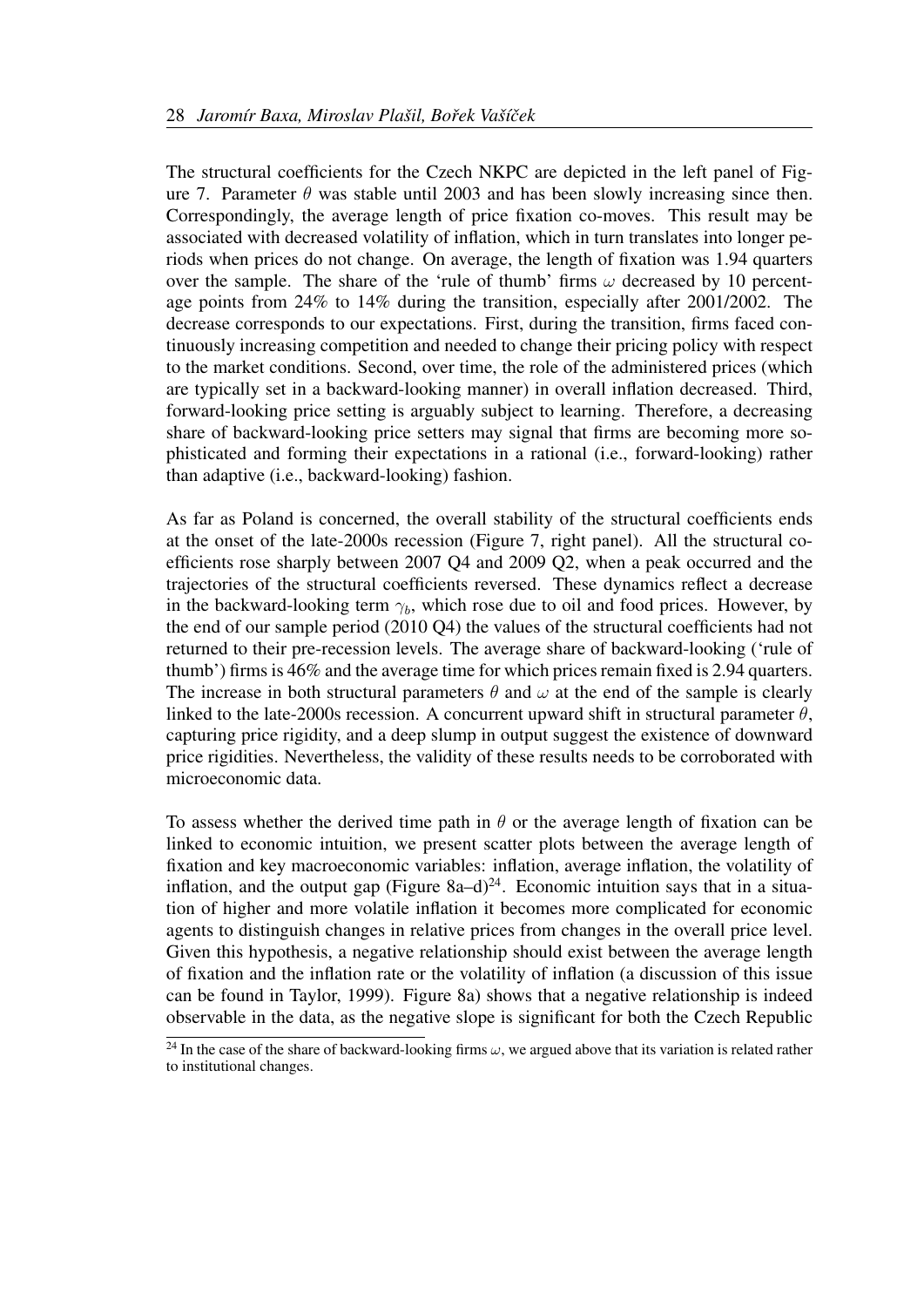

*Figure 8: Relation between Average Price Fixation and Macroeconomic Variables*

and Poland. There is also a significant negative relationship between the average length of price fixation and the volatility of inflation (measured as the 2-year rolling standard deviation). $25$ 

The potential negative relationship between the average length of fixation and the size of the output gap may be related to the presence of downward price rigidities. Figure 8d) shows that especially for the Czech Republic the periods with the largest negative output gaps are truly also the periods with the longest length of fixation. Non-linear regression of the third order supports this claim, as all the estimated coefficients are highly significant and the R-square of the regression is almost 50%. In the case of Poland, evidence of a significant relationship between the size of the output gap and the average length cannot be observed using this simple approach. Nevertheless, even in Poland the periods with the longest price fixation are connected with negative output gaps.

 $25$  In addition, a negative relationship was identified with respect to the moving average of inflation and the estimated stochastic volatility of the residuals.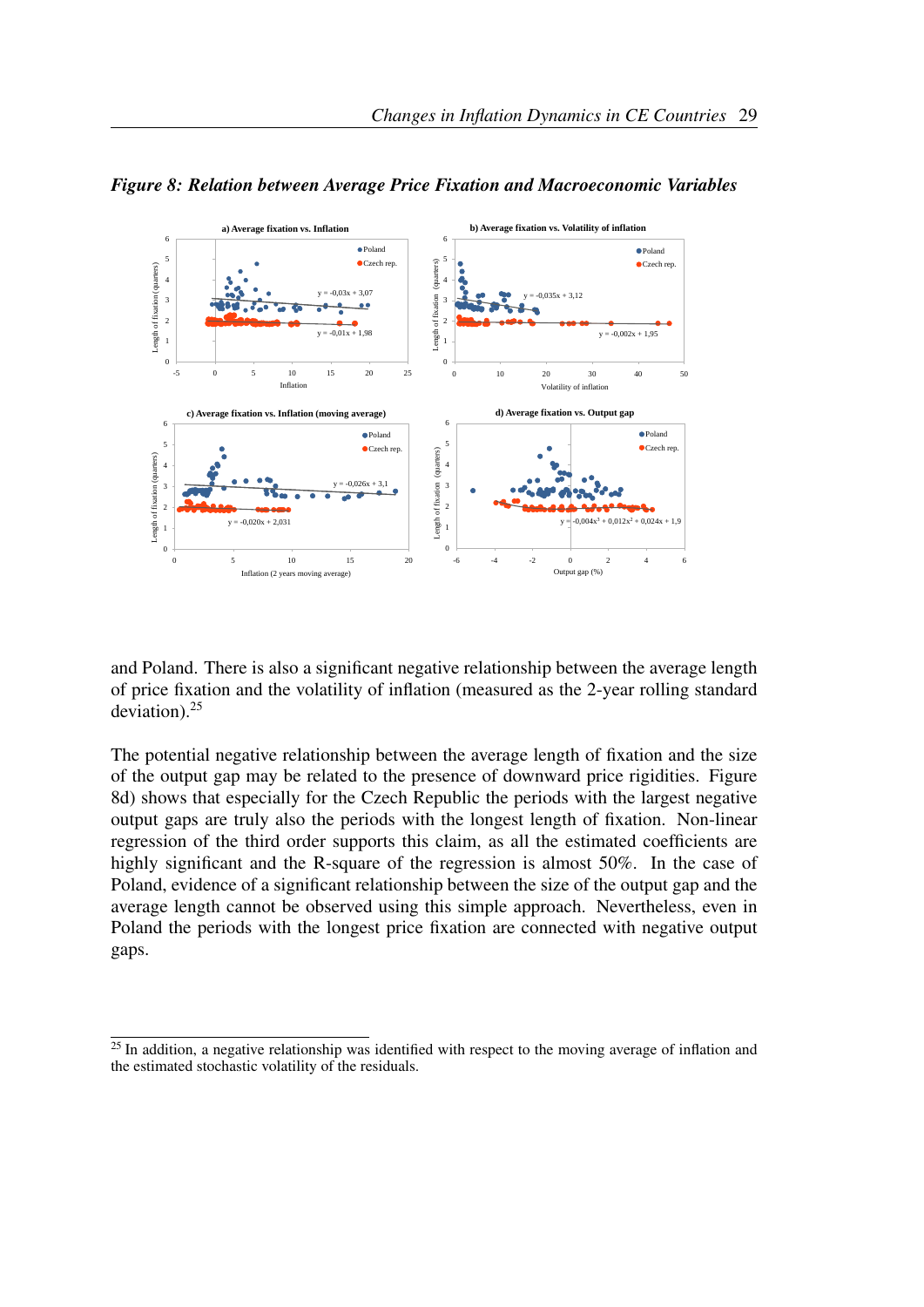# 5. Conclusions

This paper analyzed the dynamics of inflation through the lens of the New Keynesian Phillips curve nested within a time-varying framework. Although originally, the NKPC was proposed as a structural model of inflation dynamics which is invariant to policy changes, it is likely that substantial changes on the macroeconomic level coupled with large-scale restructuring of whole economies resulted also in significant changes at the microeconomic level. We aimed to shed some light on this issue by estimating a standard hybrid version of the NKPC and its open-economy counterpart for the CE countries.

The changes in inflation dynamics are usually linked to monetary policy actions. In particular, the recent decrease in inflation persistence was commonly related either to a more aggressive reaction of central banks or to the anchoring of inflation expectations to the long-term inflation target. In the period under study, the countries in Central Europe went through a unique episode where monetary and exchange rate regimes changed substantially. All three countries in our sample adopted the inflation-targeting framework, which is generally believed to drive down inflation persistence.

In general, we found evidence that the forward-looking inflation term is more important than the backward-looking one. This implies that inflation expectations play a substantial role and are (at least partially) anchored in the CE countries. In this respect, our results favor the hybrid NKPC over specifications without a forward-looking term. However, the nature of the inflation process differs considerably across the selected CE countries. In particular, inflation is substantially less persistent in the Czech Republic than in Hungary and Poland. The almost negligible inflation persistence in the Czech Republic implies that lower inflation can be achieved by sucessful anchoring of inflation expectations and does not need to be accompanied by output or employment losses. The estimated volatility of inflation shocks decreased quickly a few years after the adoption of inflation targeting both in the Czech Republic and in Poland, whereas it remains stable in Hungary.

The NKPC model postulates that inflation dynamics are determined not only by inflation persistence and inflation expectations, but also by real activity. However, finding the proper forcing variable for inflation in the CE countries has proved to be a nontrivial task. This fact seems to be related to factors specific to transition countries, such as a diminishing impact of administered prices, gradually increasing labor productivity, trade integration with the EU, and higher vulnerability of the CE countries to shocks on financial markets in the 1990s. All these factors lead to a weaker link between the output gap and inflation.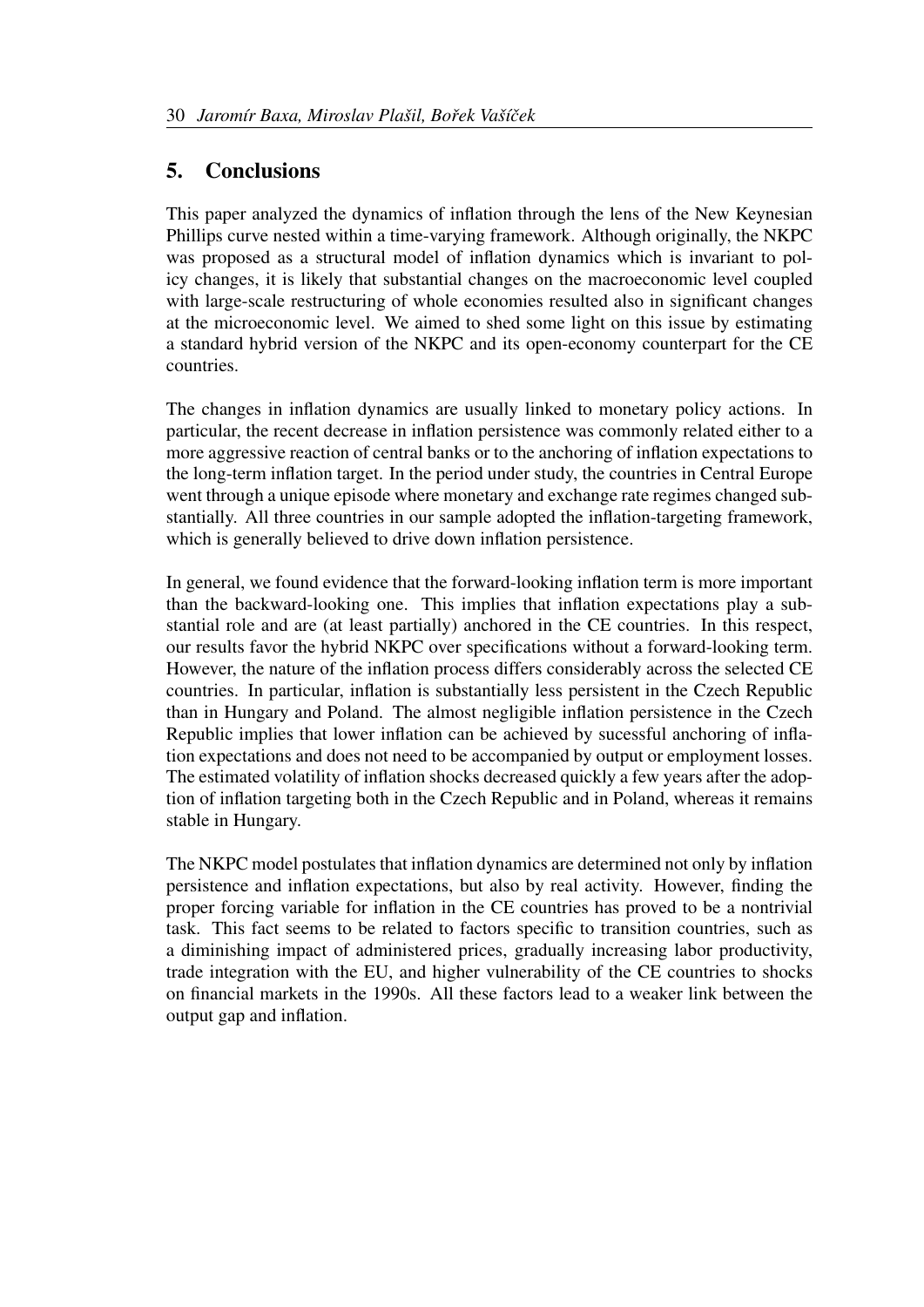Lastly, we found some evidence that the 'structural' coefficients are not stable across time as is commonly believed. We showed that the average time for which prices remain fixed is negatively correlated with both the level and the volatility of inflation. The share of backward-looking price setters is changing smoothly, with a predominantly downward-sloping trend. Unlike in the case of the average fixation, the reasons should be sought in long-term determinants such as increasing competition, decreasing administered prices, and the learning capacity of price setters.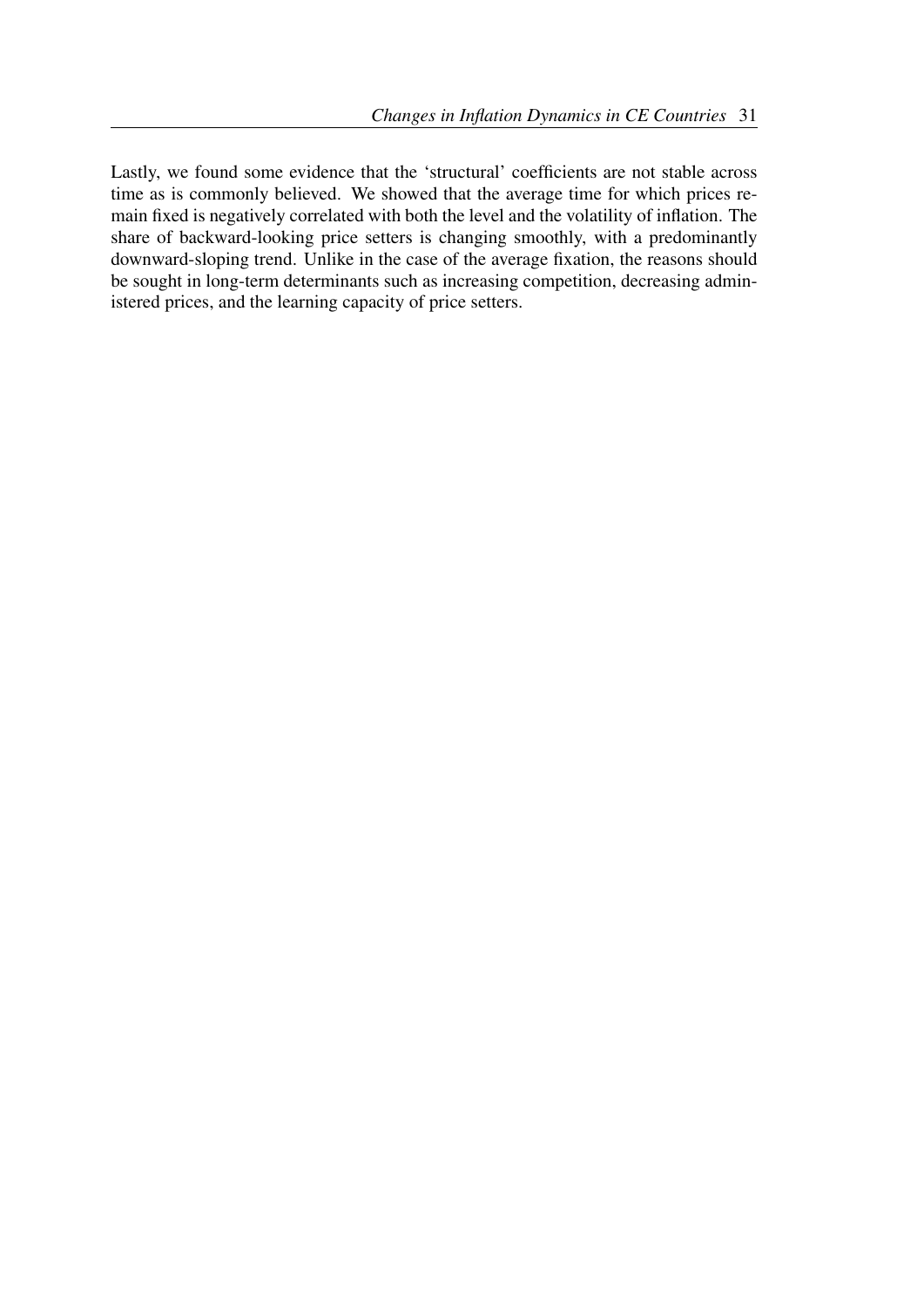#### References

- ARLT, J., HORSKÝ, R., AND PLAŠIL, M. (2005): "New-Keynesian model of inflation and its empirical verification." *Politická ekonomie*, (1):81–94.
- BABETSKII, I., CORICELLI, F., AND HORVÁTH, R. (2007): "Measuring and Explaining Inflation Persistence: Disaggregate Evidence on the Czech Republic." Working Papers 2007/1, Czech National Bank, Research Department
- BASARAC, M., ŠKRABIĆ, B., AND SORIĆ, P. (2011): "The Hybrid Phillips Curve: Empirical Evidence from Transition Economies." *Czech Journal of Economics and Finance (Finance a uver),* 61(4):367–383.
- BATINI, N., JACKSON, B., AND NICKELL, S. (2005): "An open-economy new Keynesian Phillips curve for the U.K." *Journal of Monetary Economics,* 52(6):1061– 1071.
- BAXA, J., HORVÁTH, R., AND VAŠÍČEK, B. (2010): "How Does Monetary Policy Change? Evidence on Inflation Targeting Countries." Working Papers 2010/02, Czech National Bank, Research Department
- BENATI, L. (2008): "Investigating Inflation Persistence Across Monetary Regimes." *The Quarterly Journal of Economics,* 123(3):1005–1060.
- BOIVIN, J. (2006): "Has U.S. Monetary Policy Changed? Evidence from Drifting Coefficients and Real-Time Data." *Journal of Money, Credit and Banking,* 38 (5):1149–1173.
- CALVO, G. A. (1983): "Staggered prices in a utility-maximizing framework." *Journal of Monetary Economics,* 12(3):383–398.
- CAMPBELL, J. Y. AND SHILLER, R. J. (1987): "Cointegration and Tests of Present Value Models." *Journal of Political Economy,* 95(5):1062–88.
- CARRIERO, A. (2008): "A simple test of the New Keynesian Phillips Curve." *Economics Letters,* 100(2):241–244.
- CHRISTIANO, L. J., EICHENBAUM, M., AND EVANS, C. L. (2005): "Nominal Rigidities and the Dynamic Effects of a Shock to Monetary Policy." *Journal of Political Economy,* 113(1):1–45.
- CLYDE, M., GHOSH, J., AND LITTMAN, M. (2010): "Bayesian adaptive sampling for variable selection and model averaging." *Journal of Computational and Graphical Statistics,* To appear.
- COCHRANE, J. H. (2001): *Asset Pricing.* Princeton University Press.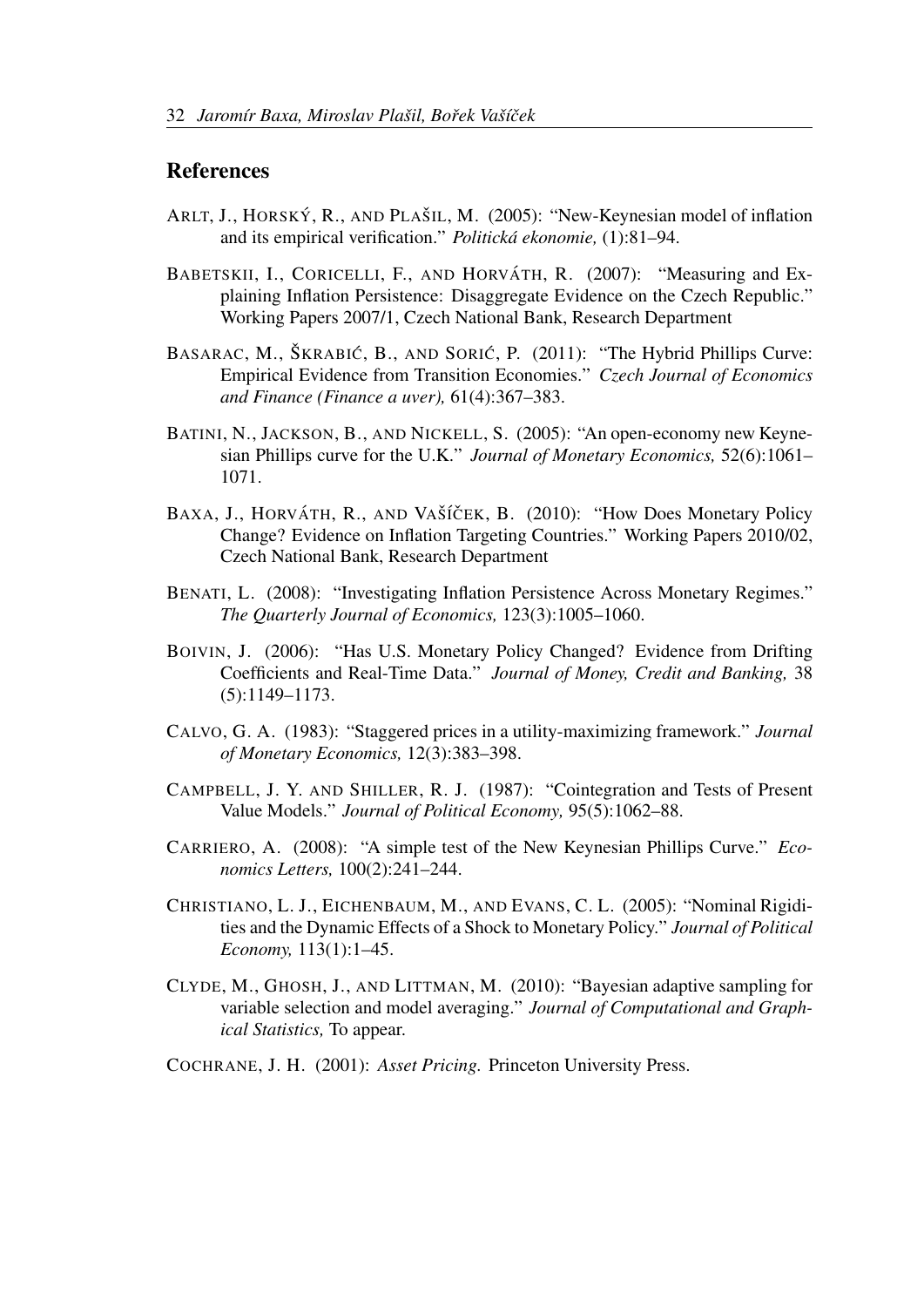- COGLEY, T. AND SBORDONE, A. M. (2008): "Trend Inflation, Indexation, and Inflation Persistence in the New Keynesian Phillips Curve." *American Economic Review,* 98(5):2101–26.
- COGLEY, T., PRIMICERI, G. E., AND SARGENT, T. J. (2010): "Inflation-Gap Persistence in the US." *American Economic Journal: Macroeconomics,* 2(1):43–69.
- CORICELLI, F. AND HORVÁTH, R.  $(2010)$ : "Price setting and market structure: an empirical analysis of micro data in Slovakia." *Managerial and Decision Economics,* 31(2-3):209–233.
- CORVOISIER, S. AND MOJON, B. (2005): "Breaks in the mean of inflation how they happen and what to do with them." Working Paper Series 451, European Central Bank
- D'AGOSTINO, A., GAMBETTI, L., AND GIANNONE, D. (2011): "Macroeconomic forecasting and structural change." *Journal of Applied Econometrics.*
- DANIŠKOVÁ, K. AND FIDRMUC, J. (2011): "Inflation Convergence and the New Keynesian Phillips Curve in the Czech Republic." *AUCO Czech Economic Review,* 5(2):099–115.
- DAVIG, T. AND DOH, T. (2008): "Monetary policy regime shifts and inflation persistence." Research Working Paper, Federal Reserve Bank of Kansas City
- DEES, S., PESARAN, M. H., SMITH, L. V., AND SMITH, R. P. (2009): "Identification of New Keynesian Phillips Curves from a Global Perspective." *Journal of Money, Credit and Banking,* 41(7):1481–1502.
- FANELLI, L. (2008): "Testing the New Keynesian Phillips Curve Through Vector Autoregressive Models: Results from the Euro Area." *Oxford Bulletin of Economics and Statistics,* 70(1):53–66.
- FERNANDEZ-VILLAVERDE, J. AND RUBIO-RAMIREZ, J. F. (2008): *How Structural Are Structural Parameters?* In *NBER Macroeconomics Annual 2007, Volume 22*NBER Chapters, *pages 83–137.* National Bureau of Economic Research, Inc.
- FRANTA, M., SAXA, B., AND ŠMÍDKOVÁ, K. (2007): "Inflation persistence euro area and new EU Member States." Working Paper Series 810, European Central Bank
- GALÍ, J. AND GERTLER, M. (1999): "Inflation dynamics: A structural econometric analysis." *Journal of Monetary Economics,* 44(2):195–222.
- GALÍ, J. AND MONACELLI, T. (2005): "Monetary Policy and Exchange Rate Volatility in a Small Open Economy." *Review of Economic Studies,* 72(3):707–734.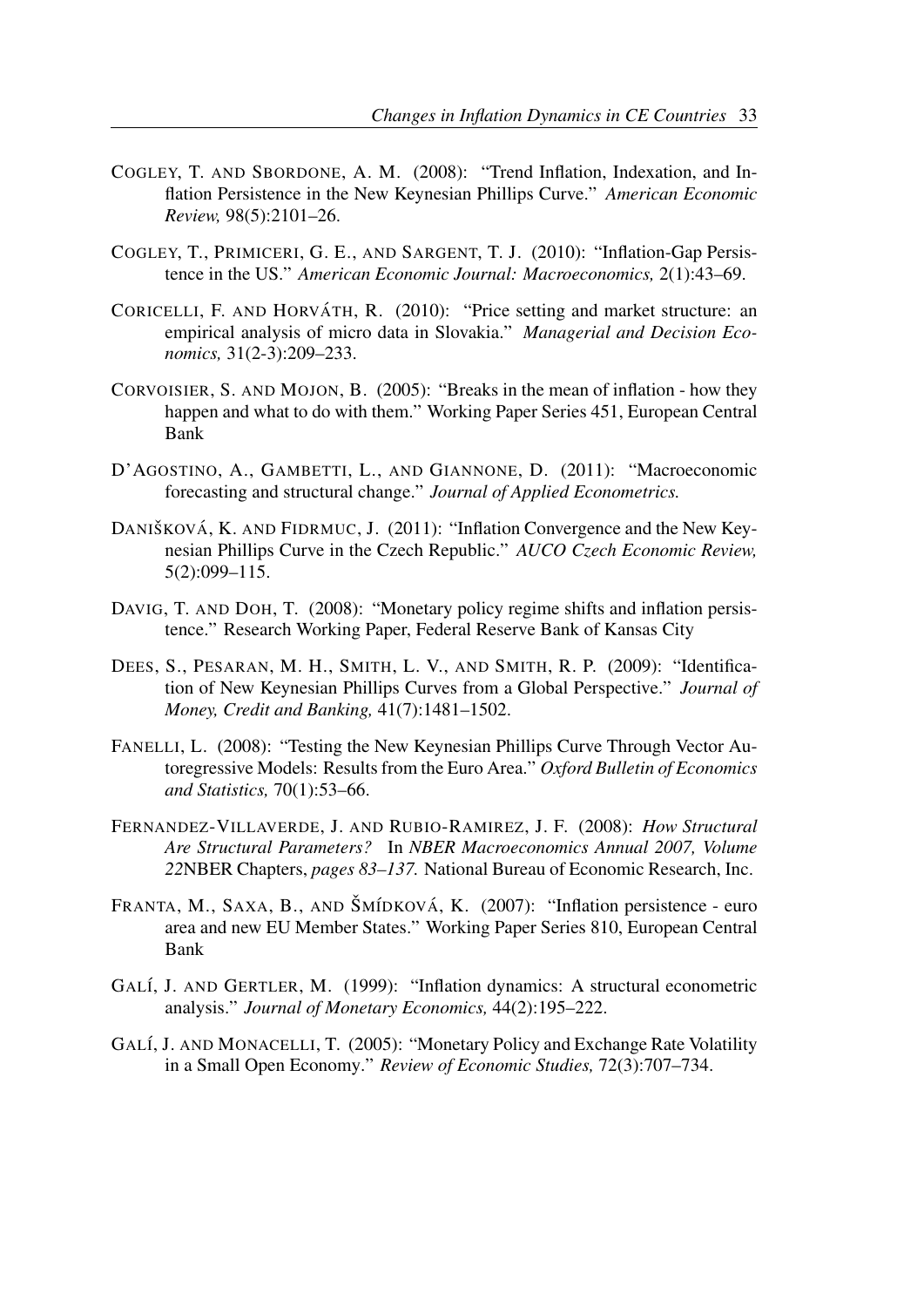- GALÍ, J., GERTLER, M., AND LOPEZ-SALIDO, J. D. (2001): "European inflation dynamics." *European Economic Review,* 45(7):1237–1270.
- GALÍ, J., GERTLER, M., AND LOPEZ-SALIDO, J. D. (2005): "Robustness of the estimates of the hybrid New Keynesian Phillips curve." *Journal of Monetary Economics,* 52(6):1107–1118.
- GEWEKE, J. (1992): "Evaluating the accuracy of sampling-based approaches to the calculation of posterior moments (with discussion)." *Bayesian Statistics,* 4:169– 193.
- HALL, S. G., HONDROYIANNIS, G., SWAMY, P. A. V. B., AND TAVLAS, G. S. (2009): "The New Keynesian Phillips Curve and Lagged Inflation: A Case of Spurious Correlation?" *Southern Economic Journal,* 76(2):467–481.
- HARVEY, A. C. (2011): "Modelling the Phillips curve with unobserved components." *Applied Financial Economics,* 21(1-2):7–17.
- HOETING, J. A., MADIGAN, D., RAFTERY, A. E., AND VOLINSKY, C. T. (1999): "Bayesian Model Averaging: A Tutorial." *STATISTICAL SCIENCE,* 14(4):382– 417.
- HONDROYIANNIS, G., SWAMY, P., AND TAVLAS, G. S. (2008): "Inflation dynamics in the euro area and in new EU members: Implications for monetary policy." *Economic Modelling,* 25(6):1116–1127.
- HONDROYIANNIS, G., SWAMY, P., AND TAVLAS, G. S. (2009): "The New Keynesian Phillips Curve In A Time-Varying Coefficient Environment: Some European Evidence." *Macroeconomic Dynamics,* 13(02):149–166.
- IRELAND, P. N. (2001): "Sticky-price models of the business cycle: Specification and stability." *Journal of Monetary Economics,* 47(1):3–18.
- KANG, K. H., KIM, C.-J., AND MORLEY, J. (2009): "Changes in U.S. Inflation Persistence." *Studies in Nonlinear Dynamics & Econometrics,* 13(4):1.
- KIM, C.-J. (2006): "Time-varying parameter models with endogenous regressors." *Economics Letters,* 91(1):21–26.
- KIM, C.-J. (2008): "Dealing with Endogeneity in Regression Models with Dynamic Coefficients." *Foundations and Trends in Econometrics,* 3(3):165–266.
- KIM, C.-J. AND NELSON, C. R. (2006): "Estimation of a forward-looking monetary policy rule: A time-varying parameter model using ex post data." *Journal of Monetary Economics,* 53(8):1949–1966.
- KLEIBERGEN, F. AND MAVROEIDIS, S. (2009): "Weak Instrument Robust Tests in GMM and the New Keynesian Phillips Curve." *Journal of Business & Economic Statistics,* 27(3):293–311.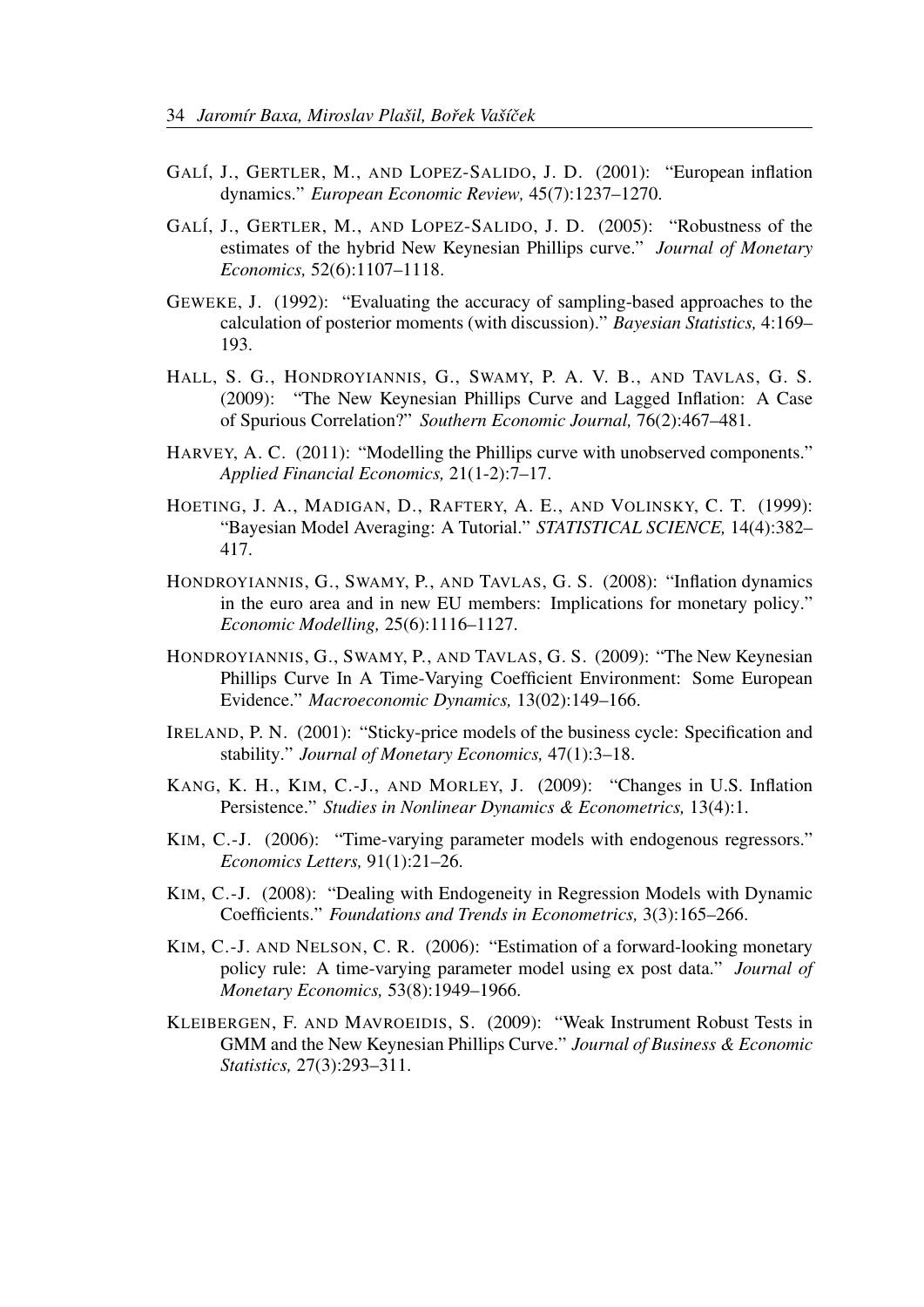- KLENOW, P. J. AND MALIN, B. A. (2010): *Microeconomic Evidence on Price-Setting.* In Friedman, B. M. and Woodford, M., editors, *Handbook of Monetary Economics,* volume 3 of *Handbook of Monetary Economics,* chapter 6, pages 231– 284. Elsevier.
- KONIECZNY, J. D. AND SKRZYPACZ, A. (2005): "Inflation and price setting in a natural experiment." *Journal of Monetary Economics,* 52(3):621–632.
- KONTONIKAS, A. (2010): "A new test of the inflation-real marginal cost relationship: ARDL bounds approach." *Economics Letters,* 108(2):122–125.
- KOOP, G. AND KOROBILIS, D. (2009): "Forecasting Inflation Using Dynamic Model Averaging." Working Paper Series 34-09, Rimini Centre for Economic Analysis
- KOOP, G. AND ONORANTE, L. (2011): "Estimating Phillips Curves in Turbulent Times using the ECBs Survey of Professional Forecasters." Working Papers 1109, University of Strathclyde Business School, Department of Economics
- KOOP, G., LEON-GONZALEZ, R., AND STRACHAN, R. W. (2009): "On the evolution of the monetary policy transmission mechanism." *Journal of Economic Dynamics and Control,* 33(4):997–1017.
- LIANG, F., PAULO, R., MOLINA, G., CLYDE, M. A., AND BERGER, J. O. (2008): "Mixtures of g Priors for Bayesian Variable Selection." *Journal of the American Statistical Association,* 103(481):410–423.
- LINDÉ, J. (2005): "Estimating New-Keynesian Phillips curves: A full information maximum likelihood approach." *Journal of Monetary Economics,* 52(6):1135– 1149.
- LYZIAK, T. (2003): "Consumer inflation expectations in Poland." Working Paper Series 287, European Central Bank
- MAVROEIDIS, S. (2005): "Identification Issues in Forward-Looking Models Estimated by GMM, with an Application to the Phillips Curve." *Journal of Money, Credit and Banking,* 37(3):421–48.
- MAZUMDER, S. (2010): "The new Keynesian Phillips curve and the cyclicality of marginal cost." *Journal of Macroeconomics,* 32(3):747–765.
- MAZUMDER, S. (2011): "Inflation and marginal cost: on the importance of their covariance." *Applied Economics Letters,* 18(11):1083–1089.
- MCCONNELL, M. M. AND PEREZ-QUIROS, G. (2000): "Output Fluctuations in the United States: What Has Changed since the Early 1980's?" *American Economic Review,* 90(5):1464–1476.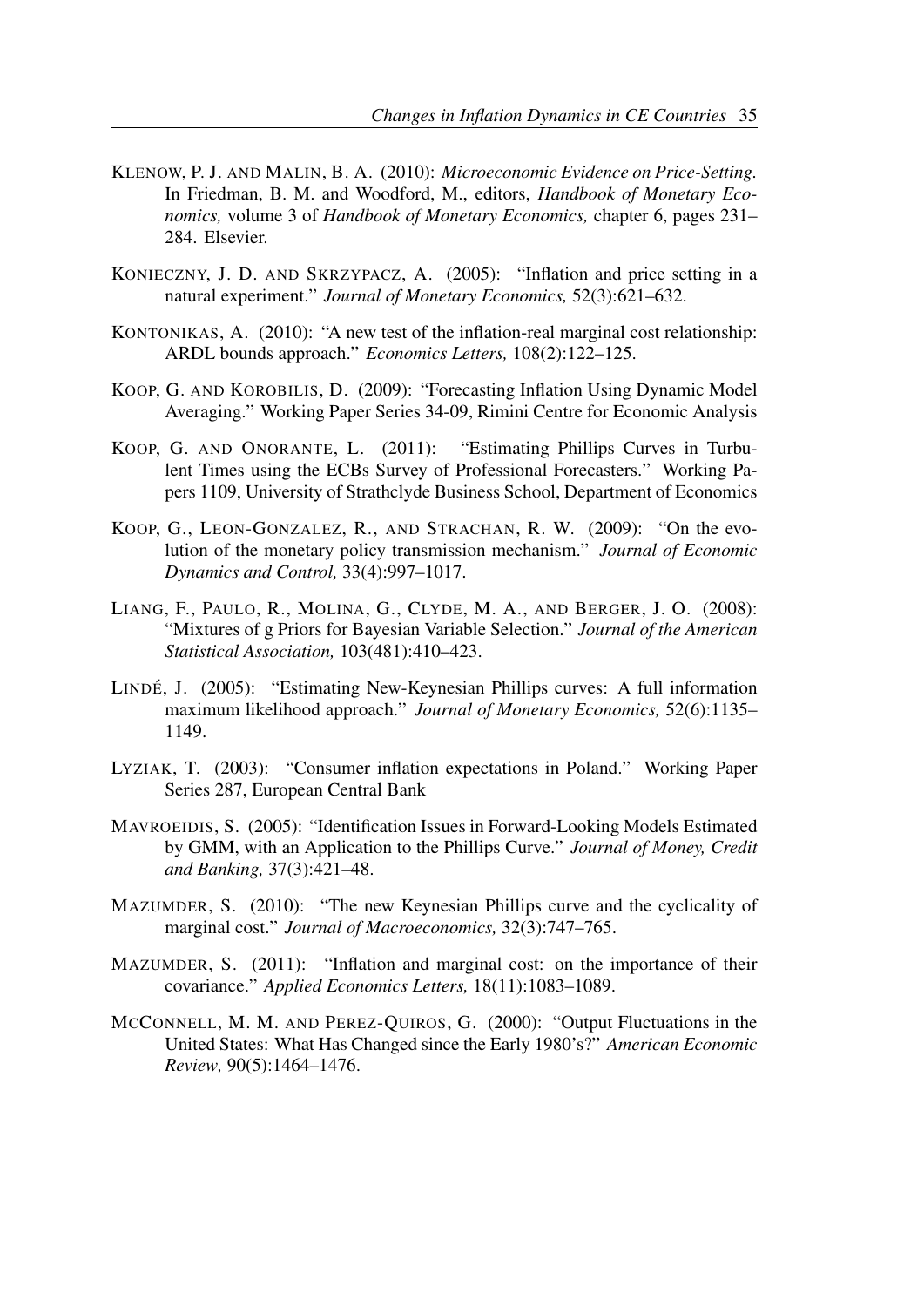- MENYHÉRT, B. (2008): "Estimating the Hungarian New-Keynesian Phillips Curve." *Acta Oeconomica,* 58(3):295–318.
- MIHAILOV, A., RUMLER, F., AND SCHARLER, J. (2011): "The Small Open-Economy New Keynesian Phillips Curve: Empirical Evidence and Implied Inflation Dynamics." *Open Economies Review,* 22(2):317–337.
- MIHAILOV, A., RUMLER, F., AND SCHARLER, J. (2011): "Inflation Dynamics in the New EU Member States: How Relevant Are External Factors?" *Review of International Economics,* 19(1):65–76.
- MONACELLI, T. (2005): "Monetary Policy in a Low Pass-through Environment." *Journal of Money, Credit and Banking,* 37(6):pp. 1047–1066.
- NAKAJIMA, J. (2011): "Time-Varying Parameter VAR Model with Stochastic Volatility: An Overview of Methodology and Empirical Applications." IMES Discussion Paper Series, Institute for Monetary and Economic Studies, Bank of Japan
- NUNES, R. (2010): "Inflation Dynamics: The Role of Expectations." *Journal of Money, Credit and Banking,* 42(6):1161–1172.
- ORLOWSKI, L. T. (2010): "Monetary policy rules for convergence to the Euro." *Economic Systems,* 34(2):148–159.
- PARTOUCHE, H. (2007): "Time-Varying Coefficients in a GMM Framework: Estimation of a Forward Looking Taylor Rule for the Federal Reserve." Technical report
- PESARAN, M. H., SHIN, Y., AND SMITH, R. J. (2001): "Bounds testing approaches to the analysis of level relationships." *Journal of Applied Econometrics,* 16(3): 289–326.
- PHILLIPS, A. W. (1958): "The Relation Between Unemployment and the Rate of Change of Money Wage Rates in the United Kingdom, 186119571." *Economica,* 25(100):283–299.
- PLAŠIL, M. (2011): "Empirical Testing of the New-keynesian Phillips Curve." Master thesis, University of Economics, Prague
- R DEVELOPMENT CORE TEAM (2011): *R: A Language and Environment for Statistical Computing.* R Foundation for Statistical Computing, Vienna, Austria. ISBN 3-900051-07-0
- RAFTERY, A., KÁRNY, M., AND ETTLER, P. (2010): "Online Prediction Under Model Uncertainty Via Dynamic Model Averaging: Application to a Cold Rolling Mill." *Technometrics,* 52:52–66.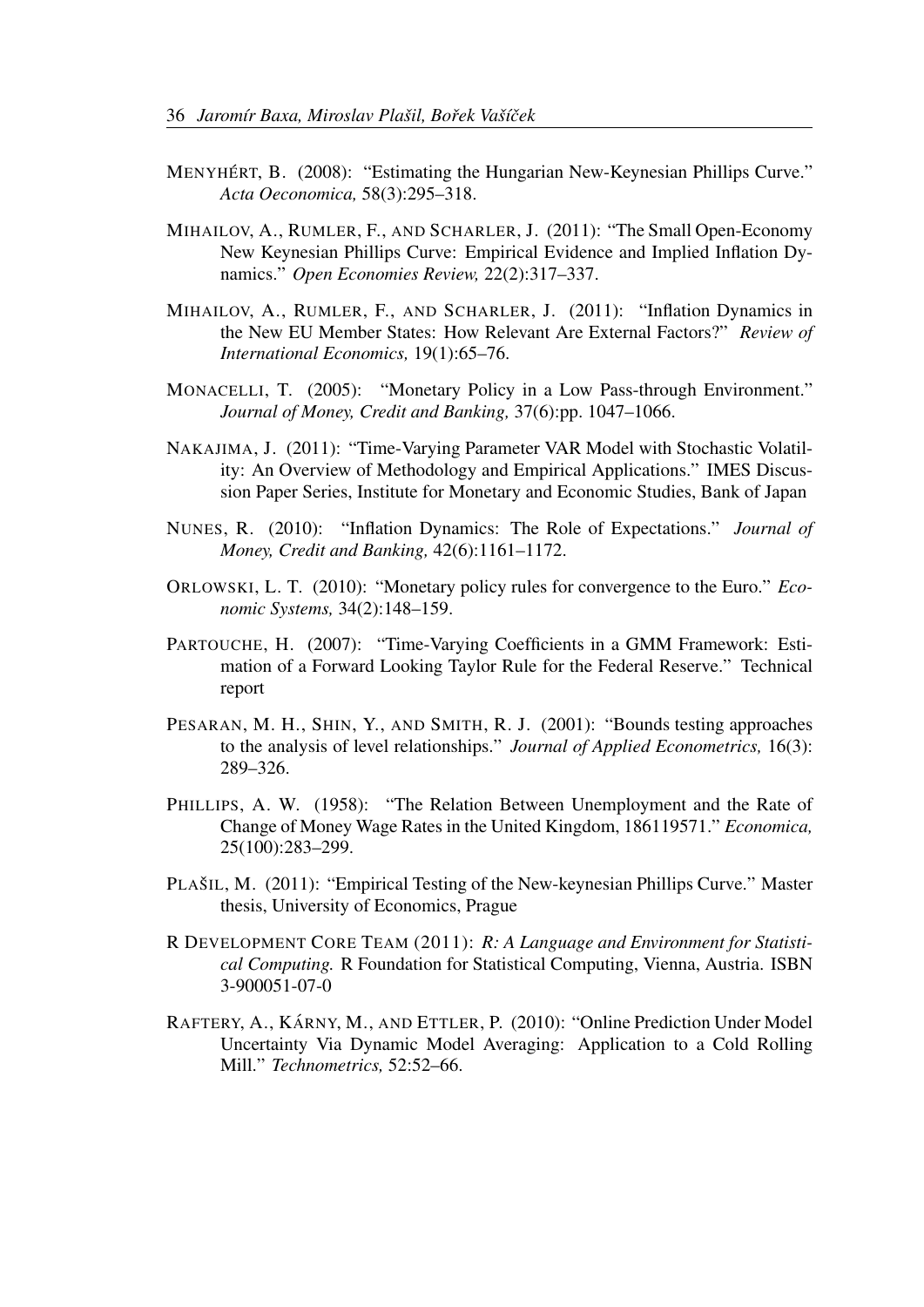- RAZIN, A. AND LOUNGANI, P. (2005): "Globalization and Inflation-Output Tradeoffs." NBER Working Papers 11641, National Bureau of Economic Research, Inc
- RAZIN, A. AND YUEN, C.-W. (2002): "The 'New Keynesian' Phillips curve: closed economy versus open economy." *Economics Letters,* 75(1):1–9.
- ROTEMBERG, J. J. (1982): "Monopolistic Price Adjustment and Aggregate Output." *Review of Economic Studies,* 49(4):517–31.
- RUDD, J. AND WHELAN, K. (2005): "New tests of the new-Keynesian Phillips curve." *Journal of Monetary Economics,* 52(6):1167–1181.
- RUDD, J. AND WHELAN, K. (2007): "Modeling Inflation Dynamics: A Critical Review of Recent Research." *Journal of Money, Credit and Banking,* 39(s1):155– 170.
- RUMLER, F. (2007): "Estimates of the Open Economy New Keynesian Phillips Curve for Euro Area Countries." *Open Economies Review,* 18(4):427–451.
- SBORDONE, A. M. (2005): "Do expected future marginal costs drive inflation dynamics?" *Journal of Monetary Economics,* 52(6):1183–1197.
- SIMS, C. A. AND ZHA, T. (2006): "Were There Regime Switches in U.S. Monetary Policy?" *American Economic Review,* 96(1):54–81.
- SMETS, F. AND WOUTERS, R. (2003): "An Estimated Dynamic Stochastic General Equilibrium Model of the Euro Area." *Journal of the European Economic Association,* 1(5):1123–1175.
- STOCK, J. H. AND WATSON, M. W. (2003): *Has the Business Cycle Changed and Why?* In *NBER Macroeconomics Annual 2002, Volume 17,* pages 159–230. National Bureau of Economic Research, Inc.
- STOCK, J. H. AND WATSON, M. W. (2005): "Understanding Changes In International Business Cycle Dynamics." *Journal of the European Economic Association,* 3 (5):968–1006.
- STOCK, J. H. AND WATSON, M. W. (2010): "Modeling Inflation After the Crisis." NBER Working Papers 16488, National Bureau of Economic Research, Inc
- STOCK, J. H. AND WATSON, M. W. (2007): "Why Has U.S. Inflation Become Harder to Forecast?" *Journal of Money, Credit and Banking,* 39(s1):3–33.
- TAYLOR, J. B. (1980): "Aggregate Dynamics and Staggered Contracts." *Journal of Political Economy,* 88(1):1–23.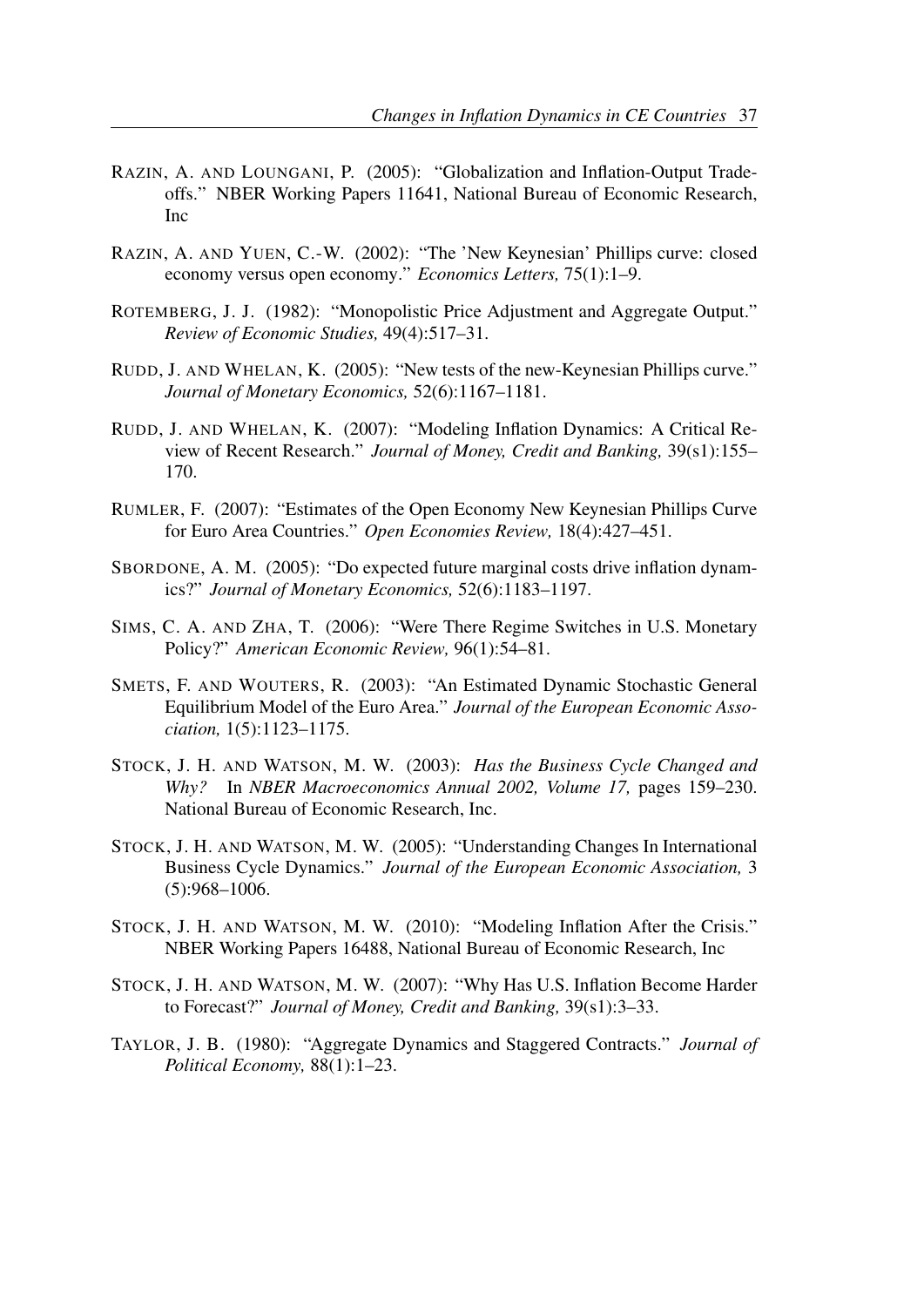- TAYLOR, J. B. (1999): *Staggered price and wage setting in macroeconomics.* In Taylor, J. and Woodford, M., editors, *Handbook of Macroeconomics,* volume 1 of *Handbook of Macroeconomics,* chapter 15, pages 1009–1050. Elsevier.
- TILLMANN, P. (2009): "A note on the stability of the New Keynesian Phillips Curve in Europe." *Applied Economics Letters,* 17(3):241–245.
- TRECROCI, C. AND VASSALLI, M. (2010): "Monetary Policy Regime Shifts: New Evidence From Time-Varying Interest Rate Rules." *Economic Inquiry,* 48(4): 933–950.
- VAŠÍČEK, B. (2011): "Inflation dynamics and the New Keynesian Phillips curve in EU-4." *Emerging Markets Finance and Trade,* 47(5):71–100.
- VONNAK, B. (2008): *The Hungarian monetary transmission mechanism: an assessment.* In for International Settlements, B., editors, *Transmission mechanisms for monetary policy in emerging market economies,* volume 35 of *BIS Papers chapters,* pages 235–257. Bank for International Settlements.
- WRIGHT, J. H. (2003): "Forecasting U.S. inflation by Bayesian Model Averaging." International Finance Discussion Papers 780, Board of Governors of the Federal Reserve System (U.S.)
- ZHANG, CHENGSI, D. R. O. AND KIM, D. H. (2008): "The New Keynesian Phillips Curve: From Sticky Inflation to Sticky Prices." *Journal of Money, Credit and Banking,* 40(4):667–699.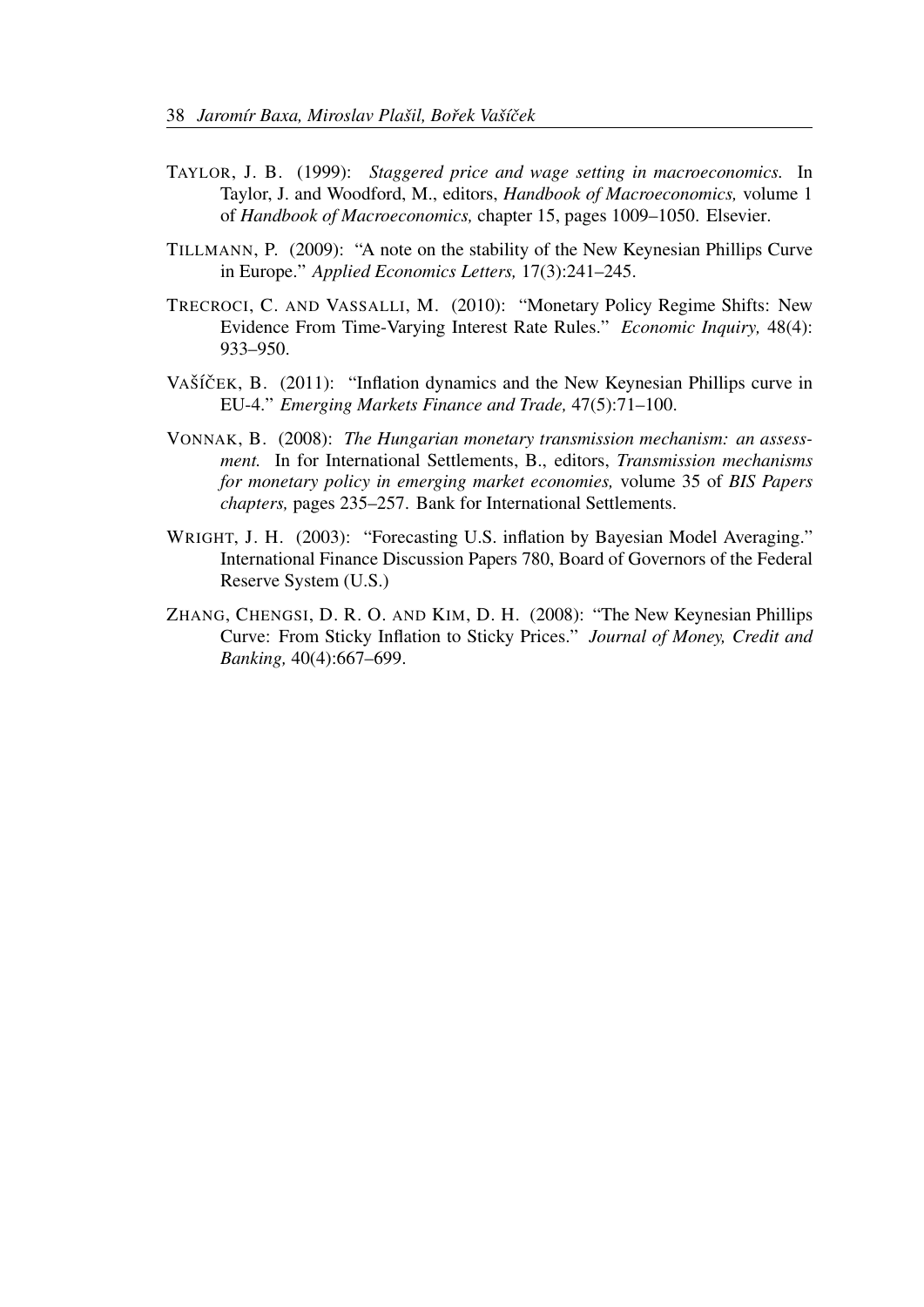# Appendix: BMA results (first step) $^{26}$

*Figure A1: Czech Republic*





*Figure A2: Hungary*



 $\frac{1}{26}$  Red bars indicate posterior inclusion probability higher than 0.5.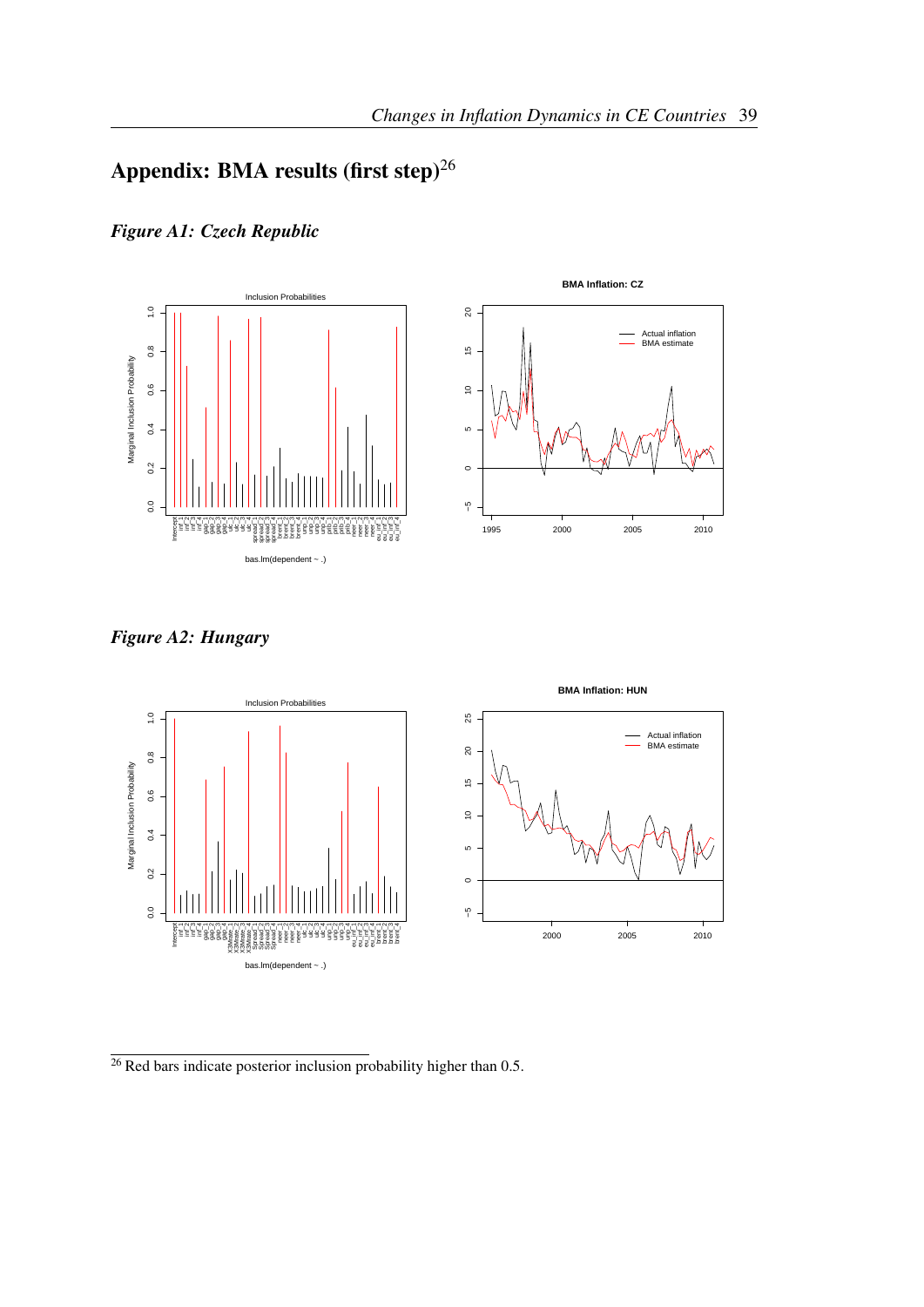*Figure A3: Poland*

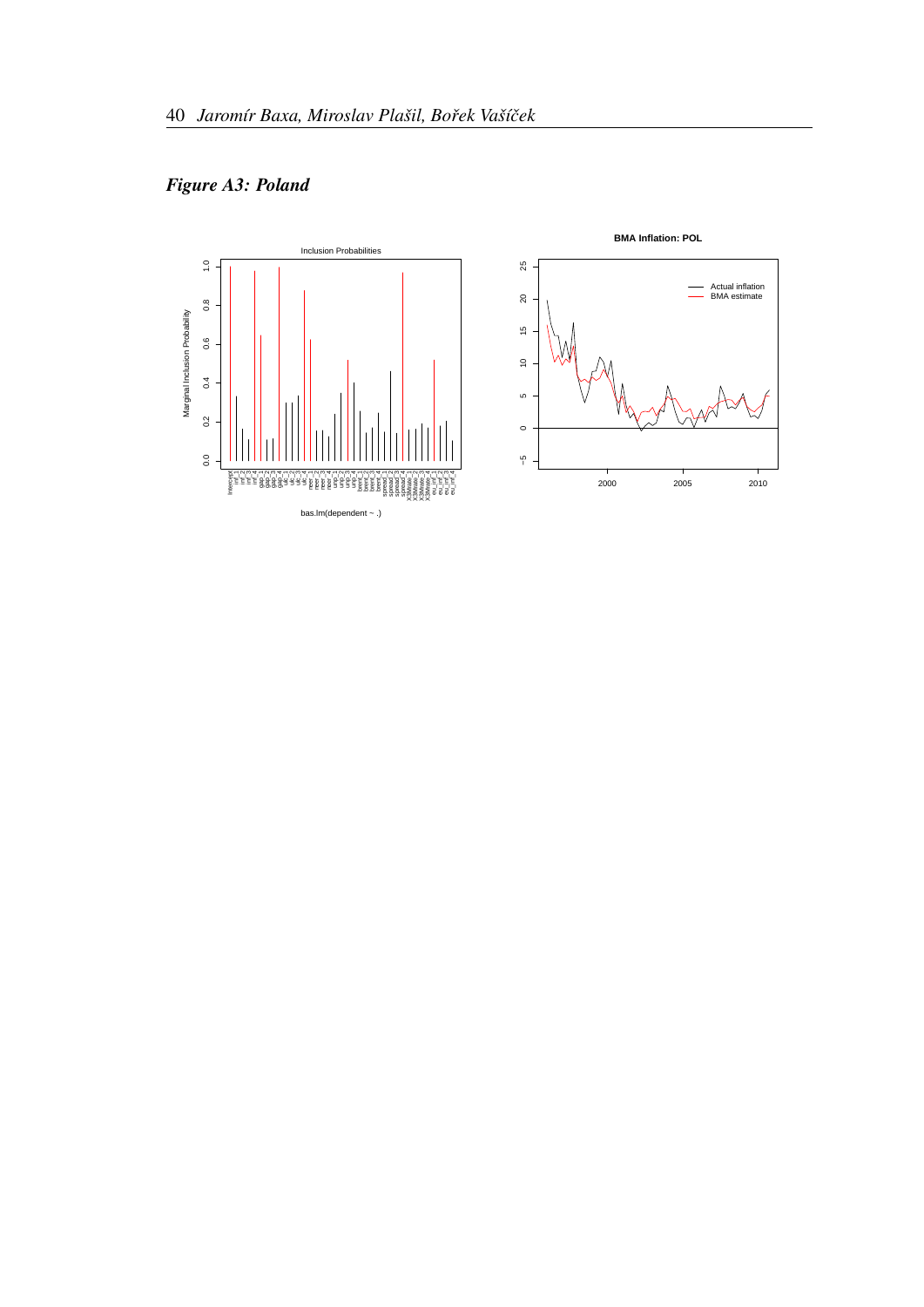### **CNB WORKING PAPER SERIES**

| 4/2012  | Jaromír Baxa<br>Miroslav Plašil<br>Bořek Vašíček                                                    | Changes in inflation dynamics under inflation targeting? Evidence<br>from Central European countries                |
|---------|-----------------------------------------------------------------------------------------------------|---------------------------------------------------------------------------------------------------------------------|
| 3/2012  | Soňa Benecká<br>Tomáš Holub<br>Narcisa Liliana<br>Kadlčáková<br>Ivana Kubicová                      | Does central bank financial strength matter for inflation?<br>An empirical analysis                                 |
| 2/2012  | Adam Geršl<br>Petr Jakubík<br>Dorota Kowalczyk<br>Steven Ongena<br>José-Luis Peydró<br>Alcalde      | Monetary conditions and banks' behaviour in the Czech Republic                                                      |
| 1/2012  | Jan Babecký<br>Kamil Dybczak                                                                        | Real wage flexibility in the European Union: New evidence from<br>the labour cost data                              |
| 15/2011 | Jan Babecký<br>Kamil Galuščák<br>Lubomír Lízal                                                      | Firm-level labour demand: Adjustment in good times and during<br><i>the crisis</i>                                  |
| 14/2011 | Vlastimil Čadek<br>Helena Rottová<br>Branislav Saxa                                                 | Hedging behaviour of Czech exporting firms                                                                          |
| 13/2011 | Michal Franta<br>Roman Horváth<br>Marek Rusnák                                                      | Evaluating changes in the monetary transmission mechanism<br>in the Czech Republic                                  |
| 12/2011 | Jakub Ryšánek<br>Jaromír Tonner<br>Osvald Vašíček                                                   | Monetary policy implications of financial frictions in the Czech<br>Republic                                        |
| 11/2011 | Zlatuše Komárková<br>Adam Geršl<br>Luboš Komárek                                                    | Models for stress testing Czech banks' liquidity risk                                                               |
| 10/2011 | Michal Franta<br>Jozef Baruník<br>Roman Horváth<br>Kateřina Šmídková                                | Are Bayesian fan charts useful for central banks?<br>Uncertainty, forecasting, and financial stability stress tests |
| 9/2011  | Kamil Galuščák<br>Lubomír Lízal                                                                     | The impact of capital measurement error correction<br>on firm-level production function estimation                  |
| 8/2011  | Jan Babecký<br>Tomáš Havránek<br>Jakub Matějů<br>Marek Rusnák<br>Kateřina Šmídková<br>Bořek Vašíček | Early warning indicators of economic crises:<br>Evidence from a panel of 40 developed countries                     |
| 7/2011  | Tomáš Havránek<br>Zuzana Iršová                                                                     | Determinants of horizontal spillovers from FDI: Evidence from a<br>large meta-analysis                              |
| 6/2011  | Roman Horváth<br>Jakub Matějů                                                                       | How are inflation targets set?                                                                                      |
| 5/2011  | Bořek Vašíček                                                                                       | Is monetary policy in the new EU member states asymmetric?                                                          |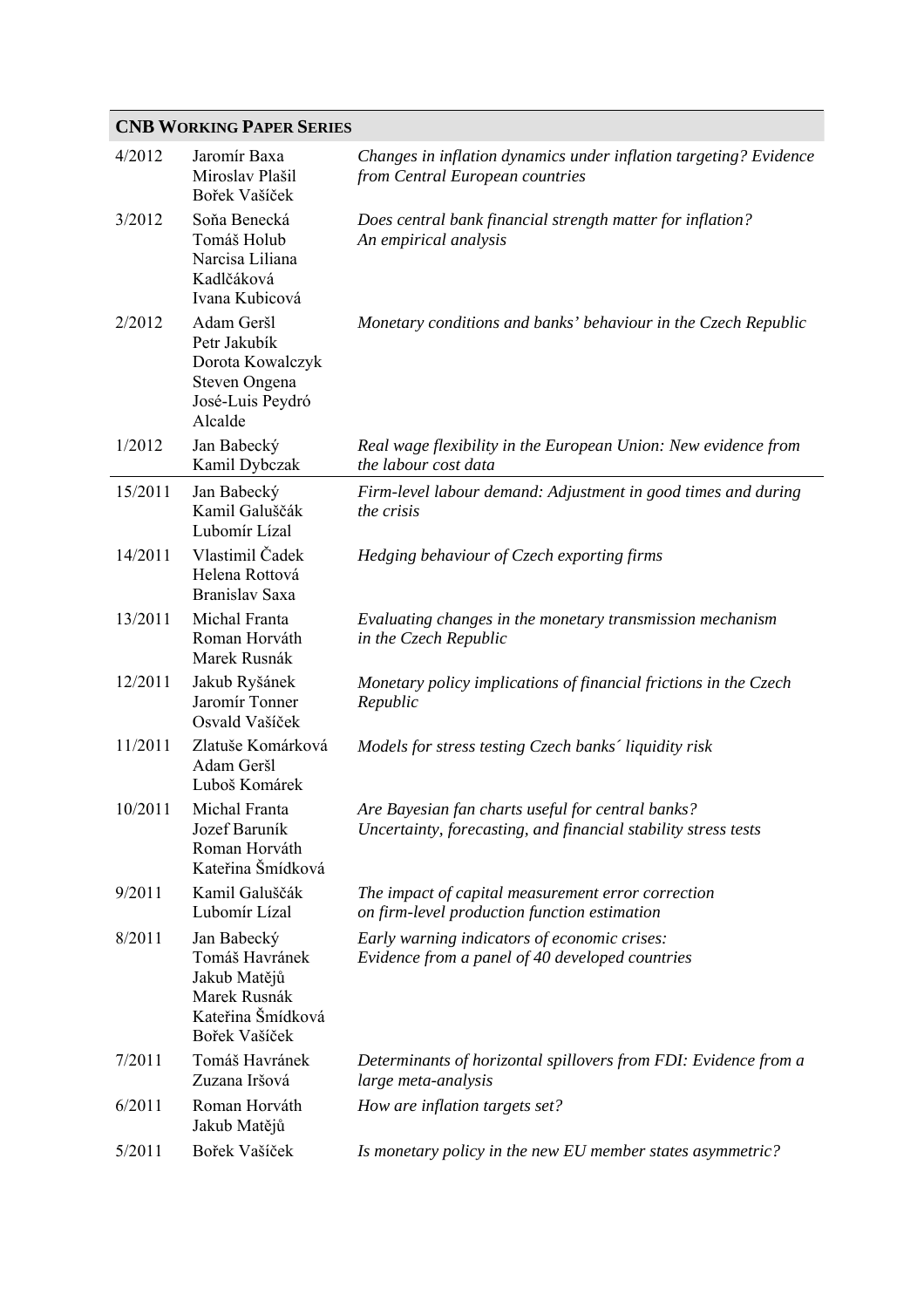| 4/2011  | Alexis Derviz                                                                                      | Financial frictions, bubbles, and macroprudential policies                                                                                                                    |
|---------|----------------------------------------------------------------------------------------------------|-------------------------------------------------------------------------------------------------------------------------------------------------------------------------------|
| 3/2011  | Jaromír Baxa<br>Roman Horváth<br>Bořek Vašíček                                                     | Time-varying monetary-policy rules and financial stress:<br>Does financial instability matter for monetary policy?                                                            |
| 2/2011  | Marek Rusnák<br>Tomáš Havránek<br>Roman Horváth                                                    | How to solve the price puzzle? A meta-analysis                                                                                                                                |
| 1/2011  | Jan Babecký<br>Aleš Bulíř<br>Kateřina Šmídková                                                     | Sustainable real exchange rates in the new EU member states:<br>What did the Great Recession change?                                                                          |
| 15/2010 | Ke Pang<br>Pierre L. Siklos                                                                        | Financial frictions and credit spreads                                                                                                                                        |
| 14/2010 | Filip Novotný<br>Marie Raková                                                                      | Assessment of consensus forecasts accuracy: The Czech National<br><b>Bank</b> perspective                                                                                     |
| 13/2010 | Jan Filáček<br>Branislav Saxa                                                                      | Central bank forecasts as a coordination device                                                                                                                               |
| 12/2010 | Kateřina Arnoštová<br>David Havrlant<br>Luboš Růžička<br>Peter Tóth                                | Short-term forecasting of Czech quarterly GDP using monthly<br>indicators                                                                                                     |
| 11/2010 | Roman Horváth<br>Kateřina Šmídková<br>Jan Zápal                                                    | Central banks' voting records and future policy                                                                                                                               |
| 10/2010 | Alena Bičáková<br>Zuzana Prelcová<br>Renata Pašaličová                                             | Who borrows and who may not repay?                                                                                                                                            |
| 9/2010  | Luboš Komárek<br>Jan Babecký<br>Zlatuše Komárková                                                  | Financial integration at times of financial instability                                                                                                                       |
| 8/2010  | Kamil Dybczak<br>Peter Tóth<br>David Voňka                                                         | Effects of price shocks to consumer demand. Estimating the<br>QUAIDS demand system on Czech Household Budget Survey data                                                      |
| 7/2010  | Jan Babecký<br>Philip Du Caju<br>Theodora Kosma<br>Martina Lawless<br>Julián Messina<br>Tairi Rõõm | The margins of labour cost adjustment: Survey evidence from<br><b>European Firms</b>                                                                                          |
| 6/2010  | Tomáš Havránek<br>Roman Horváth<br>Jakub Matějů                                                    | Do financial variables help predict macroeconomic environment?<br>The case of the Czech Republic                                                                              |
| 5/2010  | Roman Horváth<br>Luboš Komárek<br>Filip Rozsypal                                                   | Does money help predict inflation? An empirical assessment for<br>Central Europe                                                                                              |
| 4/2010  | Oxana Babecká<br>Kucharčuková<br>Jan Babecký<br>Martin Raiser                                      | A Gravity approach to modelling international trade in South-<br>Eastern Europe and the Commonwealth of Independent States:<br>The role of geography, policy and institutions |
| 3/2010  | Tomáš Havránek<br>Zuzana Iršová                                                                    | Which foreigners are worth wooing? A Meta-analysis of vertical<br>spillovers from FDI                                                                                         |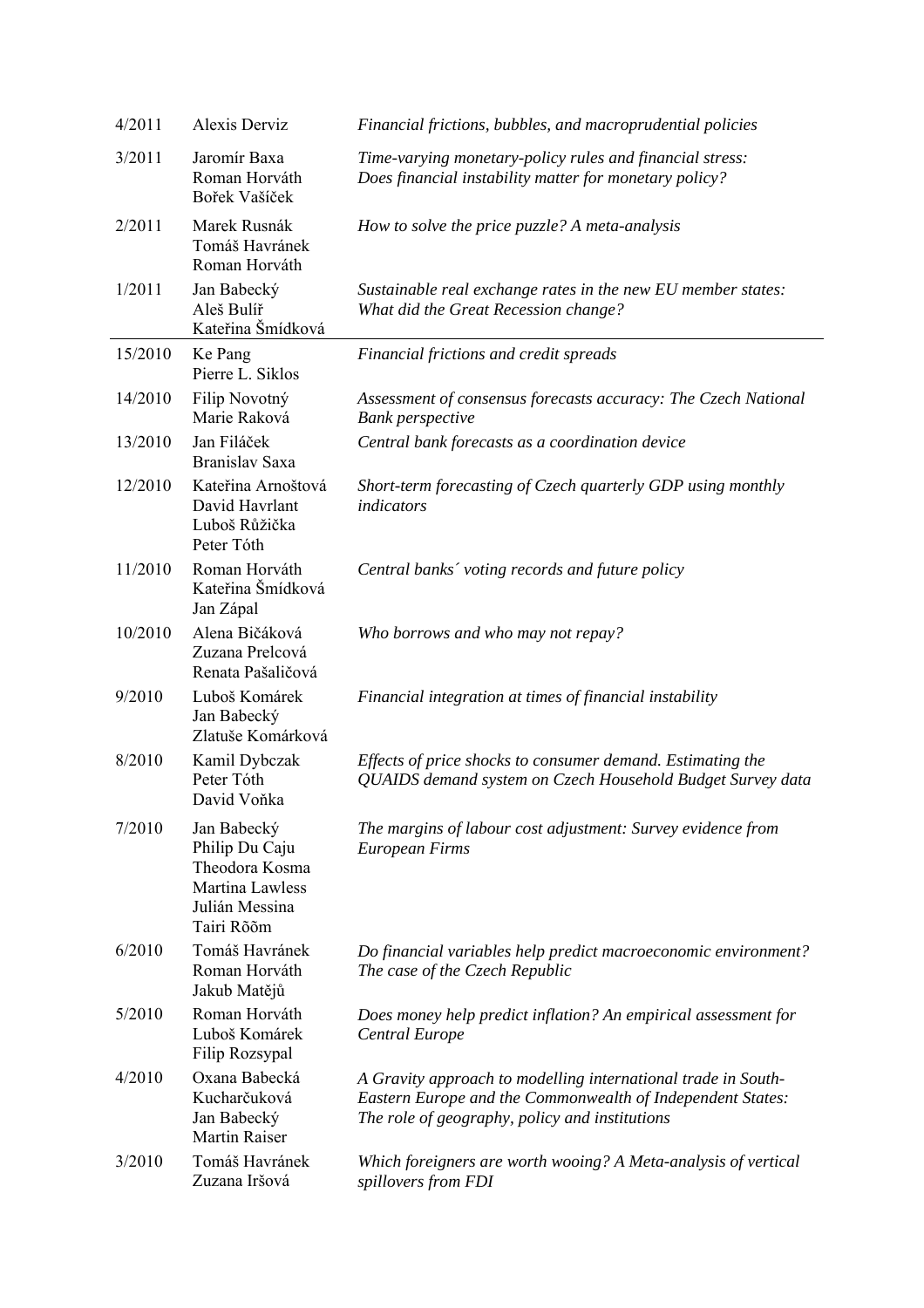| 2/2010  | Jaromír Baxa<br>Roman Horváth<br>Bořek Vašíček                                                                   | How does monetary policy change? Evidence on inflation<br>targeting countries                                                           |
|---------|------------------------------------------------------------------------------------------------------------------|-----------------------------------------------------------------------------------------------------------------------------------------|
| 1/2010  | Adam Geršl<br>Petr Jakubík                                                                                       | Relationship lending in the Czech Republic                                                                                              |
| 15/2009 | David N. DeJong<br>Roman Liesenfeld<br>Guilherme V. Moura<br>Jean-Francois Richard<br>Hariharan<br>Dharmarajan   | Efficient likelihood evaluation of state-space representations                                                                          |
| 14/2009 | Charles W. Calomiris                                                                                             | Banking crises and the rules of the game                                                                                                |
| 13/2009 | Jakub Seidler<br>Petr Jakubík                                                                                    | The Merton approach to estimating loss given default: Application<br>to the Czech Republic                                              |
| 12/2009 | Michal Hlaváček<br>Luboš Komárek                                                                                 | Housing price bubbles and their determinants in the Czech<br>Republic and its regions                                                   |
| 11/2009 | Kamil Dybczak<br>Kamil Galuščák                                                                                  | Changes in the Czech wage structure: Does immigration matter?                                                                           |
| 10/2009 | Jiří Böhm<br>Petr Král<br>Branislav Saxa                                                                         | Percepion is always right: The CNB's monetary policy in the<br>media                                                                    |
| 9/2009  | Alexis Derviz<br>Marie Raková                                                                                    | Funding costs and loan pricing by multinational bank affiliates                                                                         |
| 8/2009  | Roman Horváth<br>Anca Maria Podpiera                                                                             | Heterogeneity in bank pricing policies: The Czech evidence                                                                              |
| 7/2009  | David Kocourek<br>Filip Pertold                                                                                  | The impact of early retirement incentives on labour market<br>participation: Evidence from a parametric change in the Czech<br>Republic |
| 6/2009  | Nauro F. Campos<br>Roman Horváth                                                                                 | Reform redux: Measurement, determinants and reversals                                                                                   |
| 5/2009  | Kamil Galuščák<br>Mary Keeney<br>Daphne Nicolitsas<br><b>Frank Smets</b><br>Pawel Strzelecki<br>Matija Vodopivec | The determination of wages of newly hired employees: Survey<br>evidence on internal versus external factors                             |
| 4/2009  | Jan Babecký<br>Philip Du Caju<br>Theodora Kosma<br>Martina Lawless<br>Julián Messina<br>Tairi Rõõm               | Downward nominal and real wage rigidity: Survey evidence from<br>European firms                                                         |
| 3/2009  | Jiri Podpiera<br>Laurent Weill                                                                                   | Measuring excessive risk-taking in banking                                                                                              |
|         |                                                                                                                  |                                                                                                                                         |
| 2/2009  | Michal Andrle<br>Tibor Hlédik<br>Ondra Kameník<br>Jan Vlček                                                      | Implementing the new structural model of the Czech National Bank                                                                        |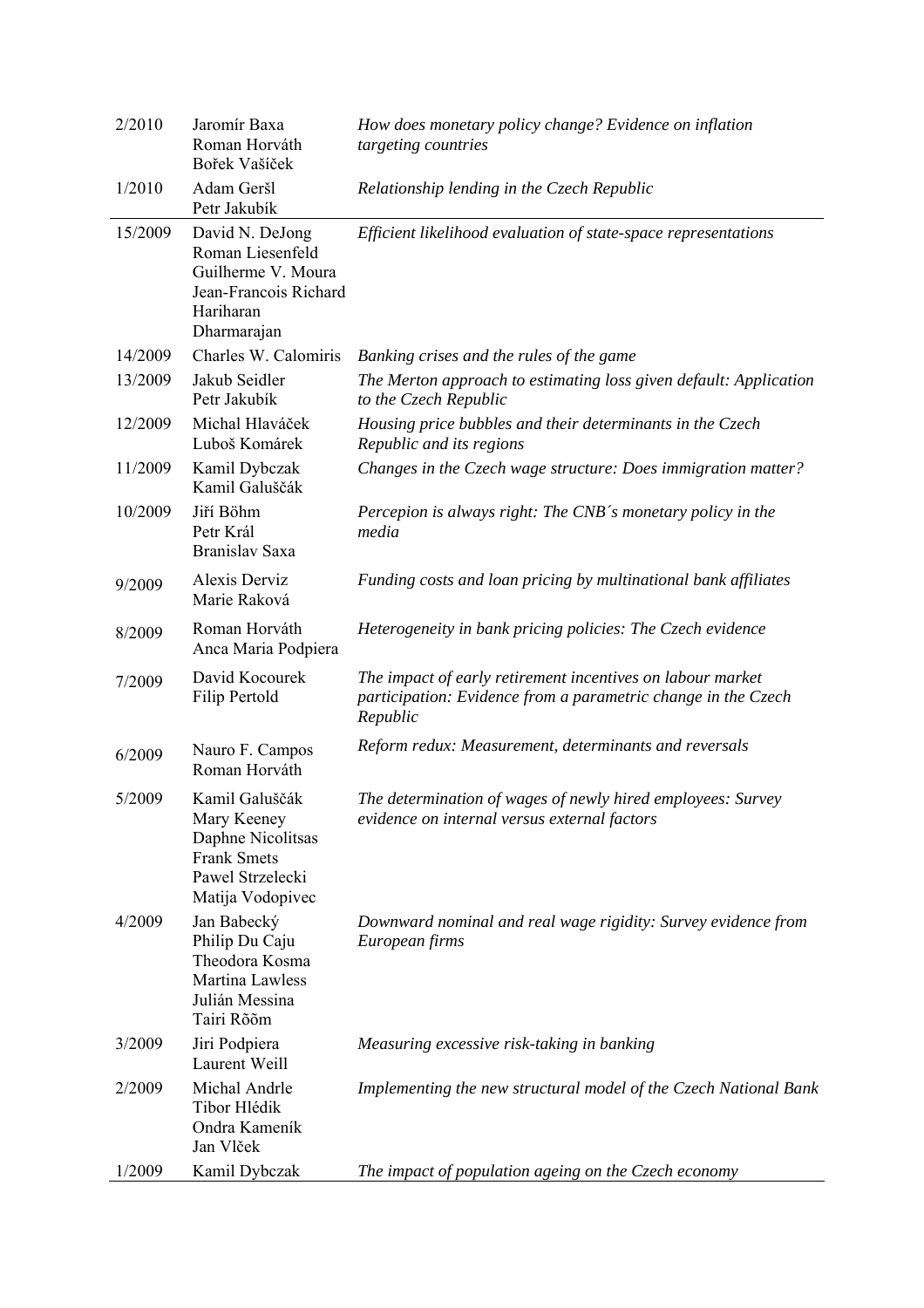|         | Jan Babecký                                                        |                                                                                                              |
|---------|--------------------------------------------------------------------|--------------------------------------------------------------------------------------------------------------|
| 14/2008 | Gabriel Fagan<br>Vitor Gaspar                                      | Macroeconomic adjustment to monetary union                                                                   |
| 13/2008 | Giuseppe Bertola<br>Anna Lo Prete                                  | Openness, financial markets, and policies: Cross-country and<br>dynamic patterns                             |
| 12/2008 | Jan Babecký<br>Kamil Dybczak<br>Kamil Galuščák                     | Survey on wage and price formation of Czech firms                                                            |
| 11/2008 | Dana Hájková                                                       | The measurement of capital services in the Czech Republic                                                    |
| 10/2008 | Michal Franta                                                      | Time aggregation bias in discrete time models of aggregate<br>duration data                                  |
| 9/2008  | Petr Jakubík<br>Christian Schmieder                                | Stress testing credit risk: Is the Czech Republic different from<br>Germany?                                 |
| 8/2008  | Sofia Bauducco<br>Aleš Bulíř<br>Martin Čihák                       | Monetary policy rules with financial instability                                                             |
| 7/2008  | Jan Brůha<br>Jiří Podpiera                                         | The origins of global imbalances                                                                             |
| 6/2008  | Jiří Podpiera<br>Marie Raková                                      | The price effects of an emerging retail market                                                               |
| 5/2008  | Kamil Dybczak<br>David Voňka<br>Nico van der Windt                 | The effect of oil price shocks on the Czech economy                                                          |
| 4/2008  | Magdalena M. Borys<br>Roman Horváth                                | The effects of monetary policy in the Czech Republic:<br>An empirical study                                  |
| 3/2008  | Martin Cincibuch<br>Tomáš Holub<br>Jaromír Hurník                  | Central bank losses and economic convergence                                                                 |
| 2/2008  | Jiří Podpiera                                                      | Policy rate decisions and unbiased parameter estimation in<br>conventionally estimated monetary policy rules |
| 1/2008  | Balázs Égert<br>Doubravko Mihaljek                                 | Determinants of house prices in Central and Eastern Europe                                                   |
| 17/2007 | Pedro Portugal                                                     | U.S. unemployment duration: Has long become longer or short<br>become shorter?                               |
| 16/2007 | Yuliya Rychalovská                                                 | Welfare-based optimal monetary policy in a two-sector small open<br>economy                                  |
| 15/2007 | Juraj Antal<br>František Brázdik                                   | The effects of anticipated future change in the monetary policy<br>regime                                    |
| 14/2007 | Aleš Bulíř<br>Kateřina Šmídková<br>Viktor Kotlán<br>David Navrátil | Inflation targeting and communication: Should the public read<br>inflation reports or tea leaves?            |
| 13/2007 | Martin Cinneibuch<br>Martina Horníková                             | Measuring the financial markets' perception of EMU enlargement:<br>The role of ambiguity aversion            |
| 12/2007 | Oxana Babetskaia-<br>Kukharchuk                                    | Transmission of exchange rate shocks into domestic inflation: The<br>case of the Czech Republic              |
| 11/2007 | Jan Filáček                                                        | Why and how to assess inflation target fulfilment                                                            |
| 10/2007 | Michal Franta<br>Branislav Saxa                                    | Inflation persistence in new EU member states: Is it different than<br>in the Euro area members?             |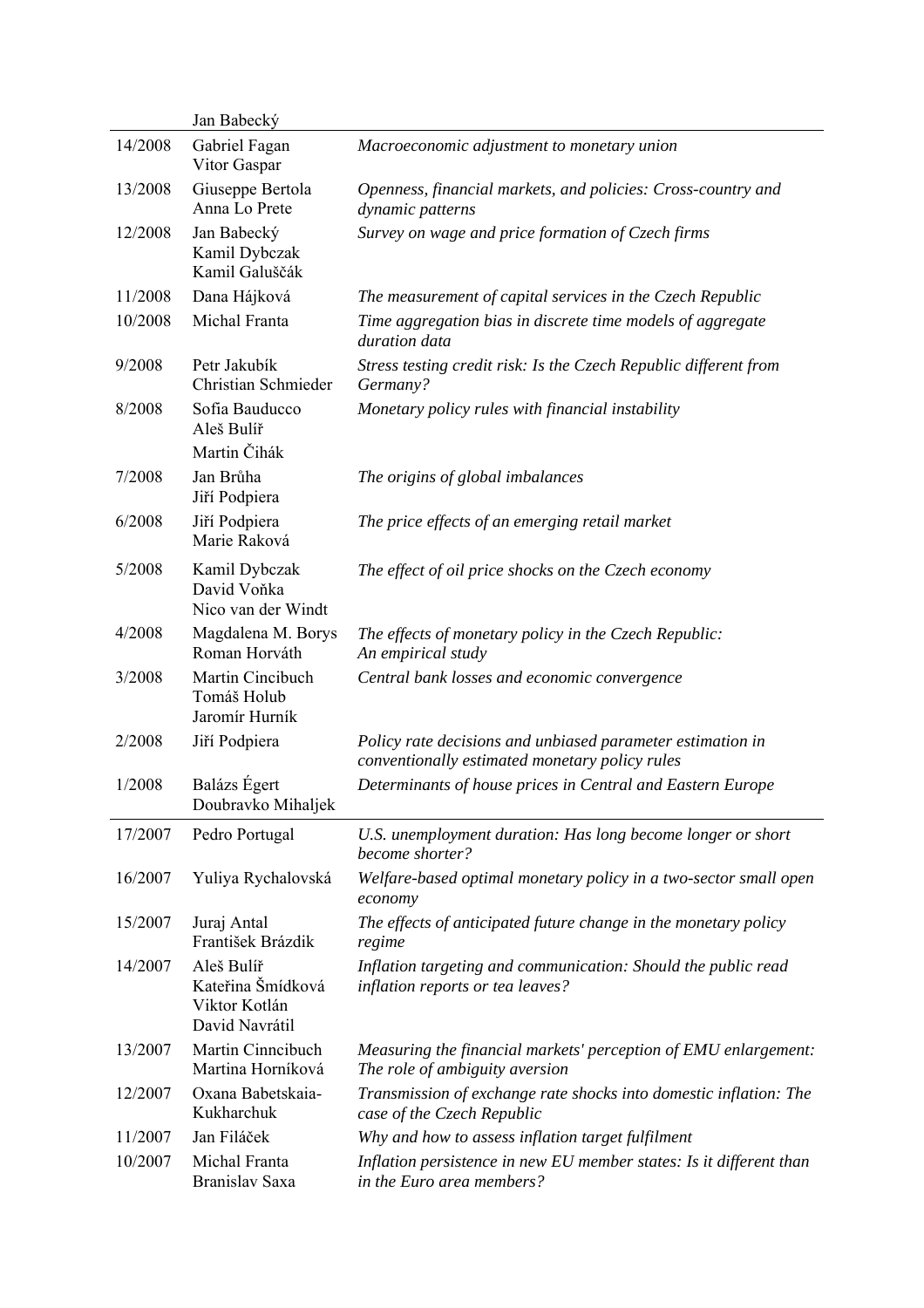|         | Kateřina Šmídková                                                     |                                                                                                                                                      |
|---------|-----------------------------------------------------------------------|------------------------------------------------------------------------------------------------------------------------------------------------------|
| 9/2007  | Kamil Galuščák<br>Jan Pavel                                           | Unemployment and inactivity traps in the Czech Republic:<br>Incentive effects of policies                                                            |
| 8/2007  | Adam Geršl<br>Ieva Rubene<br>Tina Zumer                               | Foreign direct investment and productivity spillovers:<br>Updated evidence from Central and Eastern Europe                                           |
| 7/2007  | Ian Babetskii<br>Luboš Komárek<br>Zlatuše Komárková                   | Financial integration of stock markets among new EU member<br>states and the euro area                                                               |
| 6/2007  | Anca<br>Pruteanu-Podpiera<br>Laurent Weill<br>Franziska Schobert      | Market power and efficiency in the Czech banking sector                                                                                              |
| 5/2007  | Jiří Podpiera<br>Laurent Weill                                        | Bad luck or bad management? Emerging banking market<br>experience                                                                                    |
| 4/2007  | Roman Horváth                                                         | The time-varying policy neutral rate in real time: A predictor for<br>future inflation?                                                              |
| 3/2007  | Jan Brůha<br>Jiří Podpiera<br>Stanislav Polák                         | The convergence of a transition economy:<br>The case of the Czech Republic                                                                           |
| 2/2007  | Ian Babetskii<br>Nauro F. Campos                                      | Does reform work?<br>An econometric examination of the reform-growth puzzle                                                                          |
| 1/2007  | Ian Babetskii<br>Fabrizio Coricelli<br>Roman Horváth                  | Measuring and explaining inflation persistence:<br>Disaggregate evidence on the Czech Republic                                                       |
| 13/2006 | Frederic S. Mishkin<br>Klaus Schmidt-<br>Hebbel                       | Does inflation targeting make a difference?                                                                                                          |
| 12/2006 | <b>Richard Disney</b><br>Sarah Bridges<br>John Gathergood             | Housing wealth and household indebtedness: Is there a household<br>'financial accelerator'?                                                          |
| 11/2006 | Michel Juillard<br>Ondřej Kameník<br>Michael Kumhof<br>Douglas Laxton | Measures of potential output from an estimated<br><b>DSGE</b> model of the United States                                                             |
| 10/2006 | Jiří Podpiera<br>Marie Raková                                         | Degree of competition and export-production relative prices<br>when the exchange rate changes: Evidence from a panel of Czech<br>exporting companies |
| 9/2006  | Alexis Derviz<br>Jiří Podpiera                                        | Cross-border lending contagion in multinational banks                                                                                                |
| 8/2006  | Aleš Bulíř<br>Jaromír Hurník                                          | The Maastricht inflation criterion: "Saints" and "Sinners"                                                                                           |
| 7/2006  | Alena Bičáková<br>Jiří Slačálek<br>Michal Slavík                      | Fiscal implications of personal tax adjustments in the Czech<br>Republic                                                                             |
| 6/2006  | Martin Fukač<br>Adrian Pagan                                          | Issues in adopting DSGE models for use in the policy process                                                                                         |
| 5/2006  | Martin Fukač                                                          | New Keynesian model dynamics under heterogeneous expectations<br>and adaptive learning                                                               |
| 4/2006  | Kamil Dybczak                                                         | Supply-side performance and structure in the Czech Republic                                                                                          |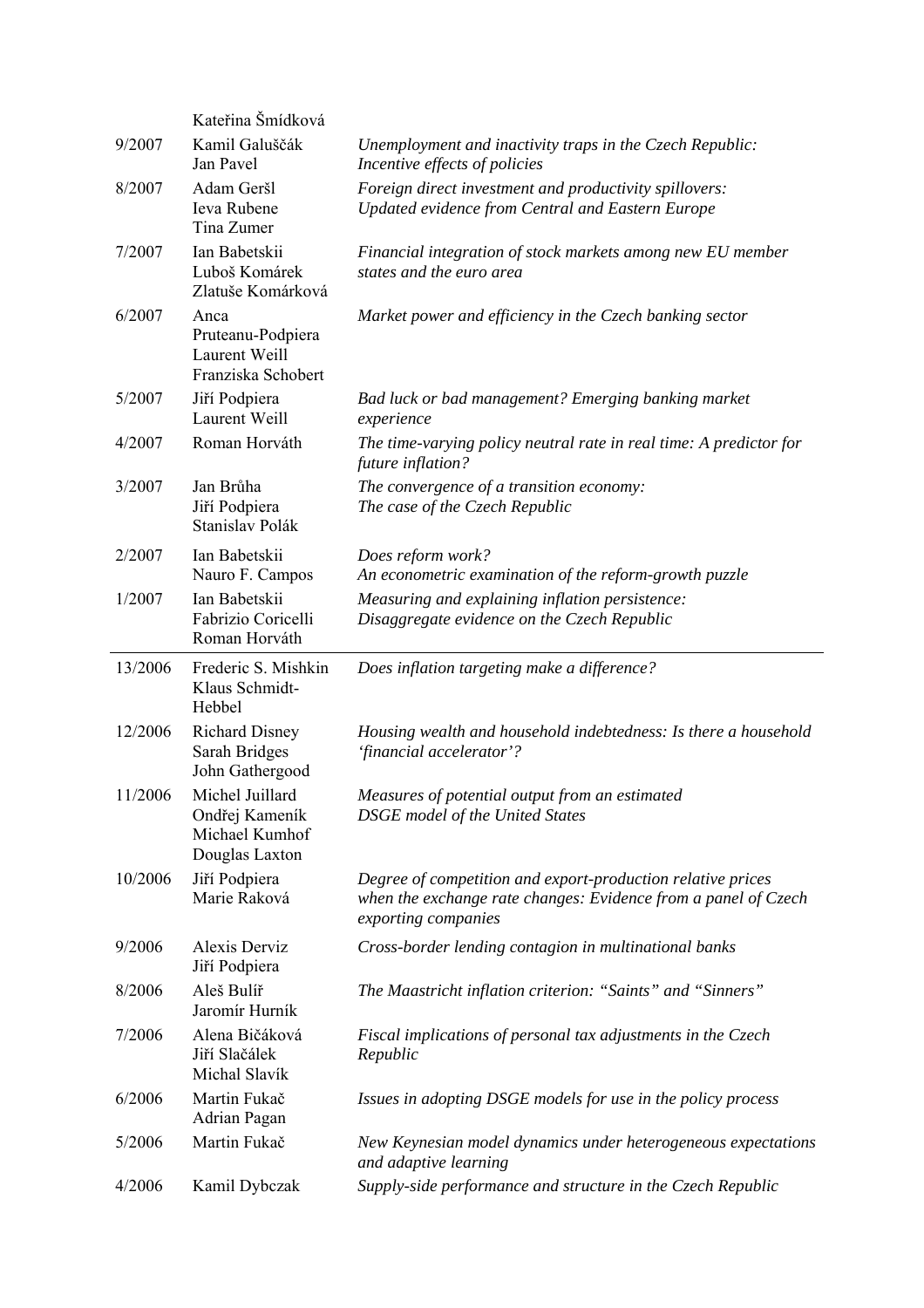|         | Vladislav Flek<br>Dana Hájková<br>Jaromír Hurník               | $(1995 - 2005)$                                                                                                                            |
|---------|----------------------------------------------------------------|--------------------------------------------------------------------------------------------------------------------------------------------|
| 3/2006  | Aleš Krejdl                                                    | Fiscal sustainability – definition, indicators and assessment of<br>Czech public finance sustainability                                    |
| 2/2006  | Kamil Dybczak                                                  | Generational accounts in the Czech Republic                                                                                                |
| 1/2006  | Ian Babetskii                                                  | Aggregate wage flexibility in selected new EU member states                                                                                |
| 14/2005 | Stephen G. Cecchetti                                           | The brave new world of central banking: The policy challenges<br>posed by asset price booms and busts                                      |
| 13/2005 | Robert F. Engle<br>Jose Gonzalo Rangel                         | The spline GARCH model for unconditional volatility and its<br>global macroeconomic causes                                                 |
| 12/2005 | Jaromír Beneš<br>Tibor Hlédik<br>Michael Kumhof<br>David Vávra | An economy in transition and DSGE: What the Czech national<br>bank's new projection model needs                                            |
| 11/2005 | Marek Hlaváček<br>Michael Koňák<br>Josef Čada                  | The application of structured feedforward neural networks to the<br>modelling of daily series of currency in circulation                   |
| 10/2005 | Ondřej Kameník                                                 | Solving SDGE models: A new algorithm for the sylvester equation                                                                            |
| 9/2005  | Roman Šustek                                                   | Plant-level nonconvexities and the monetary transmission<br>mechanism                                                                      |
| 8/2005  | Roman Horváth                                                  | Exchange rate variability, pressures and optimum currency<br>area criteria: Implications for the central and eastern european<br>countries |
| 7/2005  | Balázs Égert<br>Luboš Komárek                                  | Foreign exchange interventions and interest rate policy<br>in the Czech Republic: Hand in glove?                                           |
| 6/2005  | Anca Podpiera<br>Jiří Podpiera                                 | Deteriorating cost efficiency in commercial banks signals an<br>increasing risk of failure                                                 |
| 5/2005  | Luboš Komárek<br>Martin Melecký                                | The behavioural equilibrium exchange rate of the Czech koruna                                                                              |
| 4/2005  | Kateřina Arnoštová<br>Jaromír Hurník                           | The monetary transmission mechanism in the Czech Republic<br>(evidence from VAR analysis)                                                  |
| 3/2005  | Vladimír Benáček<br>Jiří Podpiera<br>Ladislav Prokop           | Determining factors of Czech foreign trade: A cross-section time<br>series perspective                                                     |
| 2/2005  | Kamil Galuščák<br>Daniel Münich                                | Structural and cyclical unemployment: What can we derive<br>from the matching function?                                                    |
| 1/2005  | Ivan Babouček<br>Martin Jančar                                 | Effects of macroeconomic shocks to the quality of the aggregate<br>loan portfolio                                                          |
| 10/2004 | Aleš Bulíř<br>Kateřina Šmídková                                | Exchange rates in the new EU accession countries: What have<br>we learned from the forerunners                                             |
| 9/2004  | Martin Cincibuch<br>Jiří Podpiera                              | Beyond Balassa-Samuelson: Real appreciation in tradables in<br>transition countries                                                        |
| 8/2004  | Jaromír Beneš<br>David Vávra                                   | Eigenvalue decomposition of time series with application to the<br>Czech business cycle                                                    |
| 7/2004  | Vladislav Flek, ed.                                            | Anatomy of the Czech labour market: From over-employment to                                                                                |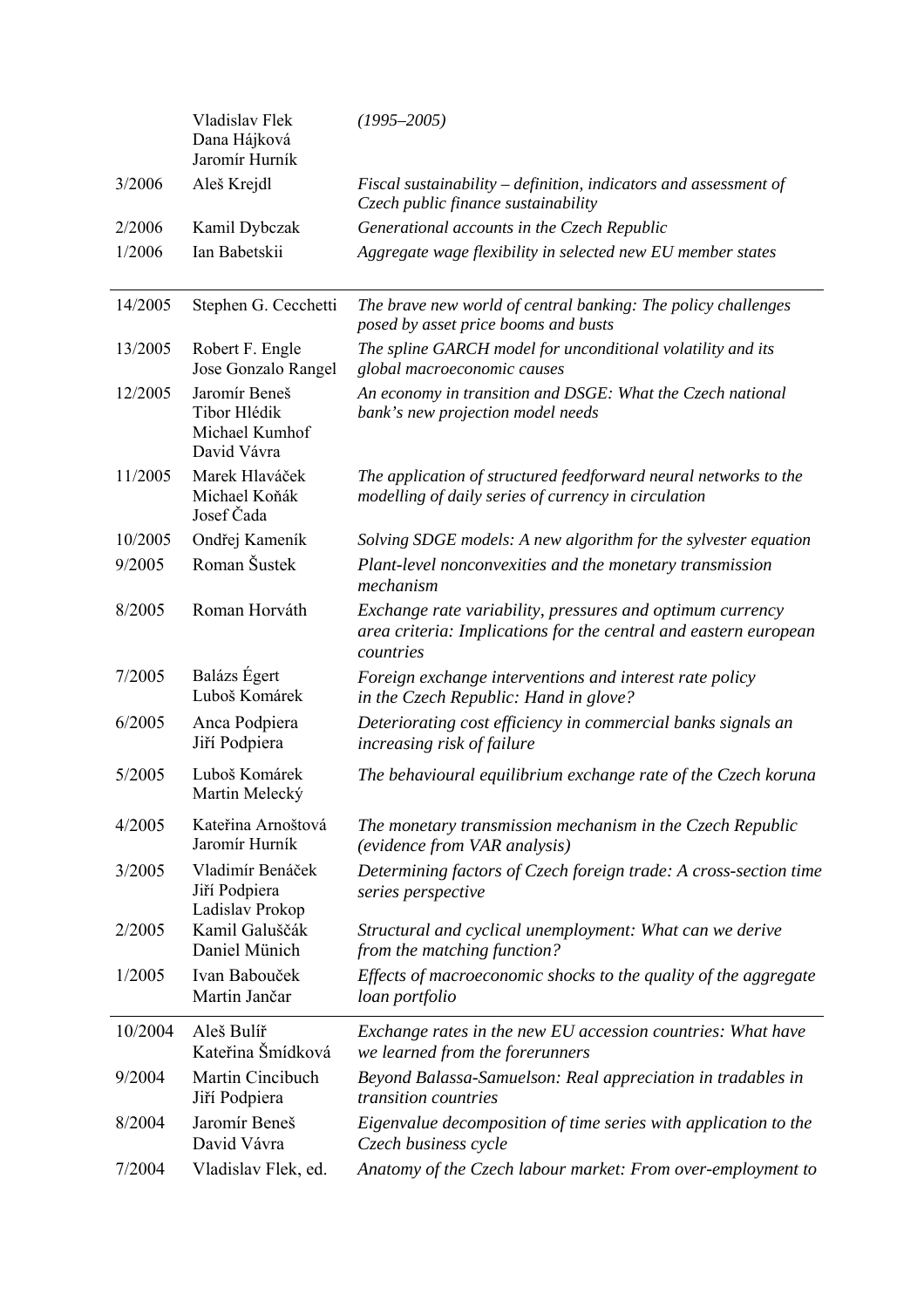*under-employment in ten years?* 

| 6/2004 | Narcisa Kadlčáková<br>Joerg Keplinger | Credit risk and bank lending in the Czech Republic                                                          |
|--------|---------------------------------------|-------------------------------------------------------------------------------------------------------------|
| 5/2004 | Petr Král                             | Identification and measurement of relationships concerning<br>inflow of FDI: The case of the Czech Republic |
| 4/2004 | Jiří Podpiera                         | Consumers, consumer prices and the Czech business cycle<br>identification                                   |
| 3/2004 | Anca Pruteanu                         | The role of banks in the Czech monetary policy transmission<br>mechanism                                    |
| 2/2004 | Ian Babetskii                         | EU enlargement and endogeneity of some OCA criteria:<br>Evidence from the CEECs                             |
| 1/2004 | Alexis Derviz<br>Jiří Podpiera        | Predicting bank CAMELS and S&P ratings: The case of the<br>Czech Republic                                   |

|        | <b>CNB RESEARCH AND POLICY NOTES</b>                                |                                                                                                               |
|--------|---------------------------------------------------------------------|---------------------------------------------------------------------------------------------------------------|
| 3/2011 | František Brázdik<br>Michal Hlaváček<br>Aleš Maršál                 | Survey of research on financial sector modeling within DSGE<br>models: What central banks can learn from it   |
| 2/2011 | Adam Geršl<br>Jakub Seidler                                         | Credit growth and capital buffers: Empirical evidence from<br>Central and Eastern European countries          |
| 1/2011 | Jiří Böhm<br>Jan Filáček<br>Ivana Kubicová<br>Romana Zamazalová     | Price-level targeting $-A$ real alternative to inflation targeting?                                           |
| 1/2008 | Nicos Christodoulakis                                               | Ten years of EMU: Convergence, divergence and new policy<br>prioritie                                         |
| 2/2007 | Carl E. Walsh                                                       | Inflation targeting and the role of real objectives                                                           |
| 1/2007 | Vojtěch Benda<br>Luboš Růžička                                      | Short-term forecasting methods based on the LEI approach: The<br>case of the Czech Republic                   |
| 2/2006 | Garry J. Schinasi                                                   | Private finance and public policy                                                                             |
| 1/2006 | Ondřej Schneider                                                    | The EU budget dispute $-A$ blessing in disguise?                                                              |
| 5/2005 | Jan Stráský                                                         | Optimal forward-looking policy rules in the quarterly projection<br>model of the Czech National Bank          |
| 4/2005 | Vít Bárta                                                           | Fulfilment of the Maastricht inflation criterion by<br>the Czech Republic: Potential costs and policy options |
| 3/2005 | Helena Sůvová<br>Eva Kozelková<br>David Zeman<br>Jaroslava Bauerová | Eligibility of external credit assessment institutions                                                        |
| 2/2005 | Martin Čihák<br>Jaroslav Heřmánek                                   | Stress testing the Czech banking system:<br>Where are we? Where are we going?                                 |
| 1/2005 | David Navrátil<br>Viktor Kotlán                                     | The CNB's policy decisions $-A$ re they priced in by the markets?                                             |
| 4/2004 | Aleš Bulíř                                                          | External and fiscal sustainability of the Czech economy:                                                      |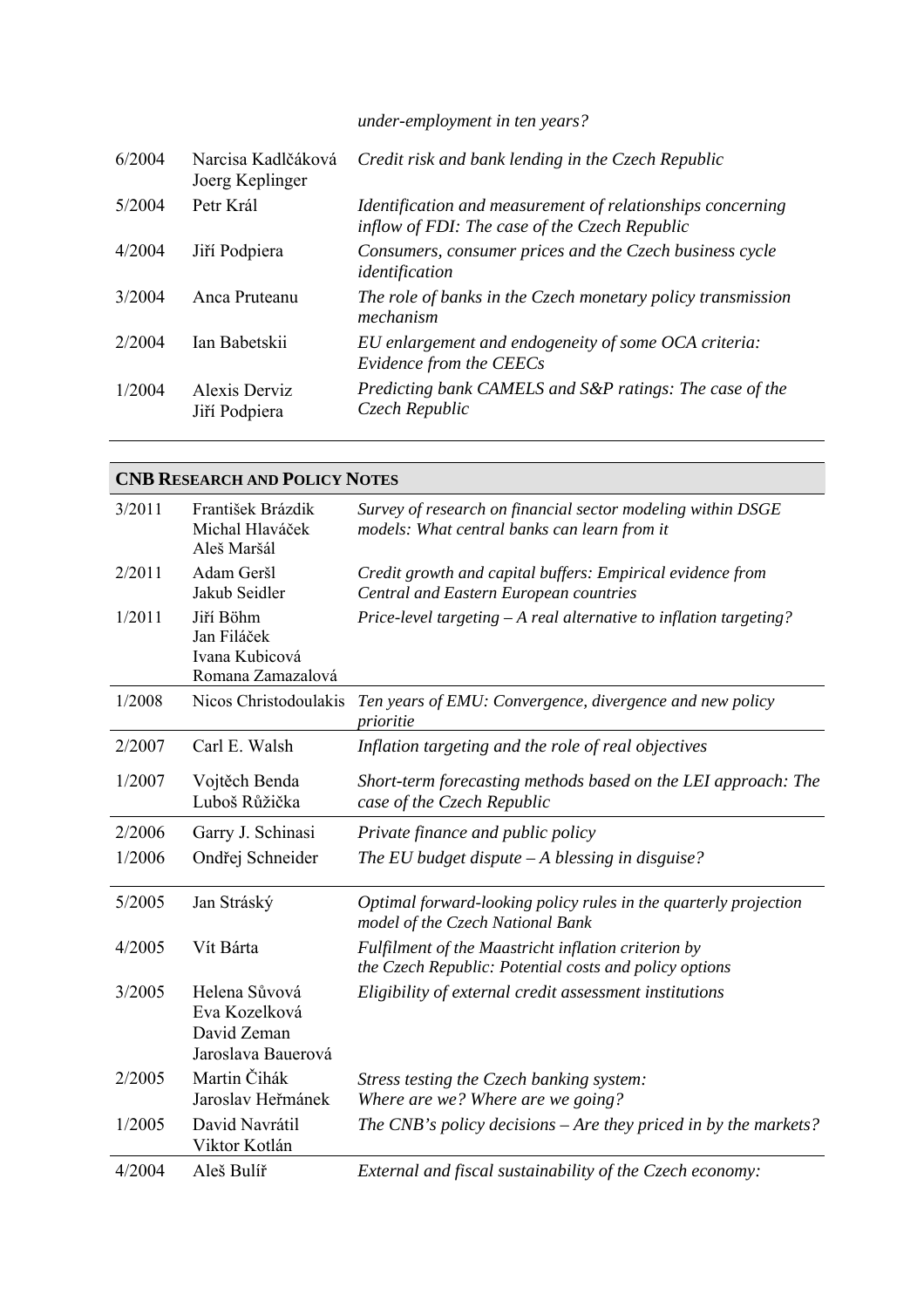|        |              | A quick look through the IMF's night-vision goggles                               |
|--------|--------------|-----------------------------------------------------------------------------------|
| 3/2004 | Martin Čihák | Designing stress tests for the Czech banking system                               |
| 2/2004 | Martin Čihák | Stress testing: A review of key concepts                                          |
| 1/2004 | Tomáš Holub  | Foreign exchange interventions under inflation targeting:<br>The Czech experience |

#### **CNB ECONOMIC RESEARCH BULLETIN**

| April 2012    | Macroeconomic Forecasting: Methods, Accuracy and Coordination         |
|---------------|-----------------------------------------------------------------------|
| November 2011 | Macro-financial linkages: Theory and applications                     |
| April 2011    | Monetary policy analysis in a central bank                            |
| November 2010 | Wage adjustment in Europe                                             |
| May 2010      | Ten years of economic research in the CNB                             |
| November 2009 | Financial and global stability issues                                 |
| May 2009      | Evaluation of the fulfilment of the CNB's inflation targets 1998–2007 |
| December 2008 | Inflation targeting and DSGE models                                   |
| April 2008    | Ten years of inflation targeting                                      |
| December 2007 | Fiscal policy and its sustainability                                  |
| August 2007   | Financial stability in a transforming economy                         |
| November 2006 | <b>ERM II</b> and euro adoption                                       |
| August 2006   | Research priorities and central banks                                 |
| November 2005 | Financial stability                                                   |
| May 2005      | Potential output                                                      |
| October 2004  | Fiscal issues                                                         |
| May 2004      | Inflation targeting                                                   |
| December 2003 | Equilibrium exchange rate                                             |